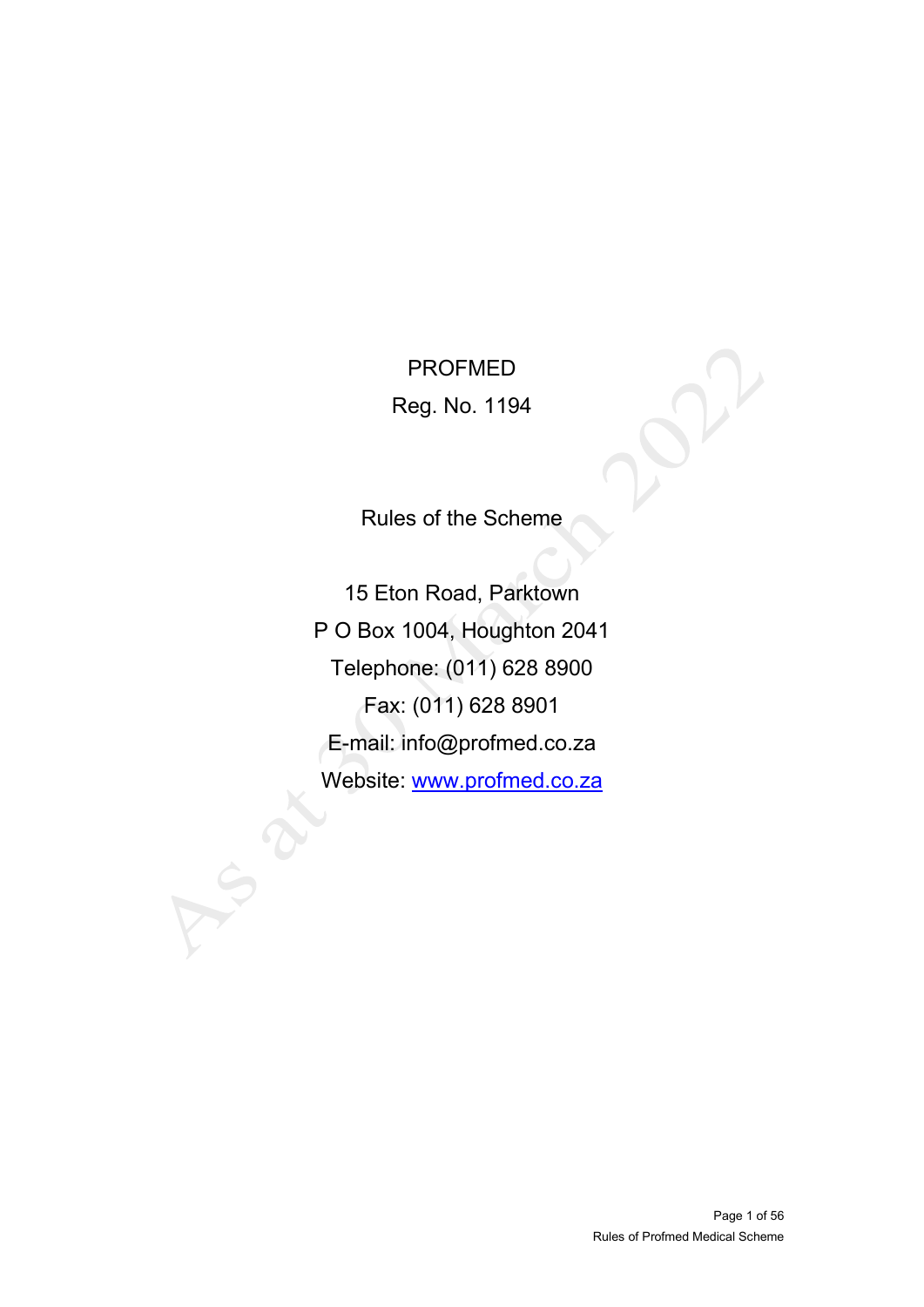# Table of Contents

| 1 <sub>1</sub> |                                                                |  |
|----------------|----------------------------------------------------------------|--|
| 2.             |                                                                |  |
| 3.             |                                                                |  |
| 4.             |                                                                |  |
| 5.             |                                                                |  |
| 6.             |                                                                |  |
| 7.             |                                                                |  |
| 8.             |                                                                |  |
| 9.             |                                                                |  |
|                | 10. MEMBERSHIP CARD AND CERTIFICATE OF MEMBERSHIP 18           |  |
|                | 11. CHANGE OF DOMICILIUM AND/OR BANKING DETAILS OF A MEMBER 18 |  |
|                |                                                                |  |
|                |                                                                |  |
|                |                                                                |  |
|                |                                                                |  |
|                |                                                                |  |
|                |                                                                |  |
|                |                                                                |  |
|                |                                                                |  |
|                |                                                                |  |
|                |                                                                |  |
|                |                                                                |  |
|                |                                                                |  |
|                |                                                                |  |
|                | 25. FINANCIAL YEAR AND BENEFIT YEAR OF THE SCHEME 43           |  |
|                |                                                                |  |
|                |                                                                |  |
|                |                                                                |  |
|                |                                                                |  |
|                |                                                                |  |
|                |                                                                |  |
|                |                                                                |  |
|                | 33. RIGHT TO OBTAIN DOCUMENTS AND INSPECTION OF DOCUMENTS  50  |  |
|                |                                                                |  |
|                |                                                                |  |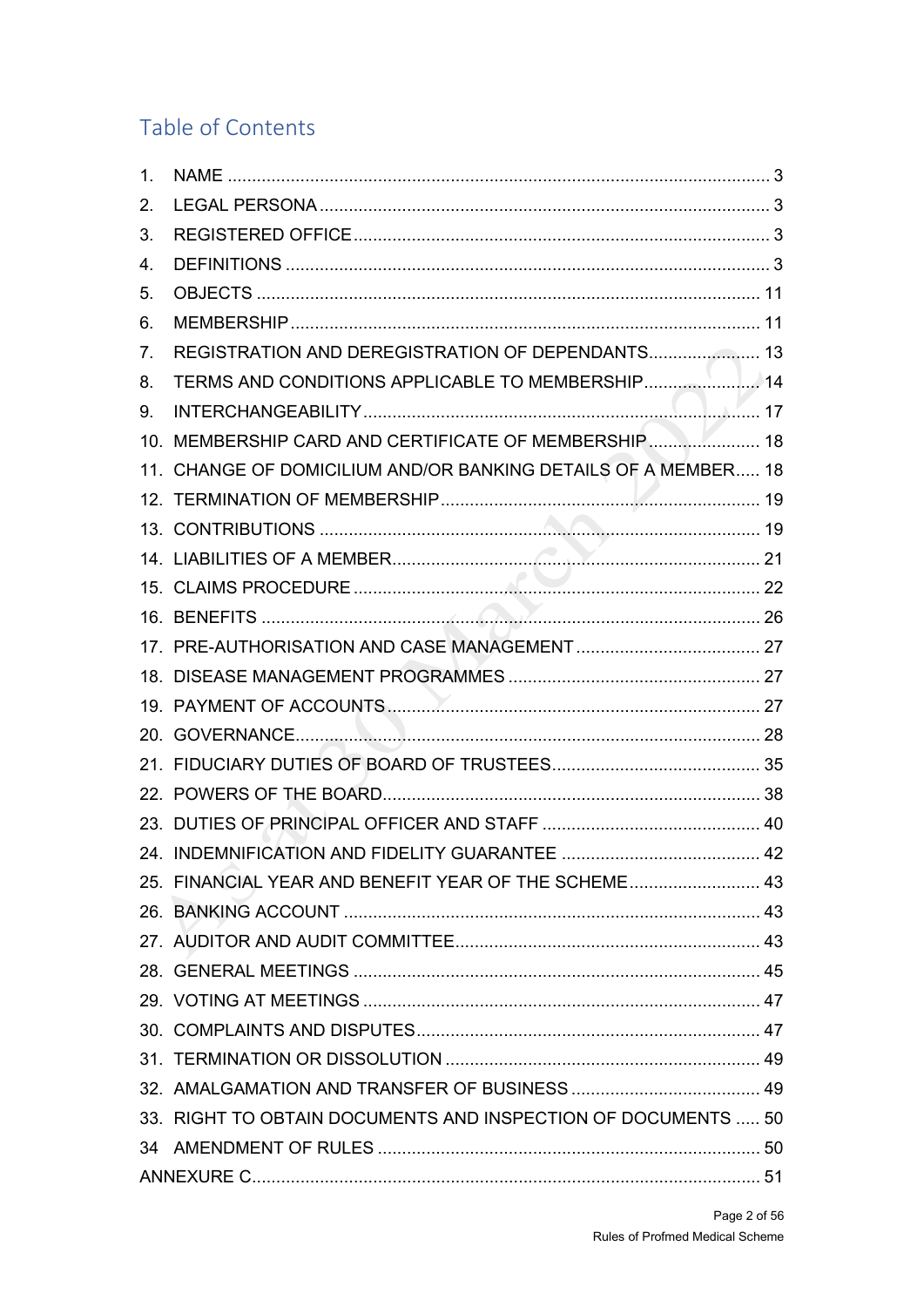### <span id="page-2-0"></span>**1. NAME**

The name of the Scheme shall be "Profmed" Medical Scheme, hereinafter referred to as the "Scheme".

### <span id="page-2-1"></span>**2. LEGAL PERSONA**

The Scheme shall be a body corporate and in its own name shall be capable of suing and being sued and of doing or causing to be done all such things as may be necessary for or incidental to the exercise of its powers or the performance of its functions in terms of these rules.

### <span id="page-2-2"></span>**3. REGISTERED OFFICE**

The Registered Office of the Scheme is situated at 15 Eton Road, Parktown, Johannesburg but the Board may change its Registered Office to any other location in the Republic of South Africa, should circumstances so dictate.

### <span id="page-2-3"></span>**4. DEFINITIONS**

In these rules, a word or expression defined in the Medical Schemes Act (Act 131 of 1998) bears the meaning thus assigned to it and, unless inconsistent with the context -

- (a) a word or expression in the masculine gender includes the feminine;
- (b) a word in the singular number includes the plural, and vice versa; and
- (c) the following expressions have the following meanings:
- 4.1 "Act": the Medical Schemes Act, 1998 (Act No. 131 of 1998) and the regulations framed thereunder;
- 4.2 "Administrator": the Administrator of the Scheme accredited from time to time in terms of the Act;
- 4.3 "Admission Date": the date on which a person becomes a Member in terms of these rules;
- 4.4 "Affiliate": for the purposes of these rules, means any subsidiary of The Professional Provident Society Holdings Trust or any fund,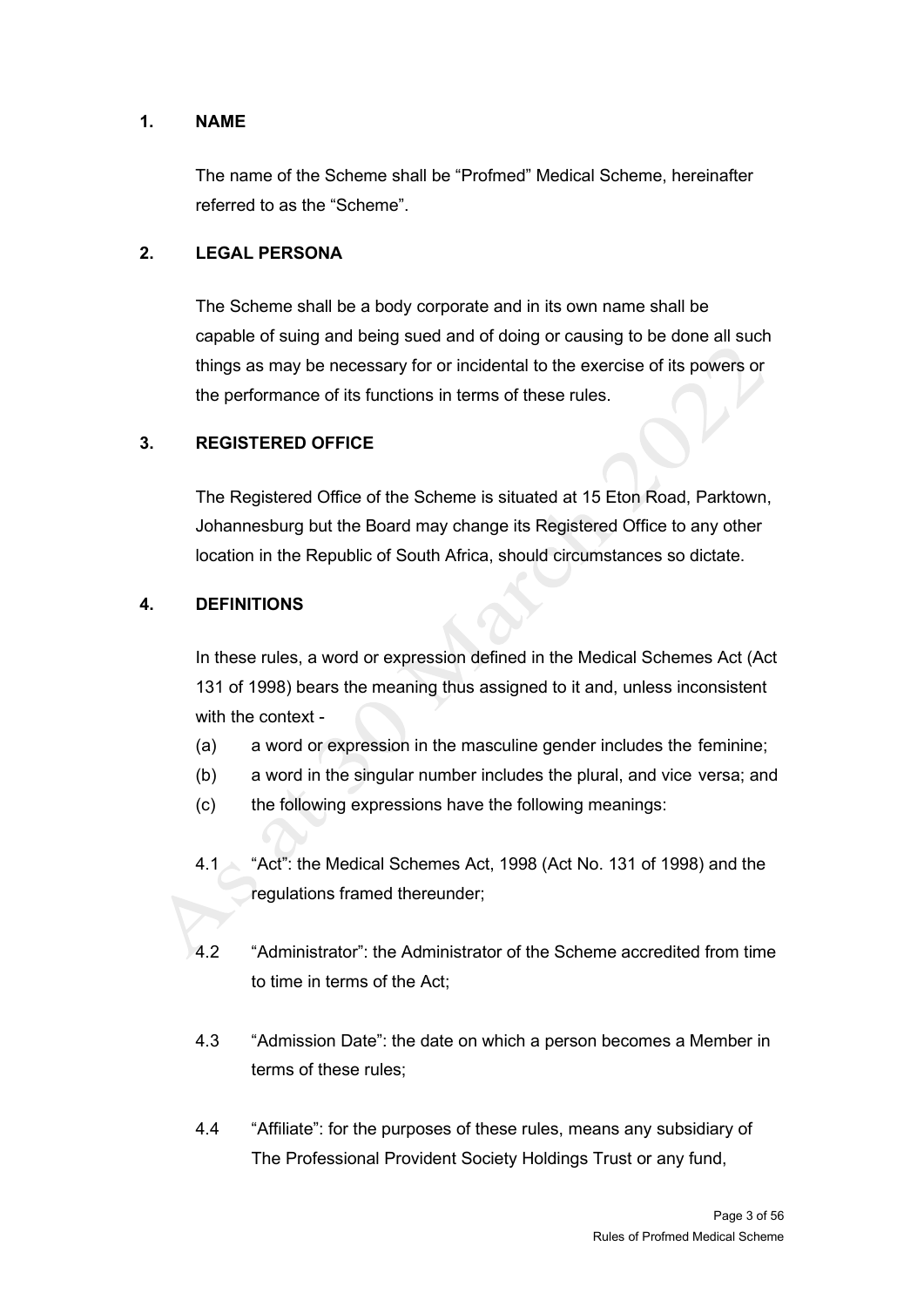scheme or entity controlled, managed, affiliated to or associated with The Professional Provident Society Holdings Trust or any of its subsidiaries;

- 4.5 "Auditor": an individual or firm that is registered as an Auditor in terms of the Auditing Profession Act (No 26 of 2005);
- 4.6 "Beneficiary": a Member or a person admitted as a Dependant of a Member;
- 4.7 "Board": the Board of Trustees constituted to manage the Scheme in terms of these rules;
- 4.8 "Child": a Member's natural Child or a step Child or legally adopted Child or a Child in the process of being legally adopted or a Child in the process of being placed in foster care with the Member, or a Child for whom the Member is responsible for family care and support or a Child who has been placed in the custody of the Member and is a Dependant or a Child who, due to a mental or physical disability, is Dependent on the Member and in respect of whom the Member is liable for family care and support, and who is not a beneficiary of another medical scheme;
- 4.9 "Condition-specific waiting period": a period during which a Beneficiary is not entitled to claim benefits in respect of a condition for which medical advice, diagnosis, care or treatment was recommended or received within the twelve-month period ending on the date on which an application for membership was made;
- 4.10 "Continuation Member": a Member who retains his membership of the Scheme in terms of rule 6.2 or a Dependant who becomes a Member of the Scheme in terms of rule 6.3;
- 4.11 "Contribution": amount payable on a monthly basis as a membership fee to the Scheme in return for medical benefits and in accordance with the payment structures in Annexure A of these rules: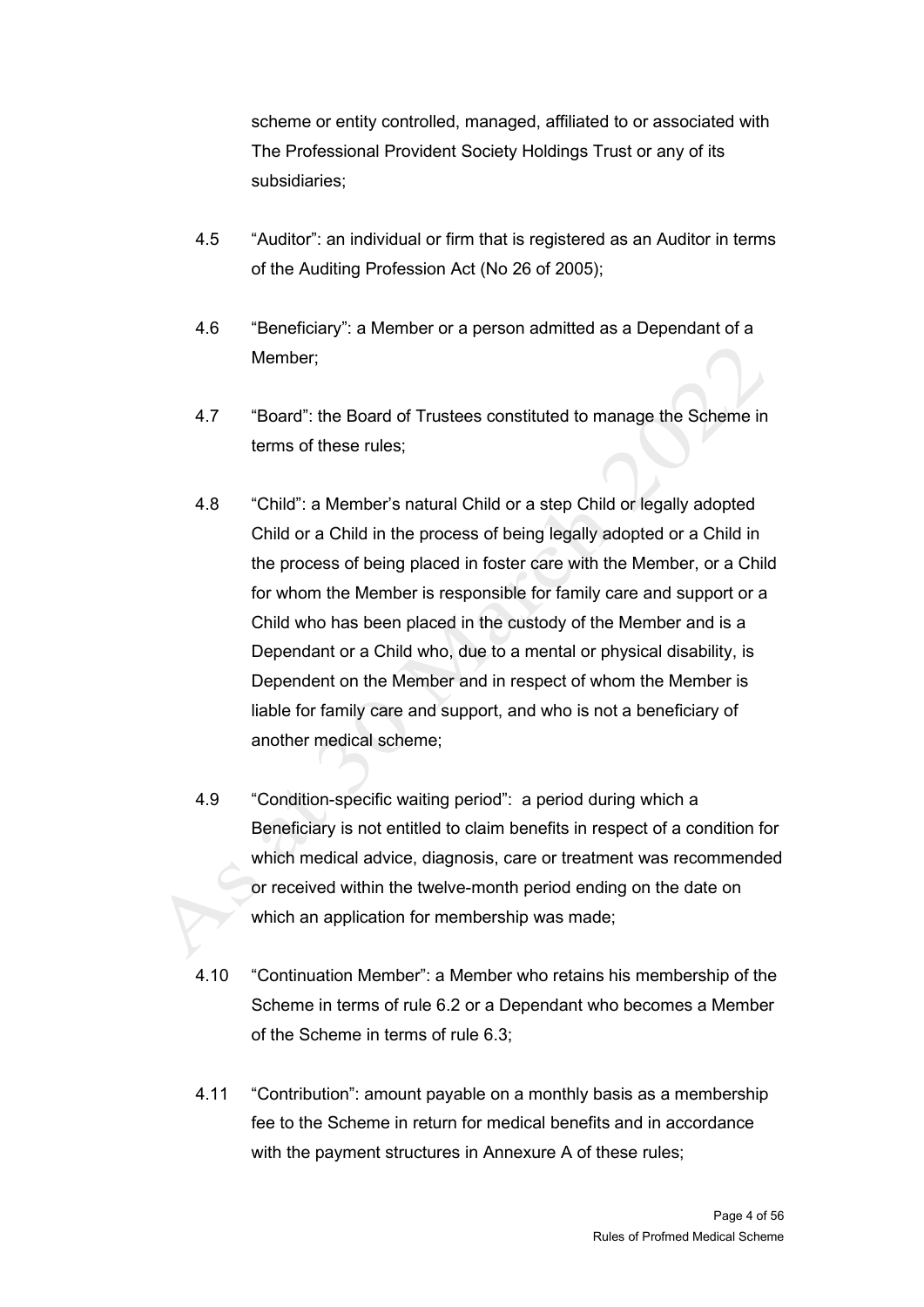- 4.12 "Cost": in relation to a benefit, the net amount payable in respect of the service rendered or material obtained or pharmaceutical supplied in terms of Act 101;
- 4.13 "Creditable coverage": any period in which a Late Joiner was:
	- 4.13.1 a Member or a Dependant of a Medical Scheme;
	- 4.13.2 a Member or a Dependant of an entity doing the business of a Medical Scheme which, at the time of his membership of such entity, was exempt from the provisions of the Act;
	- 4.13.3 a uniformed employee of the South African National Defence Force, or a dependant of such employee, who received medical benefits from the South African National Defence Force; or
	- 4.13.4 a Member or a Dependant of the Permanent Force Continuation Fund, but excluding any period of coverage as a Dependant under the age of 21 years.
- 4.14 "Date of Service":
	- 4.14.1 In the event of a consultation, visit or treatment, the date on which each consultation, visit or treatment took place, whether for the same illness or not;
	- 4.14.2 In the event of an operation, procedure or confinement, the date on which such operation or procedure was performed or confinement occurred;
	- 4.14.3 In the event of hospitalisation, the date of each discharge from a Hospital, or date of cessation of membership, whichever date occurs first; or
	- 4.14.4 In the event of any other service or requirement, the date on which such service was rendered or requirement obtained or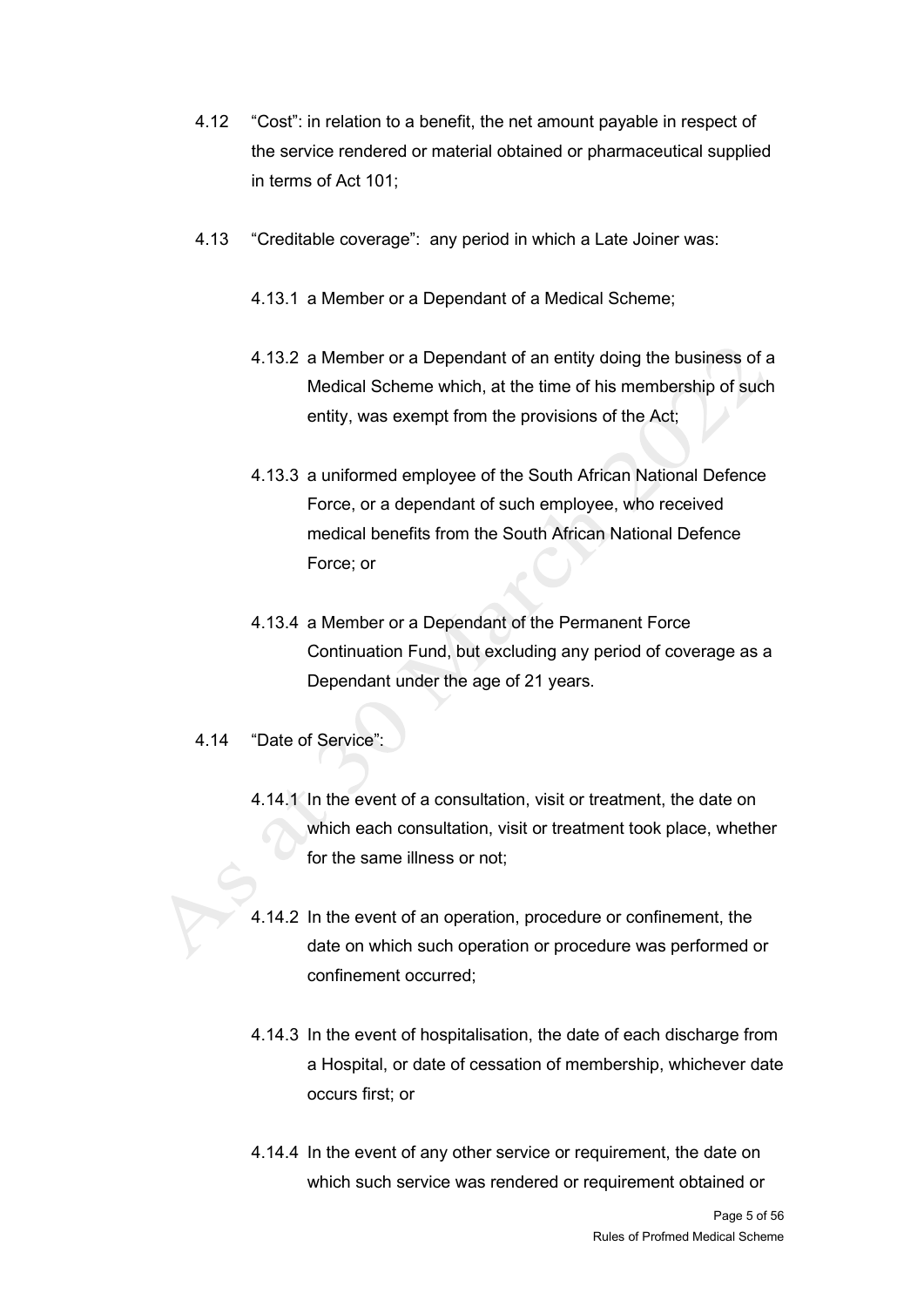received;

- 4.15 "Dependant":
	- 4.15.1 For purposes of membership
		- 4.15.1.1 a Member's Spouse or a former Spouse or a Partner or former Partner of a Member who is not a Member or a registered Dependant of a Member of another Medical Scheme;
		- 4.15.1.2 a Member's Child as defined in rule 4.8
		- 4.15.1.3 the immediate family of a Member in respect of whom the Member is liable for family care and support;
		- 4.15.1.4 such other persons who are recognised by the Board as Dependants for purposes of these Rules;
	- 4.15.2 For purposes of calculating contributions
		- 4.15.2.1 a Child Dependant is:
		- 4.15.2.1.1 a Member's Child who is younger than 21 years;
		- 4.15.2.1.2 a Member's Child who is younger than 28 years and is a student at an academic institution and who is registered as a Dependant of the Member in terms of these rules for periods of not more than twelve (12) months at a time, and who is not a beneficiary of another medical scheme. Dependants who are studying part-time must submit proof of dependence. It is the responsibility of the Members to submit proof of study and dependence, which must be submitted annually by end February, failing which Contributions will be amended accordingly, with effect from 1 March.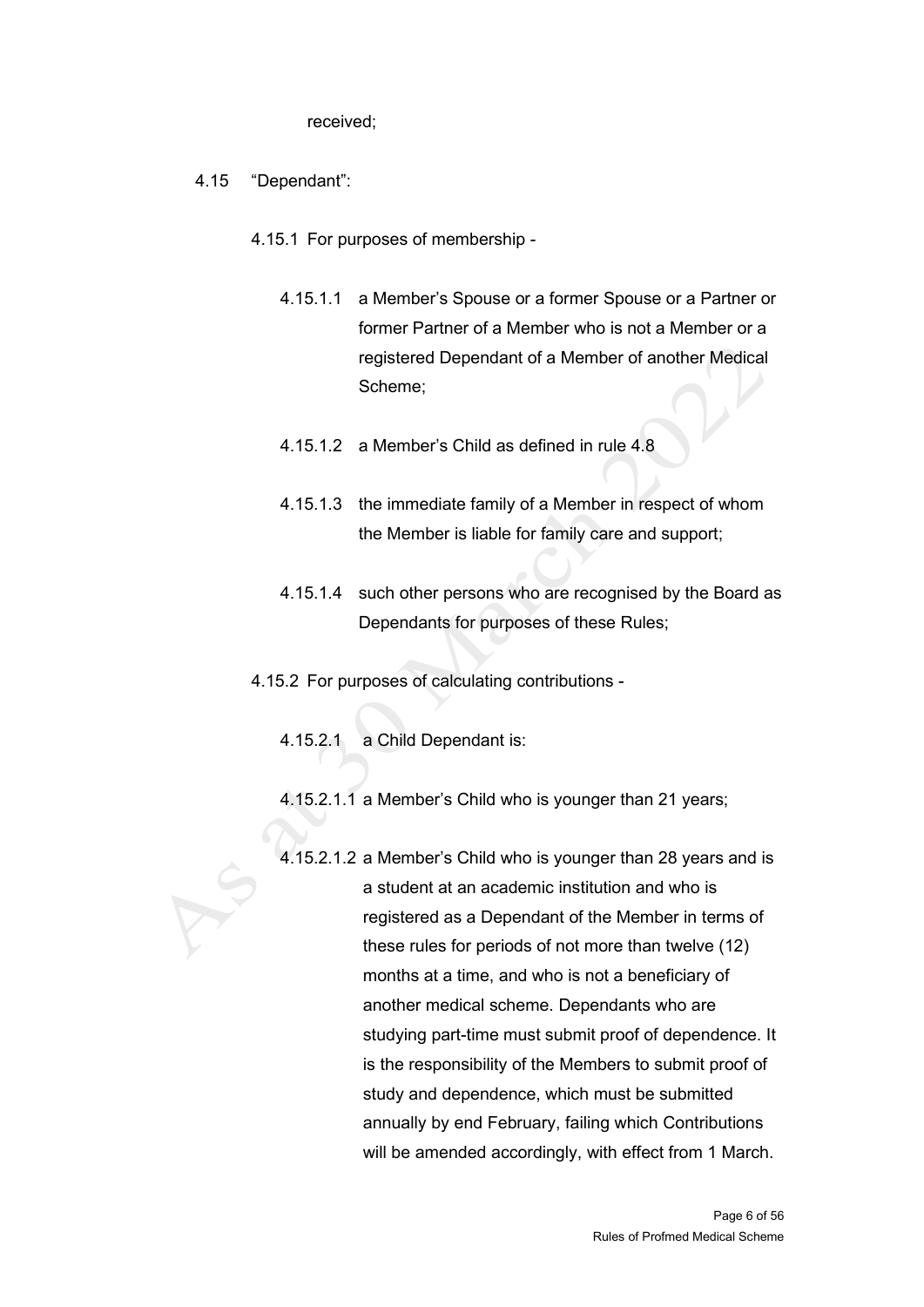- 4.15.2.2 an Adult Dependant is:
- 4.15.2.2.1 a Member's Spouse or Partner as defined in rule 4.15.1.1;
- 4.15.2.2.2 a Child Dependant who is 21 years or older;
- 4.15.2.2.3 a Dependant who, due to a mental or physical disability is Dependent upon the Member and in respect of whom the Member is liable for family care and support.
- 4.16 "Dependent": in relation to a person other than the Member's spouse or partner, a Dependant who is Dependent on the Member and in respect of whom the Member is liable for family care and support; and who is not in receipt of a regular remuneration of more than the maximum limit of the lowest contribution income band as contained in Annexure A.
- 4.17 "Designated Service Provider": A provider (DSP) or network of providers (DSPN) who are contracted by the Scheme to provide services, treatment, medicine or facilities to members in terms of both Prescribed Minimum Benefits and non-Prescribed Minimum Benefit illnesses;
- 4.18 "Domicilium citandi et executandi":
	- 4.18.1 In respect of a Member, the Member's last address registered with the Scheme;
	- 4.18.2 In respect of the Scheme, the Scheme's registered office in terms of rule 3;
- 4.19 "Emergency Medical Condition": means the sudden and, at the time, unexpected onset of a health condition that requires immediate medical or surgical intervention, where failure to provide such medical or surgical treatment would result in serious impairment to health, or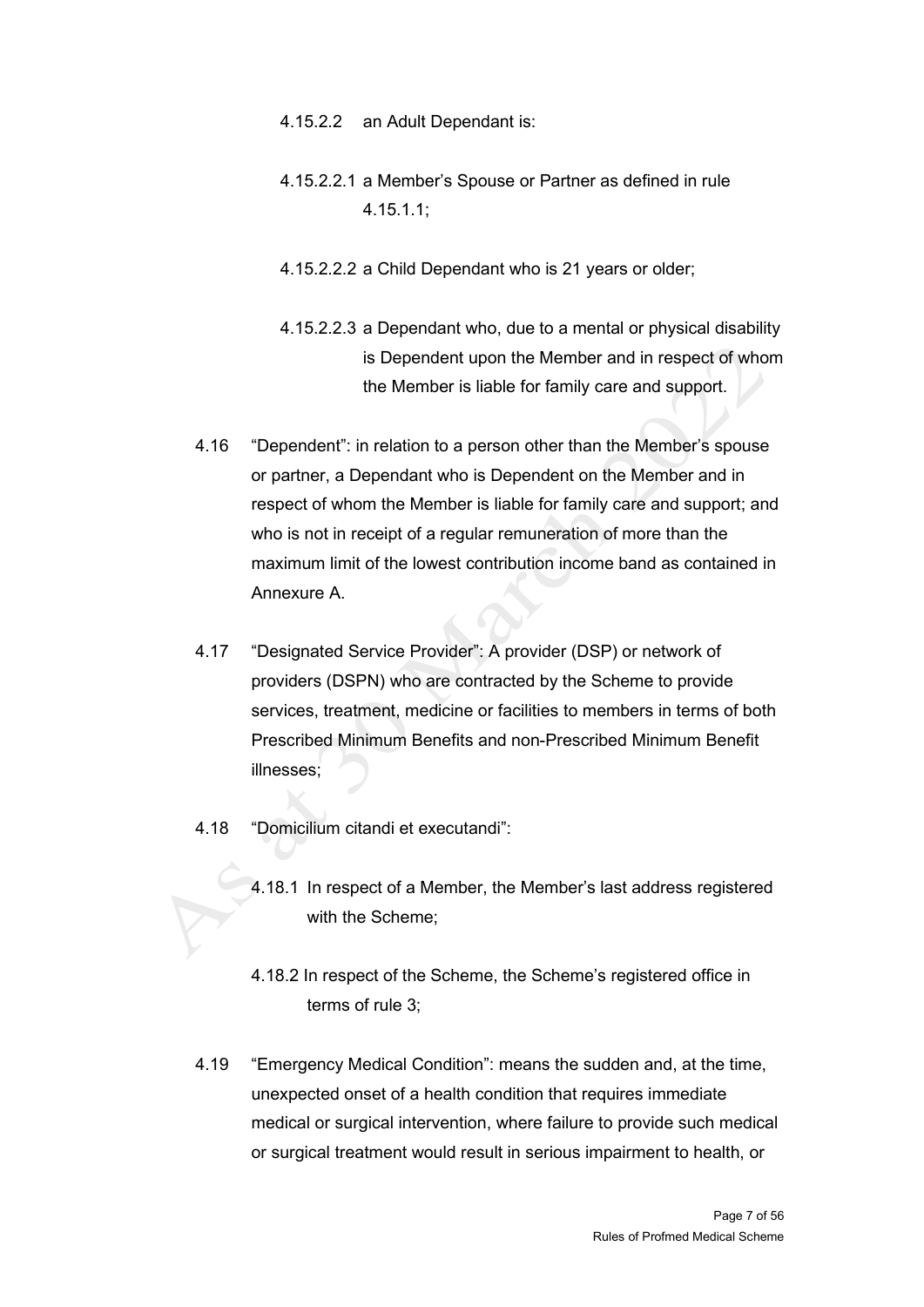would place the person's life in serious jeopardy;

- 4.20 "Employer Group": an organisation, firm, company, body corporate, association, partnership or statutory body which has been recognised as an Employer Group by the Scheme and which has entered into a written agreement with the Scheme in terms of which the Professional employees of the Employer Group are recognised as being eligible to become Members of the Scheme, subject to the criteria set out in rule 6.1;
- 4.21 "Fit and proper": skill, experience, character traits, diligence, honesty, integrity and judgement a responsible person shall possess to perform the duties of a trustee or principal officer;
- 4.22 "General waiting period": a period in which a Beneficiary is not entitled to claim any benefits;
- 4.23 "Hospital": means a State Hospital, a Provincial Hospital, a Private Hospital/Clinic, a nursing home, maternity home, a day clinic, a hospice, a convalescent home or any similar registered institution established in terms of the law;
- 4.24 "Income": for the purpose of calculating Contributions in respect of:
	- 4.24.1 a Member who is an employee in terms of rule 6.1.4 his gross monthly salary/pensionable Income from all sources;
	- 4.24.2 an individual Member gross monthly Income from all sources;
	- 4.24.3 a Member who registers his Spouse or Partner as a Dependant – the higher of the Member's or Spouse's or partner's income from all sources;
- 4.25 "Late Joiner": an applicant or the adult Dependant of an applicant who, at the date of application for membership or admission as a Dependant, as the case may be, is thirty-five (35) years of age or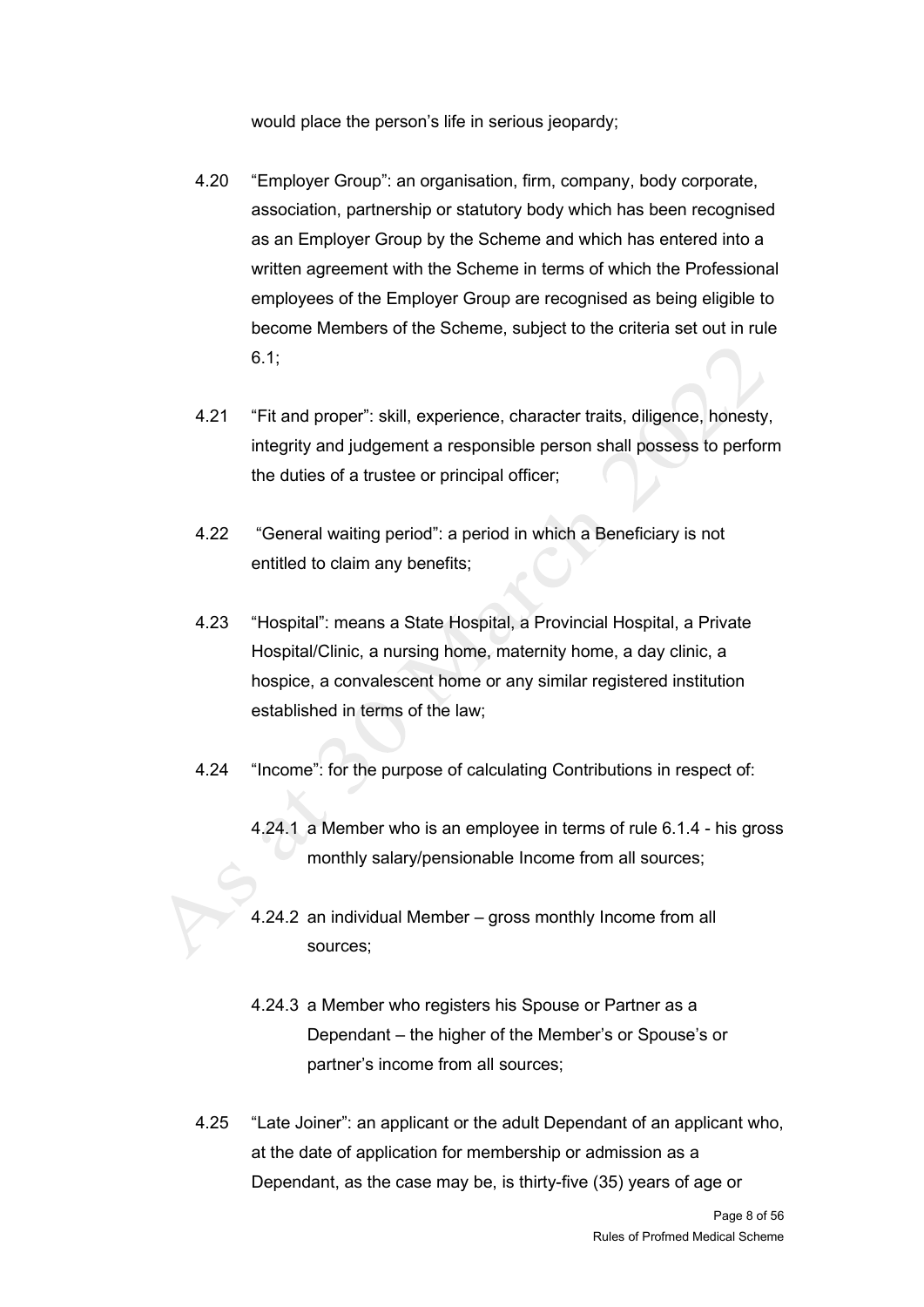older but excludes any Beneficiary who enjoyed coverage with one or more Medical Schemes as from a date preceding 1 April 2001, without a break in coverage exceeding three (3) consecutive months since 1 April 2001. Contribution loadings on Late Joiners remain in force for the duration of their membership on the Scheme;

- 4.26 "Managed Health Care": clinical and financial risk assessment and management of health care, with a view to facilitating appropriateness and cost-effectiveness of relevant health services within the constraints of what is affordable, through the use of rules-based and clinical management-based programmes;
- 4.27 "Managed Health Care Organisation": a person who has contracted with a medical scheme in terms of regulation 15A to provide a managed health care service;
- 4.28 "Material relationship": a relationship with or interest in a natural or juristic person that, in the view of a reasonable person, would interfere with the independent judgement of an officer of the Scheme or prejudice the interests of the Scheme or its Members;
- 4.29 "Medical Scheme": any Medical Scheme registered under Section 24(1) of the Act;
- 4.30 "Member": any person who is admitted as a Member of the Scheme in terms of these rules;
- 4.31 "Member Family": the Member and all his registered Dependants;
- 4.32 "Patient": Member or his Dependant receiving medical treatment in terms of the rules of the Scheme;
- 4.33 "Partner": a person with whom the Member has a committed and serious relationship akin to a marriage based on objective criteria of mutual dependency and a shared and common household, irrespective of the gender of either party;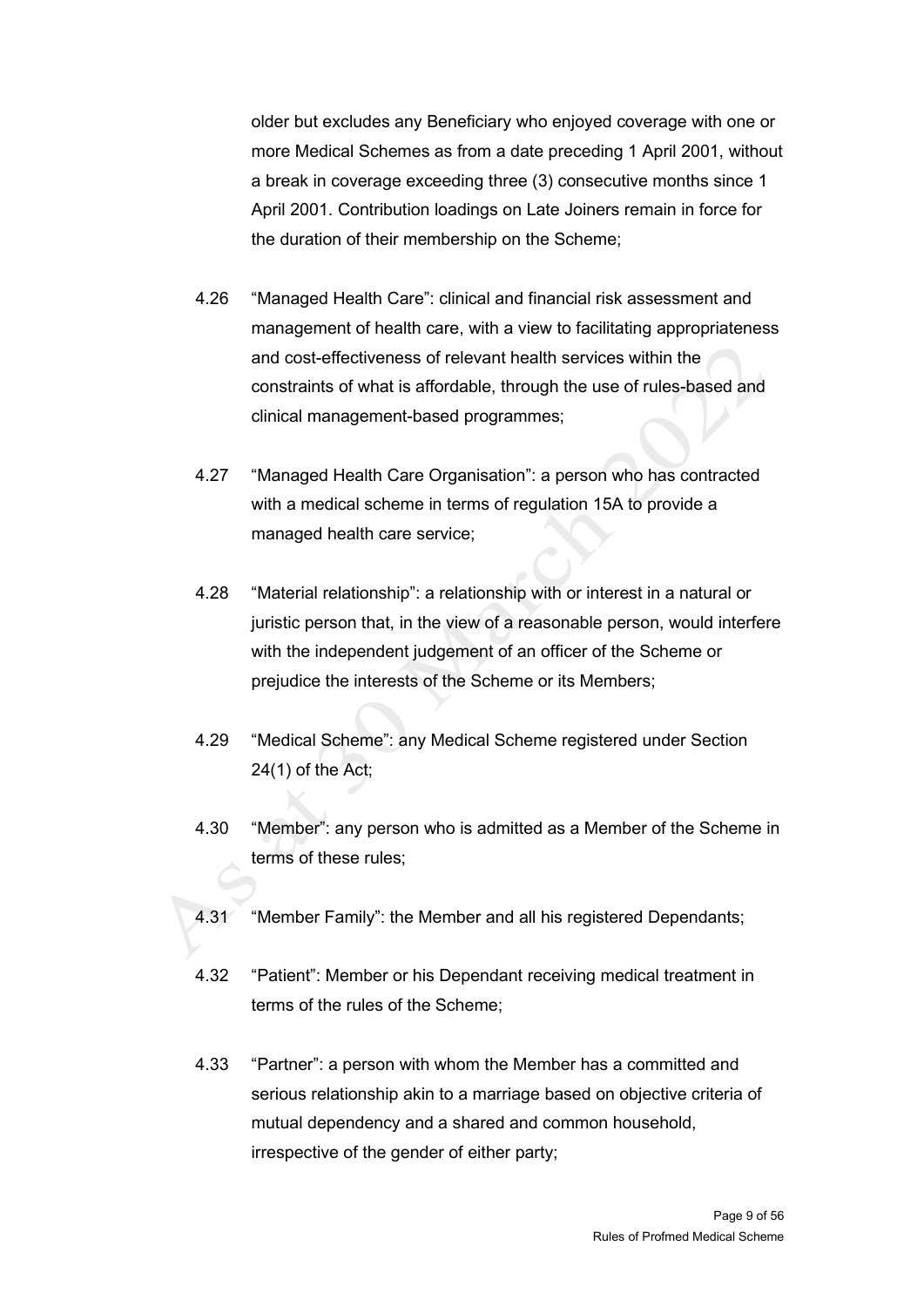- 4.34 "Pre-authorisation": shall have the meaning assigned to it in clause 17.1;
- 4.35 "Pre-existing Sickness Condition": a condition for which medical advice, diagnosis, care or treatment was recommended or received within the twelve (12) month period ending on the date on which an application for membership was made;
- 4.36 "Prescribed Minimum Benefits": the benefits contemplated in Section 29(1)(o) of the Act, and consisting of the provision of the diagnosis, treatment and care Costs of –
	- (a) the Diagnosis and Treatment Pairs listed in Annexure A of the Regulations to the Act, subject to any limitations specified in Annexure A; and
	- (b) any Emergency Medical Condition;
- 4.37 "Prescribed Minimum Benefit condition": a condition contemplated in the Diagnosis and Treatment Pairs listed in Annexure A of the Regulations to the Act or any Emergency Medical Condition;
- 4.38 "Prescription": all the medicine that a medical or dental practitioner or other person legally authorised to do so prescribes at one time for one person for his sickness, condition or treatment (and meets requirements determined in terms of the Medicines and Related Substances Act 101 of 1965);
- 4.39 "Principal Officer": the Principal Officer of the Scheme, or a person acting in that capacity by direction of the Board;
- 4.40 "Registrar": the Registrar or Deputy Registrar of Medical Schemes appointed in terms of Section 18 of the Act;
- 4.41 "SADC": Southern African Development Community;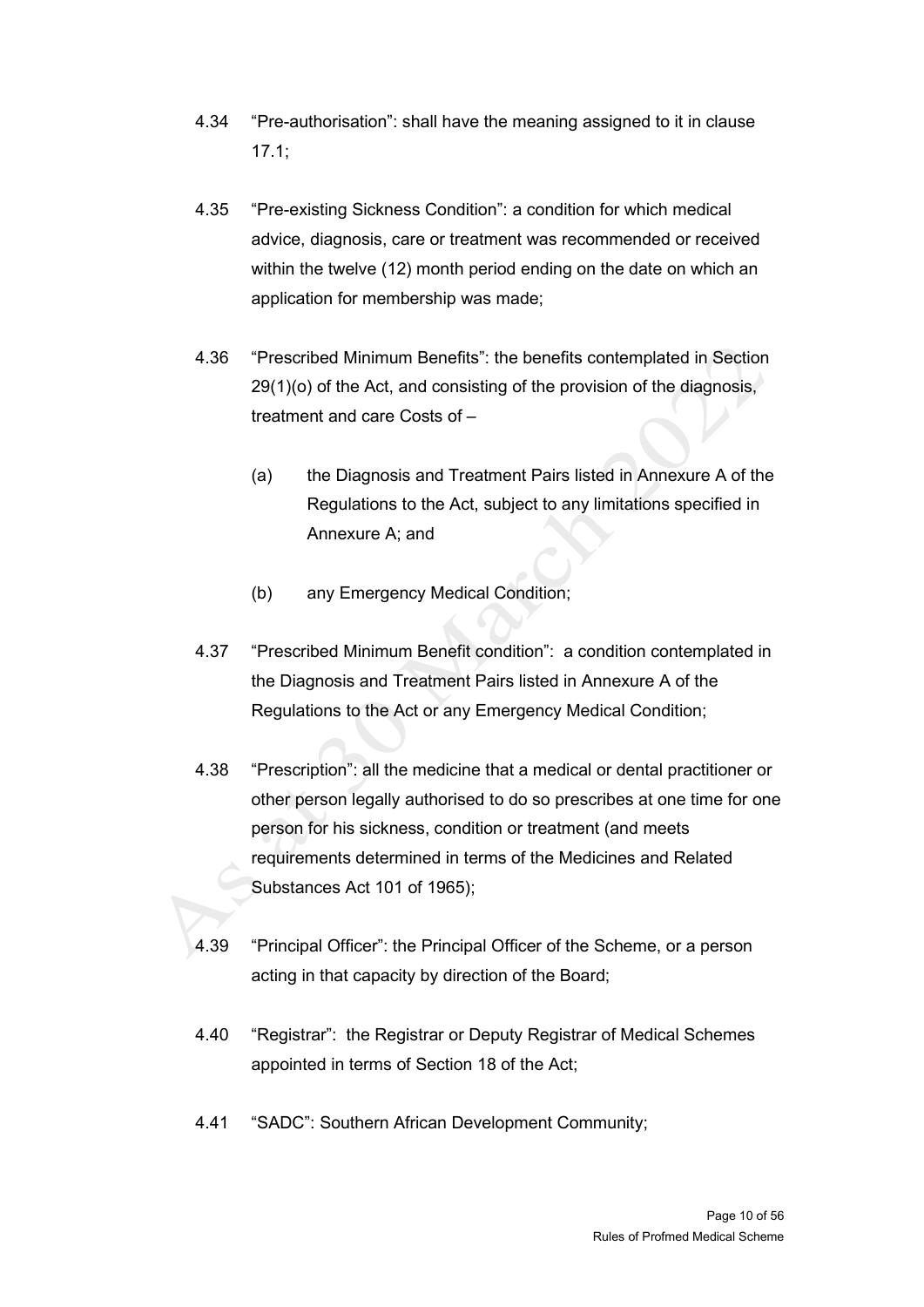- 4.42 "Spouse": the Spouse of a Member to whom the Member is married in terms of any law or custom; and
- 4.43 "Waiting Period": a period during which the relevant benefits shall not accrue or be available to a Member or Dependants, but during which period Contributions shall nevertheless be paid to the Scheme.

# <span id="page-10-0"></span>**5. OBJECTS**

The objects of the Scheme are -

- 5.1 to undertake liability in terms of rule 16, in respect of its Members and their Dependants, in return for a Contribution;
- 5.2 to make provision for the obtaining of any relevant health service;
- 5.3 to grant assistance in defraying expenditure incurred in connection with the rendering of relevant health services; and/or
- 5.4 to render a relevant health service, either by the Scheme itself, or by any supplier or group of suppliers of a relevant health service or by any person in association with, or in terms of, an agreement with the Scheme.

# <span id="page-10-1"></span>**6. MEMBERSHIP**

6.1 "Eligibility"

Admission to membership of the Scheme is restricted to:-

- 6.1.1 a natural person who is or was employed in a profession, or who is a Member of a profession, as recognised in Section 2 of the Occupational Classification of All Economic Activities as published by Statistics South Africa ("Occupational Classification").
- 6.1.2 all full-time employees of Profmed and the Professional Provident Society Holdings Trust and its subsidiaries ("PPS"),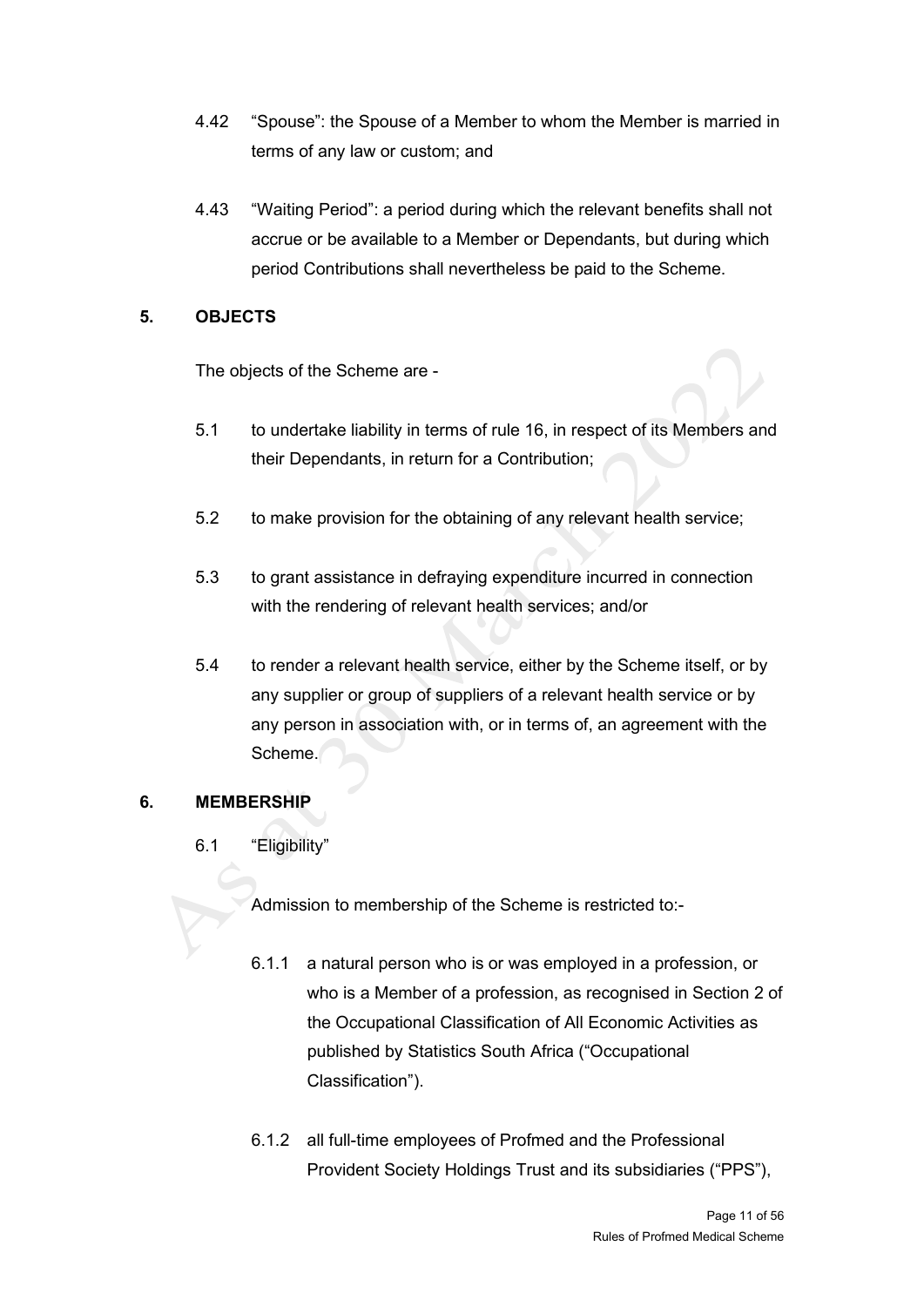irrespective of whether or not they qualify in terms of rule 6.1.1.

### 6.2. "Pensioners"

- 6.2.1 A Member shall retain his membership of the Scheme with his registered Dependants, if any, in the event of his retiring from the service of his employer or his employment being terminated by his employer on account of age, ill-health or other disability, or he retires from practicing his profession;
- 6.2.2 Unless such Member informs the Scheme in writing of his desire to terminate his membership, he shall continue to be a Member;

#### 6.3 "Dependants of deceased Members"

- 6.3.1 The Dependants, in terms of rule 4.15, of a deceased Member who were admitted and registered with the Scheme as such at the time of such Member's death shall be entitled to membership of the Scheme without any new restriction, limitation or Waiting Period;
- 6.3.2 The Scheme shall inform such dependant or legal guardian of his right to membership and of the contributions payable in respect thereof. Unless such dependant or his guardian informs the Board in writing of his intention not to become a Member, he shall be admitted as a Member of the Scheme;
	- 6.3.3 Such a Member's membership terminates if he becomes a member or a dependant of a member of another Medical Scheme;
	- 6.3.4 Where Child Dependants have been orphaned, the oldest sibling shall be classified as the Member paying Child Dependant rates but subject to the provision of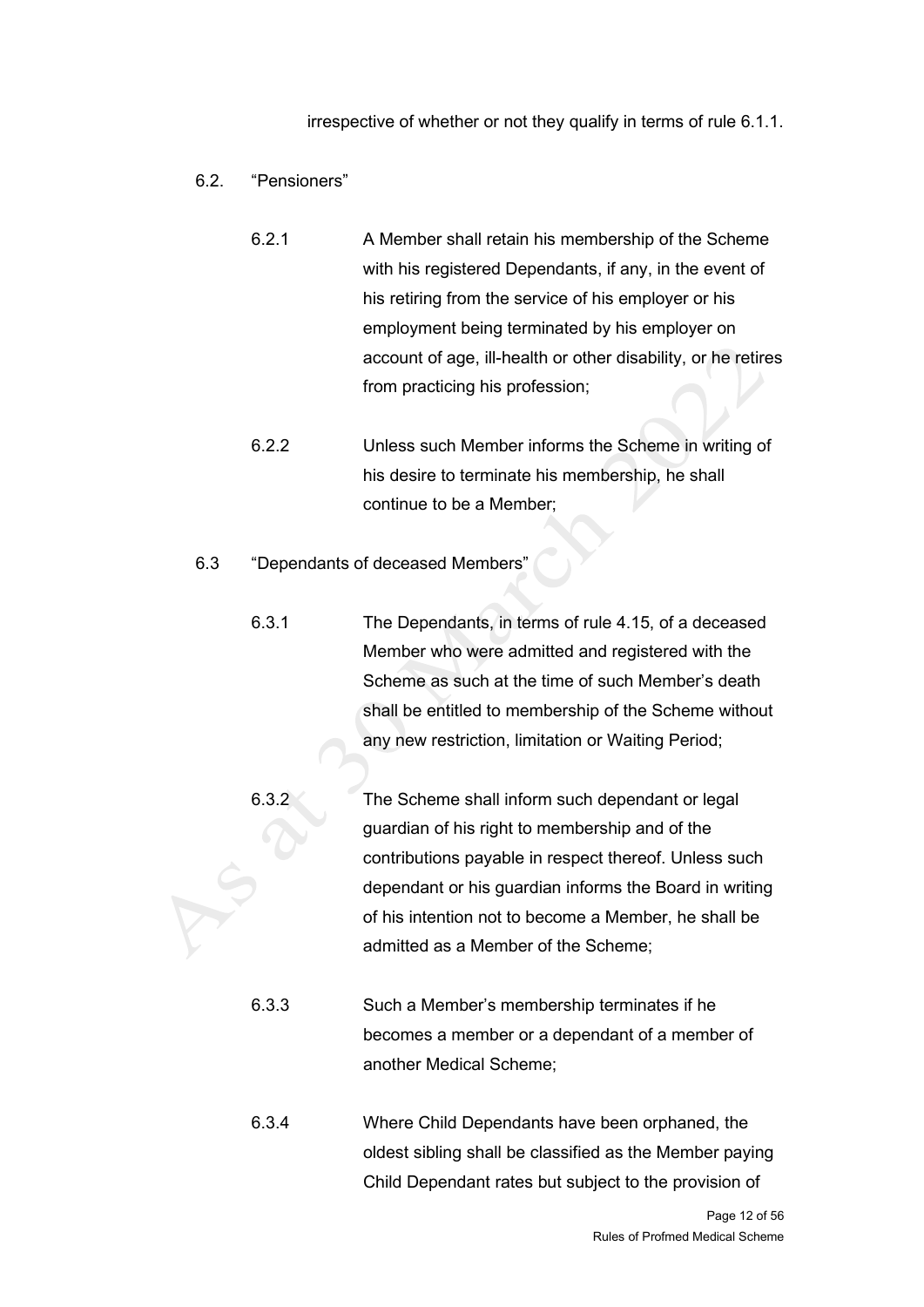rules 4.15.2, and the younger siblings shall qualify as Child Dependants, subject to the provisions of the rules.

- 6.4 The Board shall not permit any Employer Group to be recognised as such unless the prospective Employer Group is:
	- 6.4.1 a juristic or natural person primarily conducting business which would require it to employ or contract in the services of persons, as set out in rule 6.1.1, to enable it to conduct its business, and only in respect of its employees who qualify in terms of rule 6.1.1;
	- 6.4.2 Profmed and the Professional Provident Society Holdings Trust and its subsidiaries ("PPS").

# <span id="page-12-0"></span>**7. REGISTRATION AND DEREGISTRATION OF DEPENDANTS**

- 7.1 "Registration of Dependants"
	- 7.1.1 A Member may apply for the registration of any one or more of his Dependants at the time that he applies for membership in terms of rule 8 or subject to rule 7.1.2, or at anytime thereafter;
	- 7.1.2 A newborn must be registered on the Scheme within thirty (30) days of the date of birth of the Child. Benefits will accrue from the month of birth and the Contributions for the Child shall then be due from the first day of the month following the date of birth.
	- 7.1.3 If a member applies to register a Child other than a newborn, or a newly-adopted Child, increased Contributions shall be due and benefits accrue from the Admission Date, subject to rule 8.3;
	- 7.1.4 If a Member who marries subsequent to joining the Scheme applies to register his Spouse as a Dependant, increased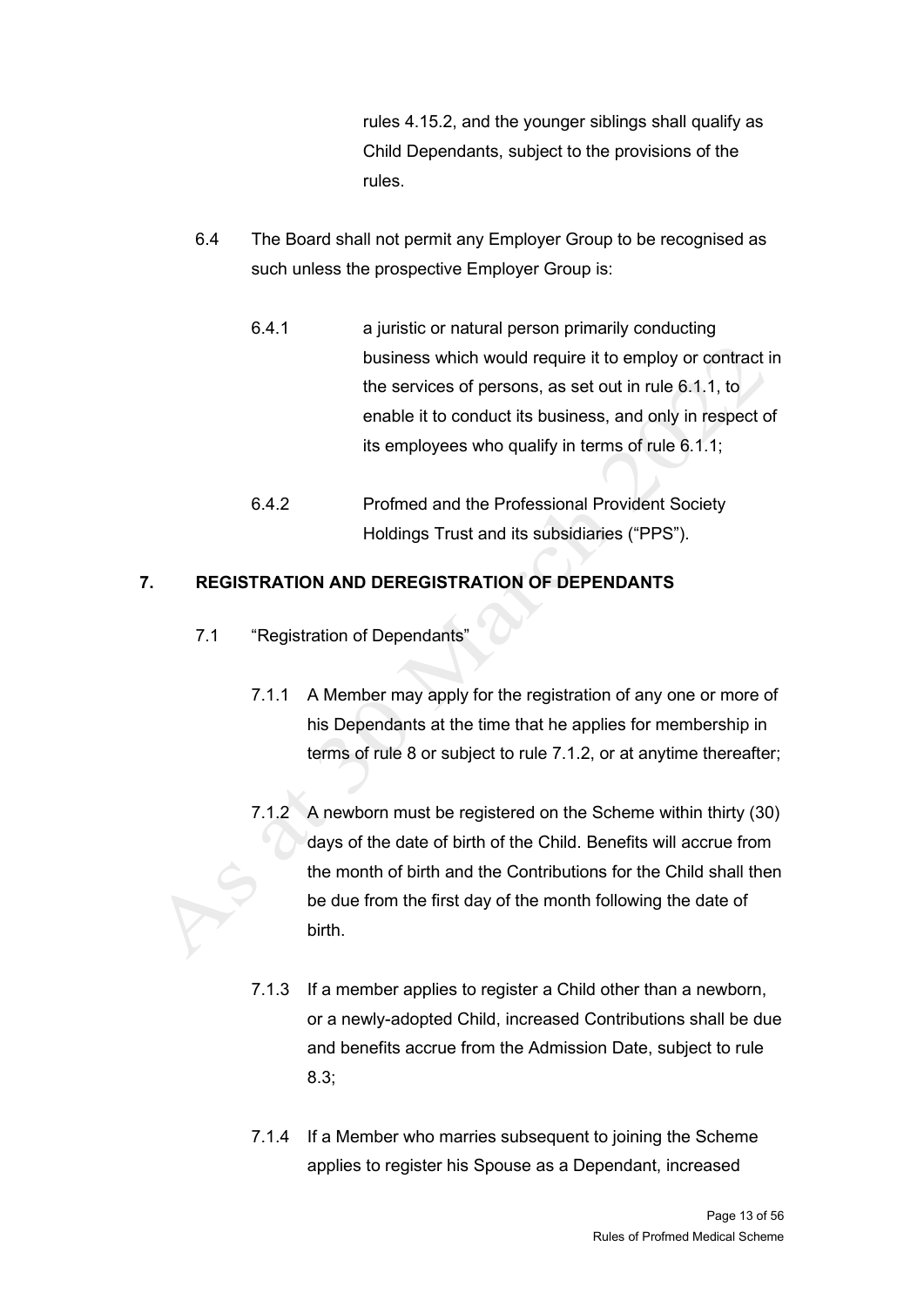Contributions shall then be due and benefits shall accrue from the Admission Date, subject to rule 8.3;

- 7.1.5 In the event of any person becoming eligible for registration as a Dependant other than in the circumstances set out in rules 7.1.1 to 7.1.4, the Member may apply to the Scheme for the registration of such person as a Dependant, whereupon the provisions of rule 8 shall apply *mutatis mutandis.*
- 7.2. "Deregistration of Dependants"
	- 7.2.1 A Member shall inform the Scheme within thirty (30) days of the occurrence of any event which results in any one of his Dependants no longer satisfying the conditions in terms of which he may be a Dependant;
	- 7.2.2 When a Dependant ceases to be eligible as such, he shall no longer be deemed to be registered as such for the purpose of these rules or entitled to receive any benefits, regardless of whether notice has been given in terms of these rules or otherwise; and
	- 7.2.3 Subject to rule 6.3 the membership of a Dependant shall terminate immediately once the membership of the principal Member is terminated for any reason.

### <span id="page-13-0"></span>**8. TERMS AND CONDITIONS APPLICABLE TO MEMBERSHIP**

- 8.1 No person may:
	- 8.1.1 be a member of more than one Medical Scheme;
	- 8.1.2 be a dependant of more than one member of a particular Medical Scheme;
	- 8.1.3 be a dependant of members of different Medical Schemes; or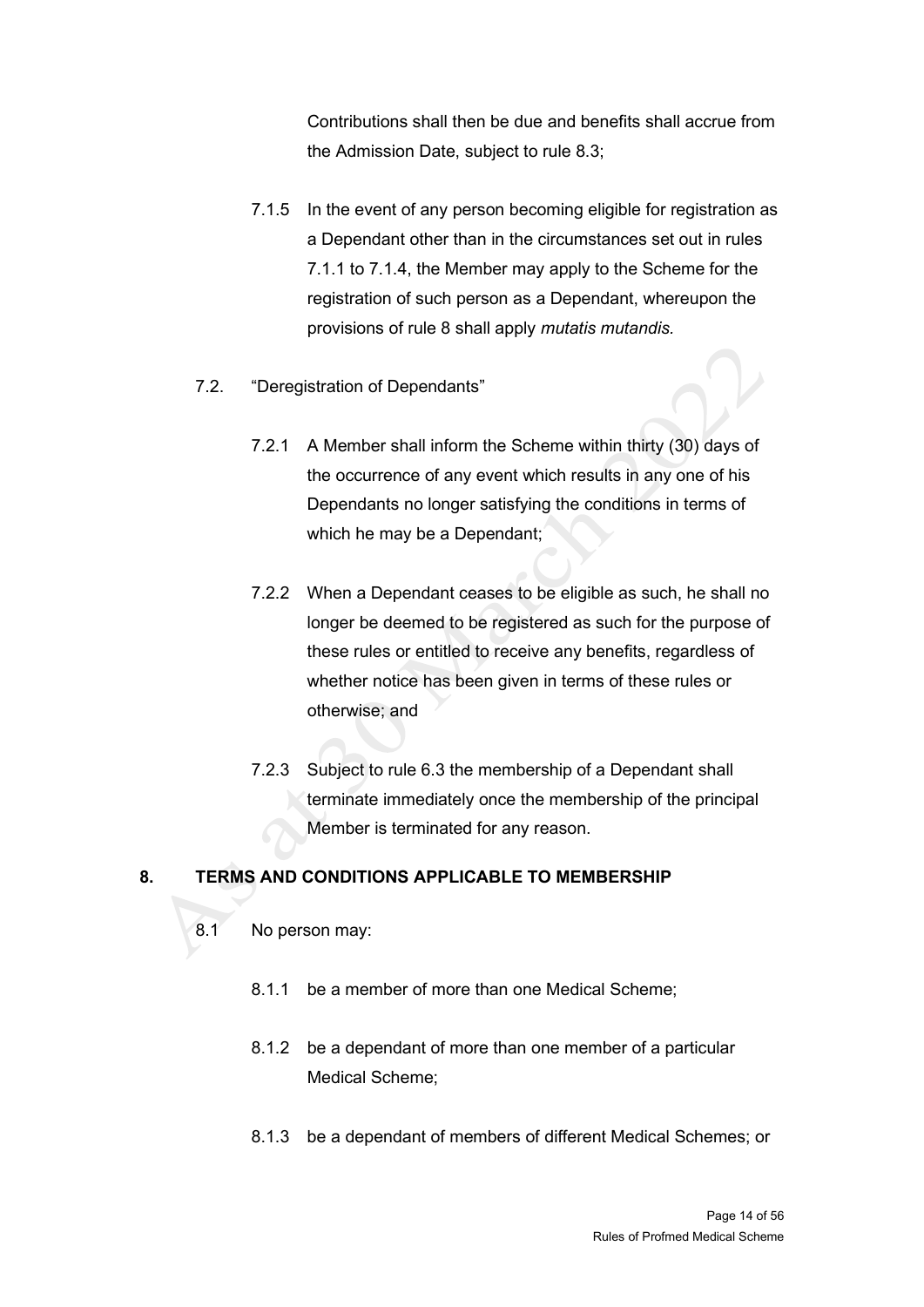- 8.1.4 claim or accept benefits in respect of himself or any of his dependants from any Medical Scheme in relation to which he is not a member or a dependant of a member;
- 8.2 A prospective Member shall, prior to admission, complete and submit the application forms required by the Scheme, together with copies of Identification Documents and/or Birth Certificates or other satisfactory evidence of age, Income, state of his health and the health of his Dependants and of any medical advice, diagnosis, care or treatment recommended or obtained within a period of twelve (12) months immediately prior to the date on which application to the Scheme was made. Proof of any prior membership of any other Medical Scheme must also be submitted.
- 8.3 Waiting Periods:
	- 8.3.1 The Scheme may impose upon a person in respect of whom an application is made for membership or admission as a Dependant, and who was not a Beneficiary of a Medical Scheme for a period of at least ninety (90) days preceding the date of application:
		- 8.3.1.1 a General Waiting Period of up to three (3) months, also in respect of PMB conditions; and
		- 8.3.1.2 a Condition-Specific Waiting Period of up to twelve (12) months, also in respect of PMB conditions.
	- 8.3.2 The Scheme may impose upon any person in respect of whom an application is made for membership or admission as a Dependant, and who was previously a Beneficiary of a Medical Scheme for a continuous period of up to twenty-four (24) months, terminating less than ninety (90) days immediately prior to the date of application-
		- 8.3.2.1 a Condition-Specific Waiting Period of up to twelve (12) months, except in respect of any treatment or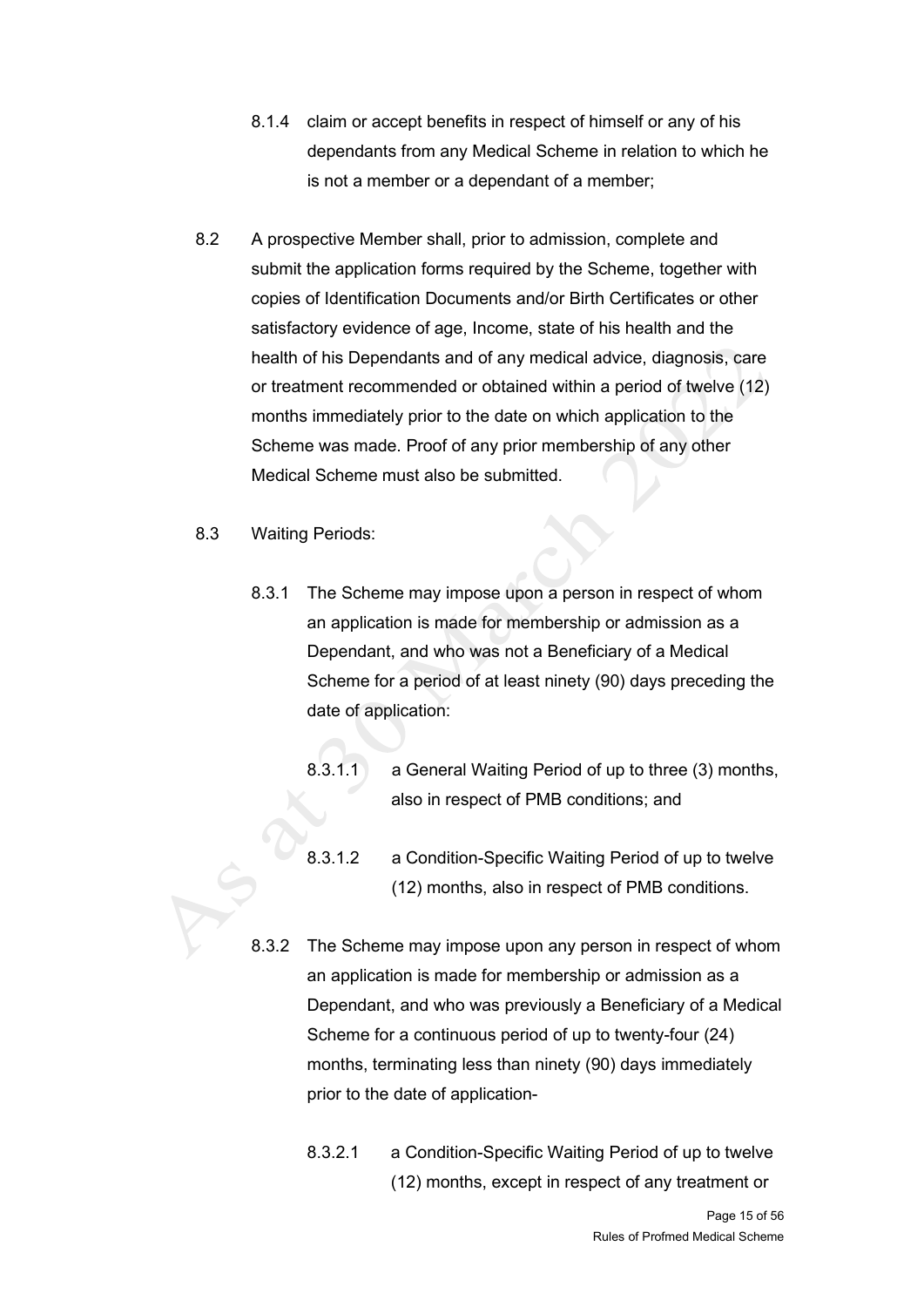diagnostic procedures covered within the Prescribed Minimum Benefits;

- 8.3.2.2 in respect of any person contemplated in this subrule, where the previous Medical Scheme had imposed a General or Condition-Specific Waiting Period, and such Waiting Period had not expired at the time of termination, a General or Condition-Specific Waiting Period for the unexpired duration of such Waiting Period imposed by the former Medical Scheme.
- 8.3.3 The Scheme may impose upon any person in respect of whom an application is made for membership or admission as a Dependant, and who was previously a Beneficiary of a Medical Scheme for a continuous period of up to twenty-four (24) months or more, terminating less than ninety (90) days immediately prior to the date of application, a General Waiting Period of up to three (3) months, except in respect of any treatment or diagnostic procedures covered within in the Prescribed Minimum Benefits;
- 8.3.4 No Waiting Period may be imposed as a result of:

8.3.4.1 change of employment;

- 8.3.4.2 an employer changing or terminating the Medical Scheme of its employees, in which case such transfer shall occur at the beginning of the financial year, or (three) 3 months notice must have been furnished to the Scheme to which an application is made for such transfer to occur at the beginning of the financial year;
- 8.3.4.3 a Beneficiary who changes from one benefit option to another within the Scheme unless the Beneficiary is subject to a Waiting Period on the current benefit option in which case the remaining period may be applied;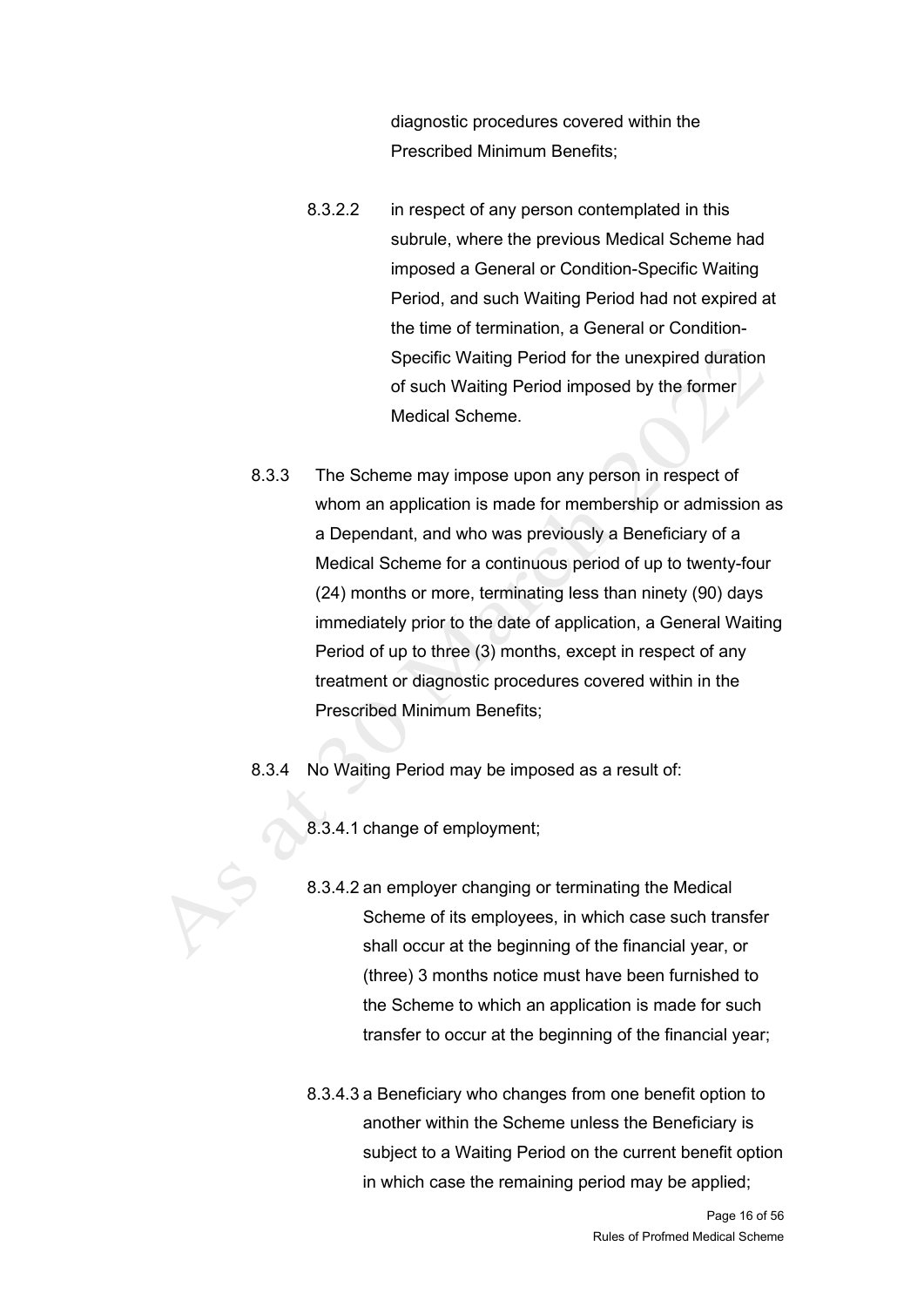- 8.3.4.4 a Child Dependant born during the period of membership. If the child is registered after thirty (30) days from date of birth, waiting periods will be imposed.
- 8.4 The registered Dependants must participate in the same benefit option as the Member;
- 8.5 Every Member will, on admission to membership, receive a detailed summary of these rules which shall include Contributions, benefits, limitations, and the Member's rights and obligations. Members and their Dependants, and any person who claims any benefit under these rules or whose claim is derived from a person so claiming, are bound by these rules as amended from time to time; and
- 8.6 A Member may not cede, transfer, pledge or hypothecate or make over to any third party any claim, or part of a claim or any right to a benefit which he may have against the Scheme. The Scheme may withhold, suspend or discontinue the payment of a benefit to which a Member is entitled under these rules, or any right in respect of such benefit or payment of such benefit to such Member, if a Member attempts to assign or transfer, or otherwise cede, pledge, or hypothecate such benefit.

# <span id="page-16-0"></span>**9. INTERCHANGEABILITY**

9.1 The Board shall, at its discretion, admit to membership of the Scheme, without a waiting period or imposition of new restrictions on account of the state of his health or the health of any of his Dependants, any person who has been a member or the dependant of a member of any other registered Medical Scheme for a continuous period of at least two (2) years and who applies within three (3) months after the date on which he ceased to be a member or a dependant of such scheme, to become a Member or a Dependant; and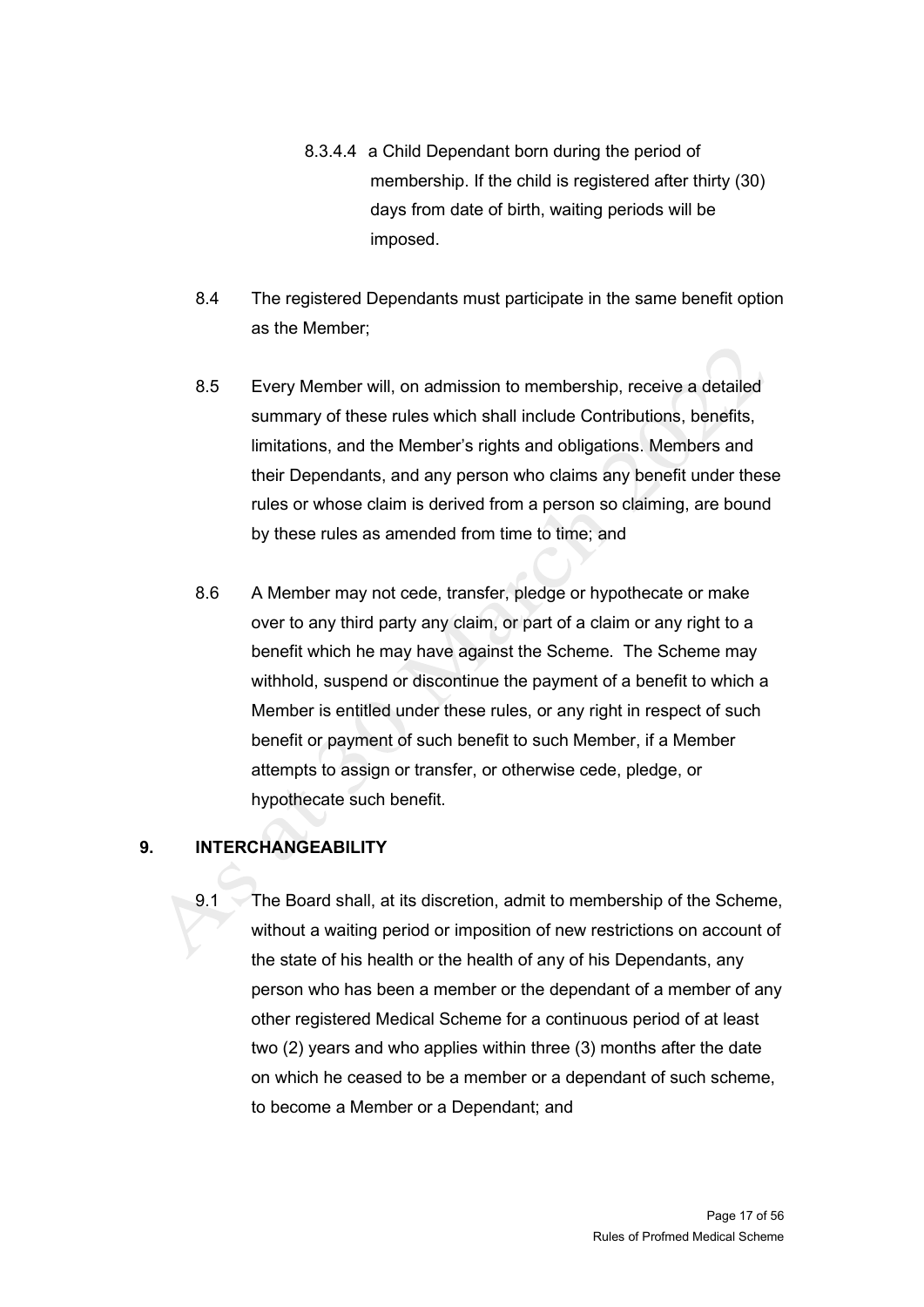9.2 If the members of a Medical Scheme who are members of that scheme by virtue of their employment by a particular employer, terminate their membership of such scheme with the object of obtaining membership of this Scheme, the Board will admit as a Member, without a Waiting Period or the imposition of new restrictions on account of the state of his health or the health of any of his Dependants, any member of such first-mentioned scheme who is a Member or Continuation Member by virtue of his past employment with the particular employer and register as Dependant any person who has been a registered dependant of such employee of the particular employer.

# <span id="page-17-0"></span>**10. MEMBERSHIP CARD AND CERTIFICATE OF MEMBERSHIP**

- 10.1 Every Member shall be furnished with a membership card, containing such particulars as may be prescribed. This card must be exhibited to the supplier of a service on request. It remains the property of the Scheme and must be returned to the Scheme or destroyed on termination of membership;
- 10.2 The utilisation of a membership card by any person other than the Member or his registered Dependants, with the knowledge or consent of the Member or his Dependants, is not permitted and is construed as fraud, which shall entitle the Scheme, in addition to any other remedies it may have, to apply the provisions of rule 12.4; and
- 10.3 On termination of membership or on de-registration of a Dependant, the Scheme must within thirty (30) days of such termination, furnish such person with a certificate of membership and cover, containing such particulars as may be prescribed.

# <span id="page-17-1"></span>**11. CHANGE OF DOMICILIUM AND/OR BANKING DETAILS OF A MEMBER**

A Member must notify the Scheme within thirty (30) days of any change of domicilium and/or banking details. The Scheme shall not be held liable if a Member's rights are prejudiced or forfeited as a result of neglect to comply with the requirements of this rule.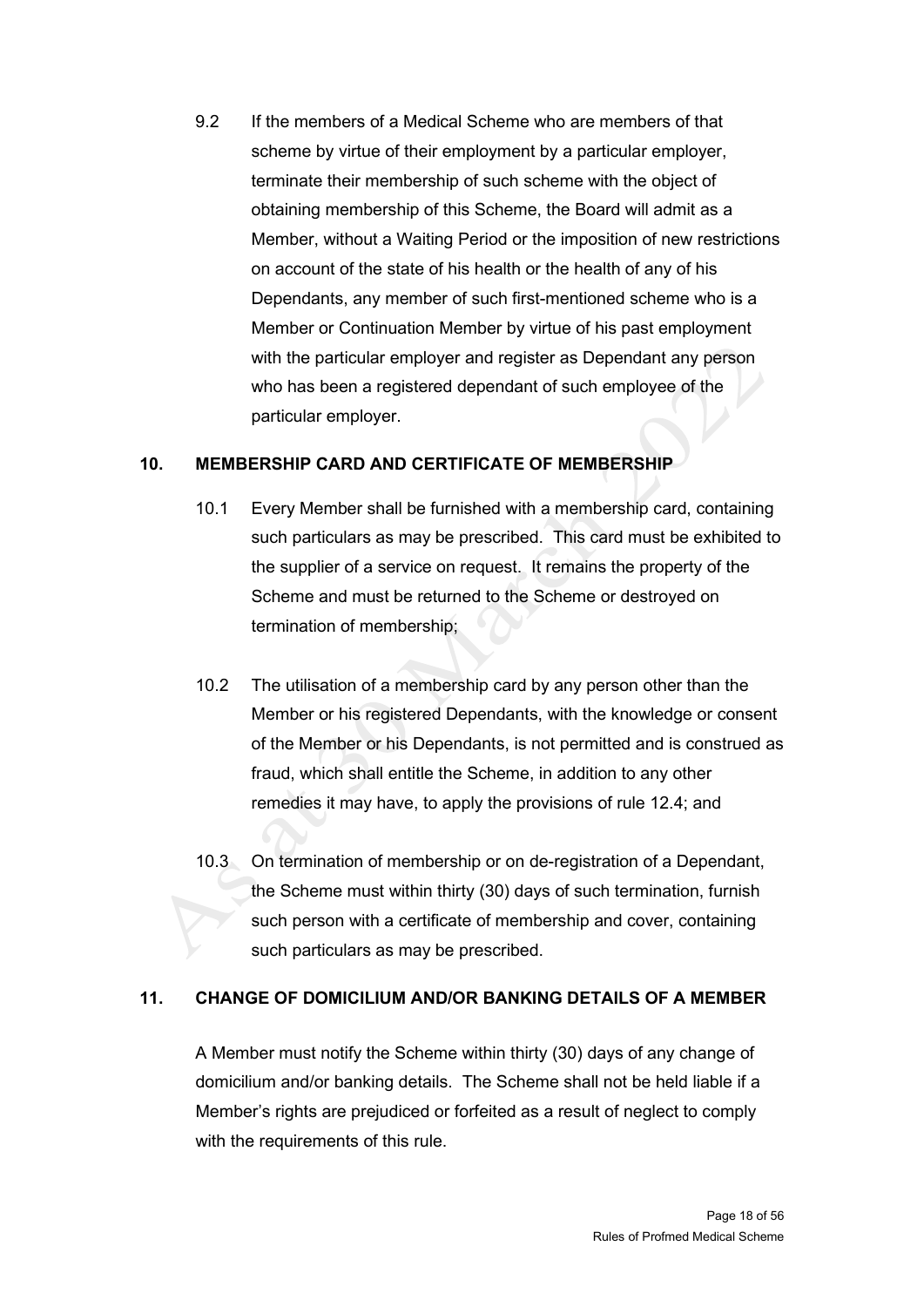### <span id="page-18-0"></span>**12. TERMINATION OF MEMBERSHIP**

- 12.1 A Member may terminate his membership of the Scheme on giving one (1) calendar month's written notice. All rights to benefits cease on conclusion of the last day of membership. Rule 8.3 will apply with regard to readmission as a Member;
- 12.2 A Member who resigns from the service of the participating employer shall, on the date of such termination, cease to be a Member and all rights to benefits shall thereupon cease, except for claims in respect of services rendered prior thereto;
- 12.3 If a Member fails to pay amounts due to the Scheme, his membership may, at the discretion of the Scheme, be suspended or terminated;
- 12.4 If a member presents false claims to the Scheme, makes material misrepresentation to the Scheme or fails to disclose material information to the Scheme or in any way defrauds or attempts to defraud the Scheme, his membership may, at the discretion of the Scheme, be suspended or terminated;
- 12.5 A participating employer may terminate his participation with the Scheme on giving three (3) calendar months' written notice.

# <span id="page-18-1"></span>**13. CONTRIBUTIONS**

- 13.1 The total monthly Contributions payable to the Scheme by or in respect of a Member are as stipulated in Annexure A. It shall be the responsibility of the member to notify the Scheme of changes in income that may necessitate a change in contributions in terms of Annexure A hereto;
- 13.2 Contributions shall be due monthly in advance and be payable by not later than the third day of each month. Where Contributions have not been paid by the third day of the month, they shall be in arrears and the Scheme shall have the right to suspend membership and all benefit payments in respect of claims which arose during the period of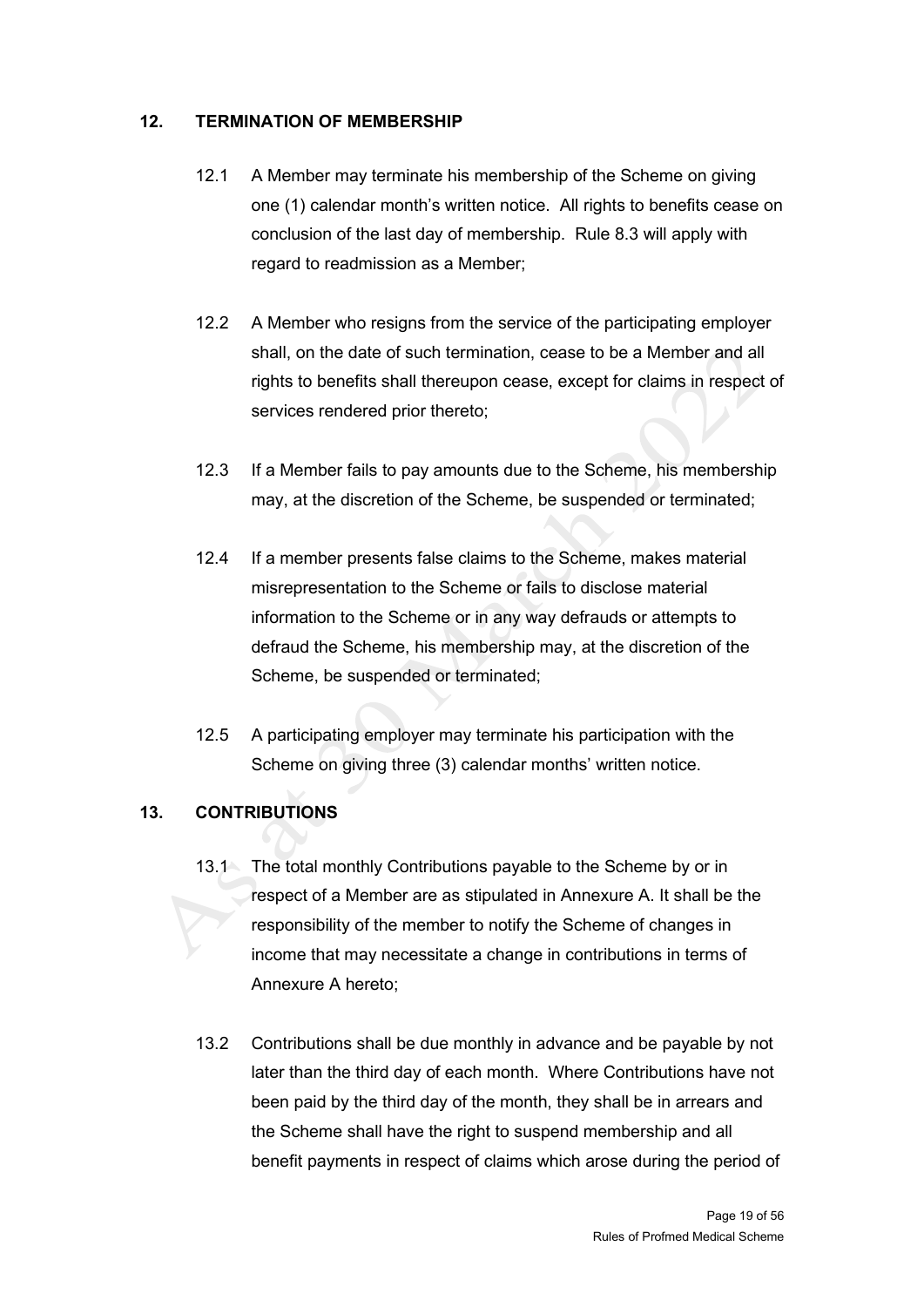default, and to give the Member and/or employer notice that if Contributions are not paid up to date within fourteen (14) days, membership may be cancelled;

- 13.3 Where any other debt owing to the Scheme has not been paid within thirty (30) days of becoming due, the Scheme shall have the right to suspend membership and all benefit payments in respect of claims which arose during the period of default, and to give the Member and/or employer notice that if such debt is not paid up to date within fourteen (14) days, membership may be cancelled;
- 13.4 Where an employer pays or undertakes to pay a Member's Contributions, such Contributions shall be due monthly in arrears and be payable by not later than the thirtieth day of each month. Where such Contributions have not been paid by the thirtieth day of the month, they shall be in arrears and the Scheme shall have the right to suspend membership and all benefit payments in respect of claims which arose during the period of default, and to give the Member and/or employer notice that if Contributions are not paid up to date within fourteen (14) days, membership may be cancelled;
- 13.5 The suspension of a Member from benefits in terms of these rules shall not affect the liability for the payment of Contributions falling due by or in respect of the Member during the period of suspension, in the event of the suspension being lifted;
- 13.6 In the event that payments are brought up to date, benefits shall be reinstated without any break in continuity over the same period. If such payments are not brought up to date, no benefits shall be due to the Member from the date of default and any such benefit paid may be recovered by the Scheme;
- 13.7 When an employer undertakes to pay or pays a Member's Contribution to the Scheme, that employer does so as agent of the Member concerned and not as a collection or other agent of the Scheme. Payment of Member's Contribution to the Scheme shall take place only upon receipt of such payment by the Scheme, and not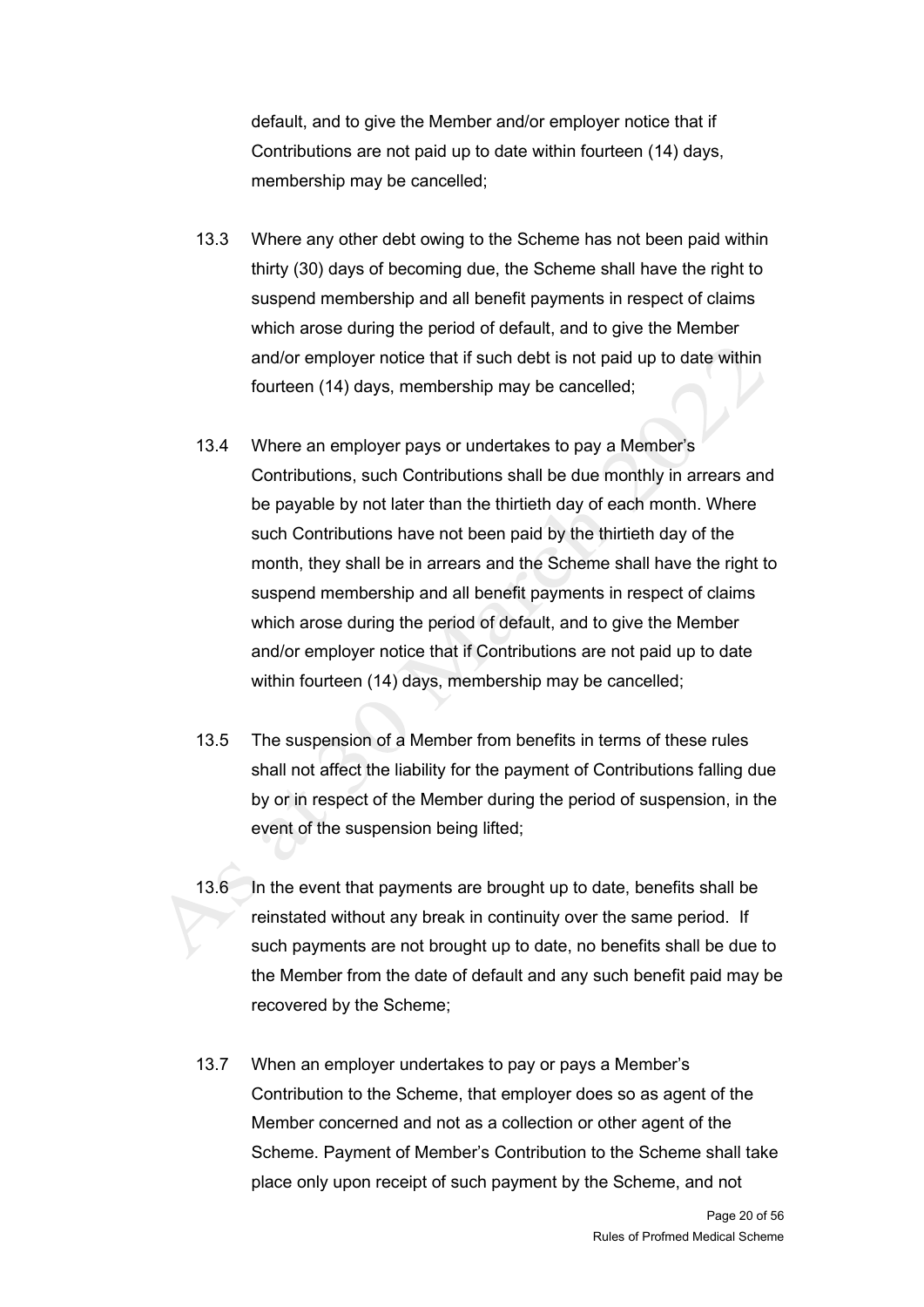when such payment is made to the employer;

- 13.8 The Contribution to be paid by or in respect of a Member shall always be for a complete calendar month. If a Member dies or ceases to qualify for membership during a calendar month, membership, for the purpose of these rules, shall be deemed to terminate on the last day of that calendar month;
- 13.9 The Member shall supply to the Scheme all such evidence as may be reasonably required by the Board in order to determine the Income category of a Member when called upon to do so. Failure to comply with the requirements aforesaid will entitle the Scheme to base the Member's Contribution on the maximum Income category which may be applicable;
- 13.10 All adjustments in the rates of Contribution arising from an increase or decrease in the number of Dependants are to be implemented on the first day of the following month. In the case of salary or income adjustments, the Contribution will be adjusted with effect from the month following the month in which the Scheme is notified of such adiustment:

### <span id="page-20-0"></span>**14. LIABILITIES OF A MEMBER**

- 14.1 The liability of a Member is limited to the amount of his unpaid Contributions together with any sum disbursed by the Scheme on his behalf or on behalf of his Dependants which has not been repaid to the Scheme;
- 14.2 In the event of a Member ceasing to be a Member, any amount still owing by such Member is a debt due to the Scheme and recoverable by it;
- 14.3 The liability of the employer towards the Scheme is limited to any amounts payable in terms of any agreement between the employer and the Scheme.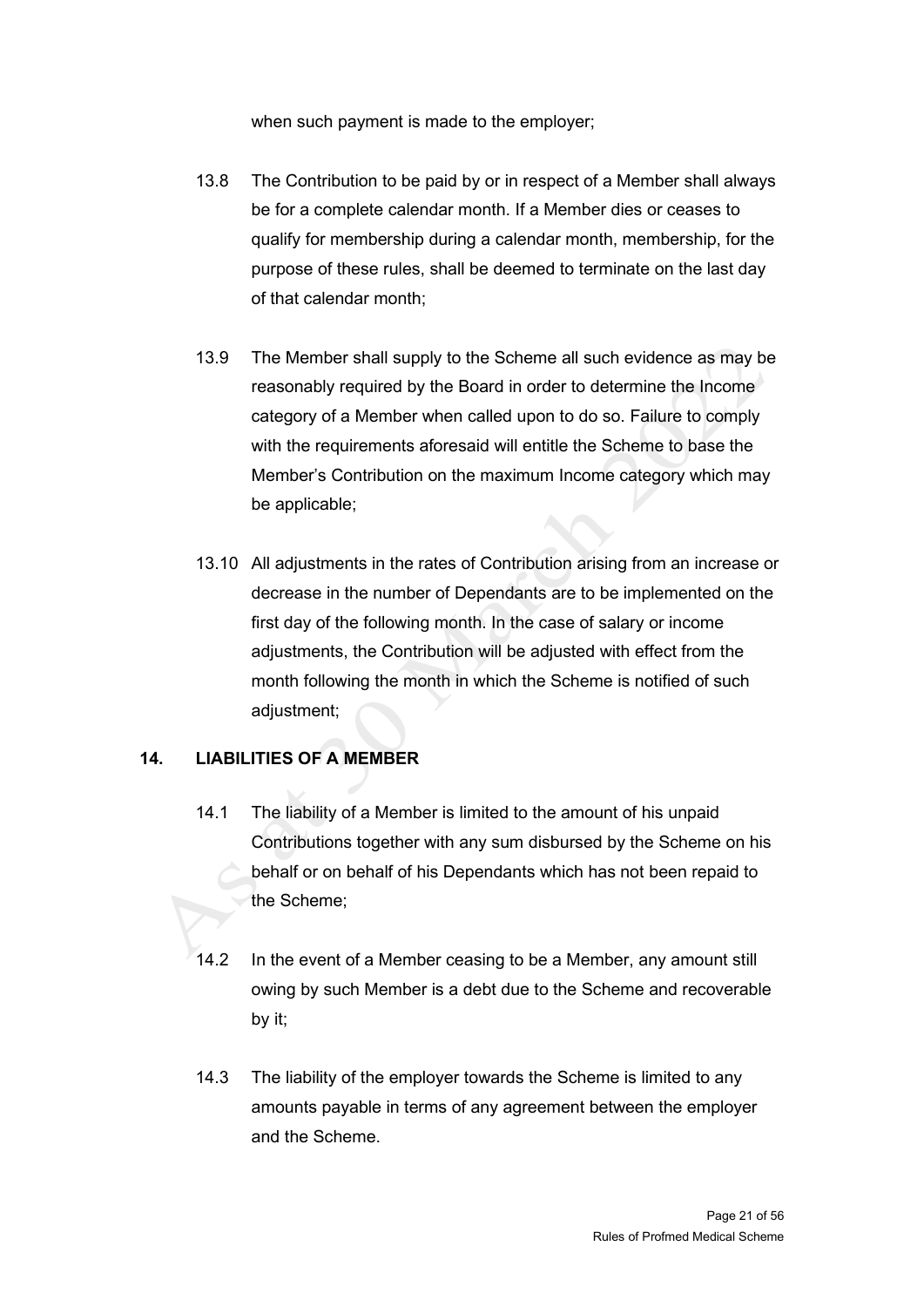### <span id="page-21-0"></span>**15. CLAIMS PROCEDURE**

- 15.1 Every claim submitted to the Scheme in respect of the rendering of a relevant health service as contemplated in these rules, must be accompanied by an account or statement as prescribed;
- 15.2 If a correct or corrected account, statement or claim is received, as the case may be, the Scheme must, in addition to the payment contemplated in Section 59(2) of the Act, send to the Member a statement containing at least the following particulars:
	- 15.2.1 the name and the membership number of the Member;
	- 15.2.2 the name of the supplier of service;
	- 15.2.3 the name of the Beneficiary who received the service;
	- 15.2.4 the final date of service rendered by the supplier of service which is covered by the payment;
	- 15.2.5 the amounts charged for the service concerned;
	- 15.2.6 the amount of the benefit awarded for such service;
	- 15.2.7 the procedure or tariff code(s) applicable to the service rendered;
	- 15.2.8 the rejection codes indicating the reason for non-payment of a specific healthcare service or supply; and
	- 15.2.9 benefits available for the remaining portion of the benefit year, if applicable.
- 15.3 In order to qualify for benefits, claims must be submitted to the Scheme not later than the last day of the fourth month from the date on which the service was rendered;
- 15.4 Where a Member has paid an account, he must submit a receipt in support of his claim or indicate on the claim that the claim has been paid;
- 15.5 Accounts for treatment of injuries or expenses recoverable from third parties must be supported by a statement, setting out particulars of the circumstances in which the injury or accident was sustained;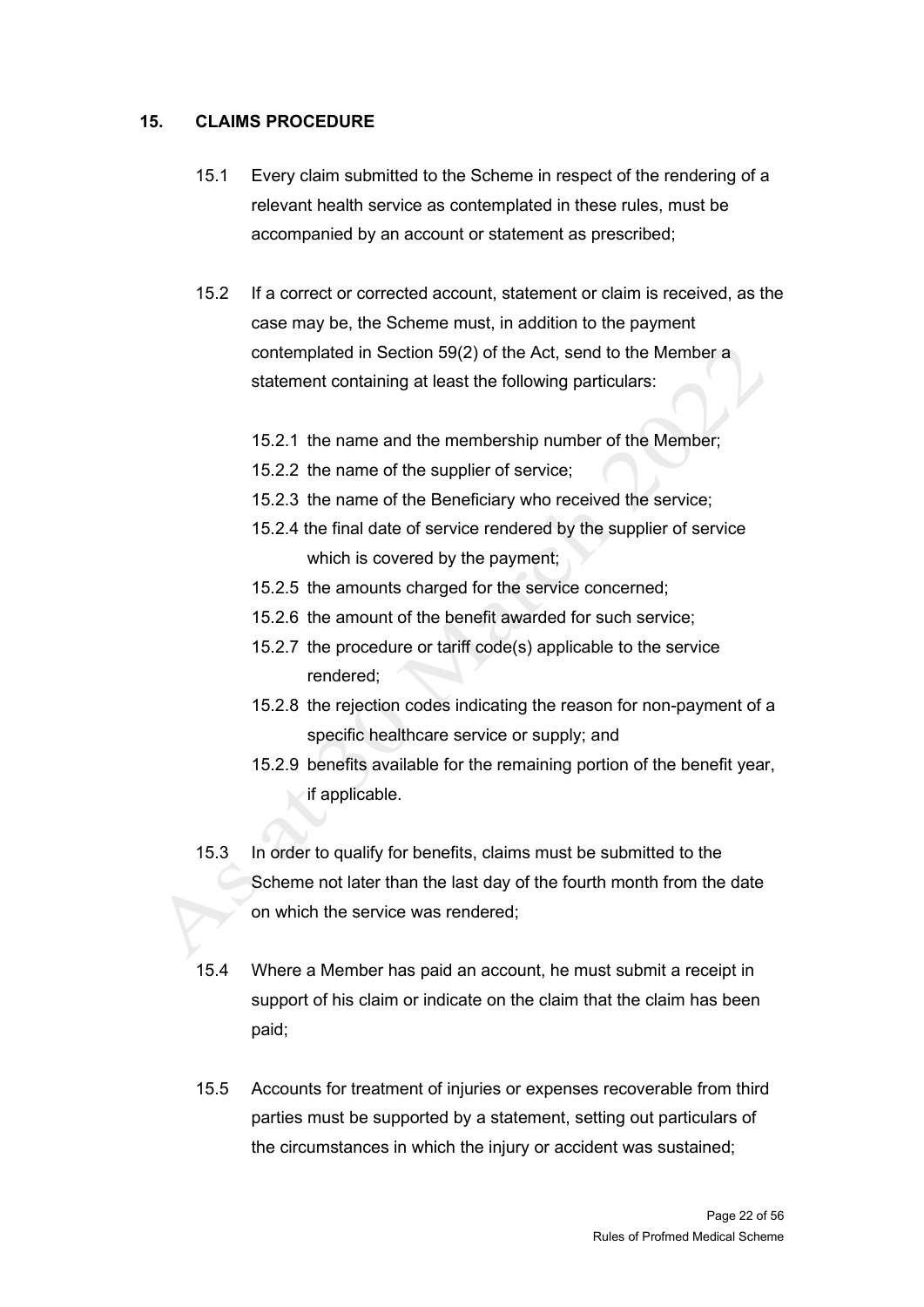- 15.6 In the event that a Member or dependant requires medical services as a result of or arising out of a motor vehicle accident or any event for which the Member or dependant has received or is likely to receive compensation from any third party whatsoever, including travel insurance, the Member or dependant shall be entitled to such benefits as contemplated by his chosen benefit option and the Rules of the Scheme. This entitlement does not derogate from the Member's or dependant's right to institute a claim against the third party, for compensation of the costs of any related healthcare services performed and/or which in the future may be necessitated. In the event of instituting such claim, the Member shall –
	- 15.6.1 promptly inform the Scheme of such claim against the third party;
	- 15.6.2 arrange to include in such claim all payments made by the Scheme in respect of related healthcare services and/or medical expenses;
	- 15.6.3 advise the Scheme of any undertaking by the third party to make payments of the costs of any past and/or future related healthcare services and/or medical expenses;
	- 15.6.4 reimburse the Scheme with any payment made by the third party in respect of related healthcare serves and/or medical expenses which were paid by the Scheme;
	- 15.6.5 ensure that all reimbursements due to the Scheme in terms of 15.6.4 are made within thirty (30) days of receipt of the payment from the third party, whether the payment was made to the Member or the Member's appointed attorney; and
	- 15.6.6 make all reimbursements due to the Scheme in terms of 15.6.4 without any deductions.
- 15.7 Where the Scheme is of the opinion that an account, statement or claim is erroneous or unacceptable for payment, the Scheme must notify the Member and the health care provider accordingly within thirty (30) days after receipt thereof. The Scheme shall state the reasons why such claim is erroneous or unacceptable and afford such Member and provider the opportunity to return such corrected claim to the Scheme within sixty (60) days of the notice.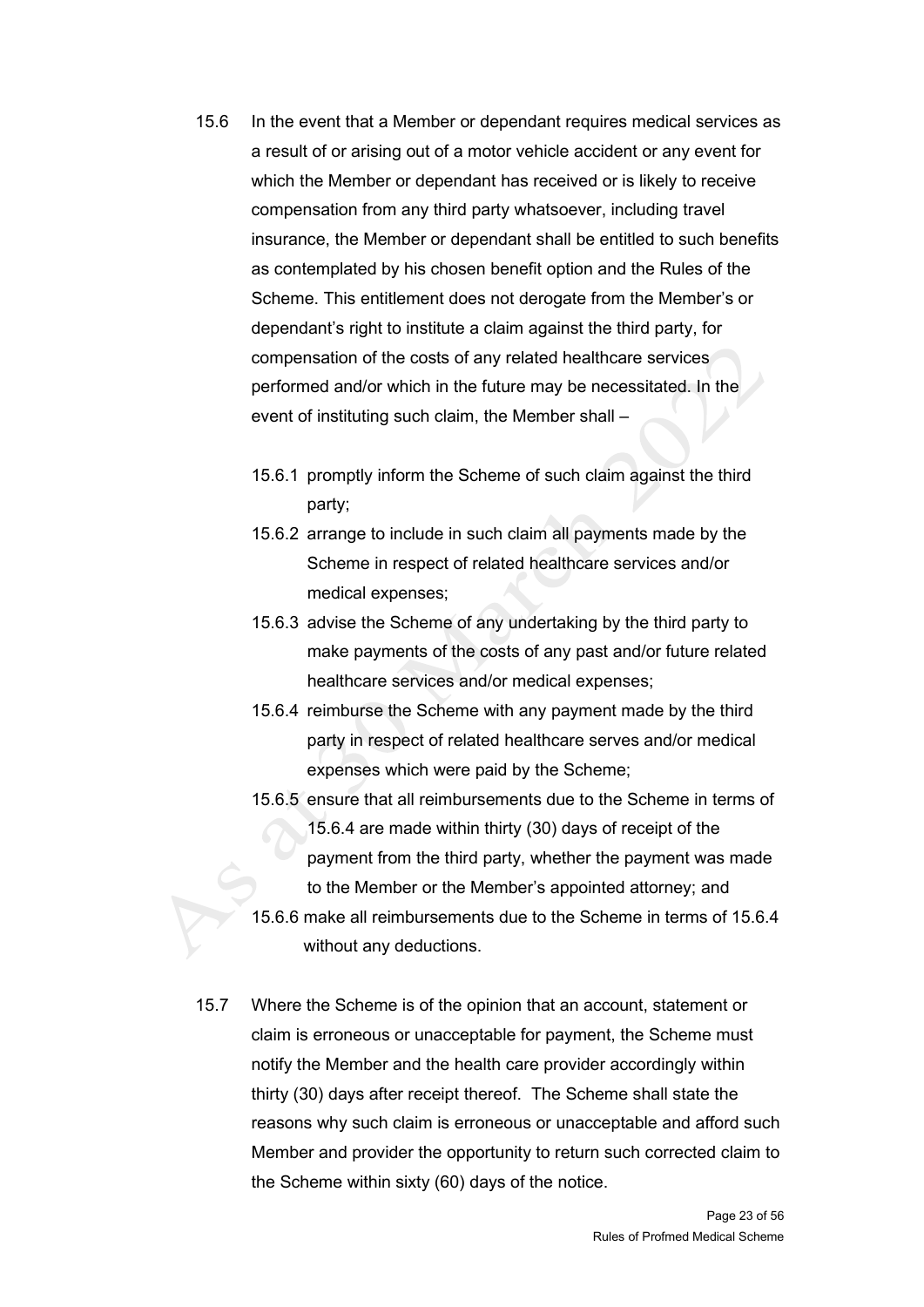- 15.8 The account or statement contemplated in Section 59(1) of the Act must contain the following:-
	- (i) the surname and initials of the Member;
	- (ii) the surname, first name and other initials, if any, of the Patient;
	- (iii) the name of the Scheme;
	- (iv) the membership number of the Member;
	- (v) the practice code number, group practice number and individual provider registration number issued by the registering authorities for providers, if applicable, of the supplier of service and, in the case of a group practice, the name of the practitioner who provided the service;
	- (vi) the relevant ICD-10 and any other diagnostic codes as may be required from time to time and such other item code numbers that relate to such relevant health service, and by using the ICD-10 coding system in respect of the Chronic Disease List. Accounts submitted without ICD-10 codes will be rejected for payment;
	- (vii) the date on which each relevant health service was rendered;
	- (viii) the nature and Cost of each relevant health service rendered, including the supply of medicine to the Member concerned or to a Dependant of that member; and the name, quantity and dosage of and net amount payable by the Member in respect of the medicine;
	- (ix) where a pharmacist supplies medicine according to a Prescription to a Member or to his Dependant, a copy of the original Prescription or a certified copy of such Prescription may be requested;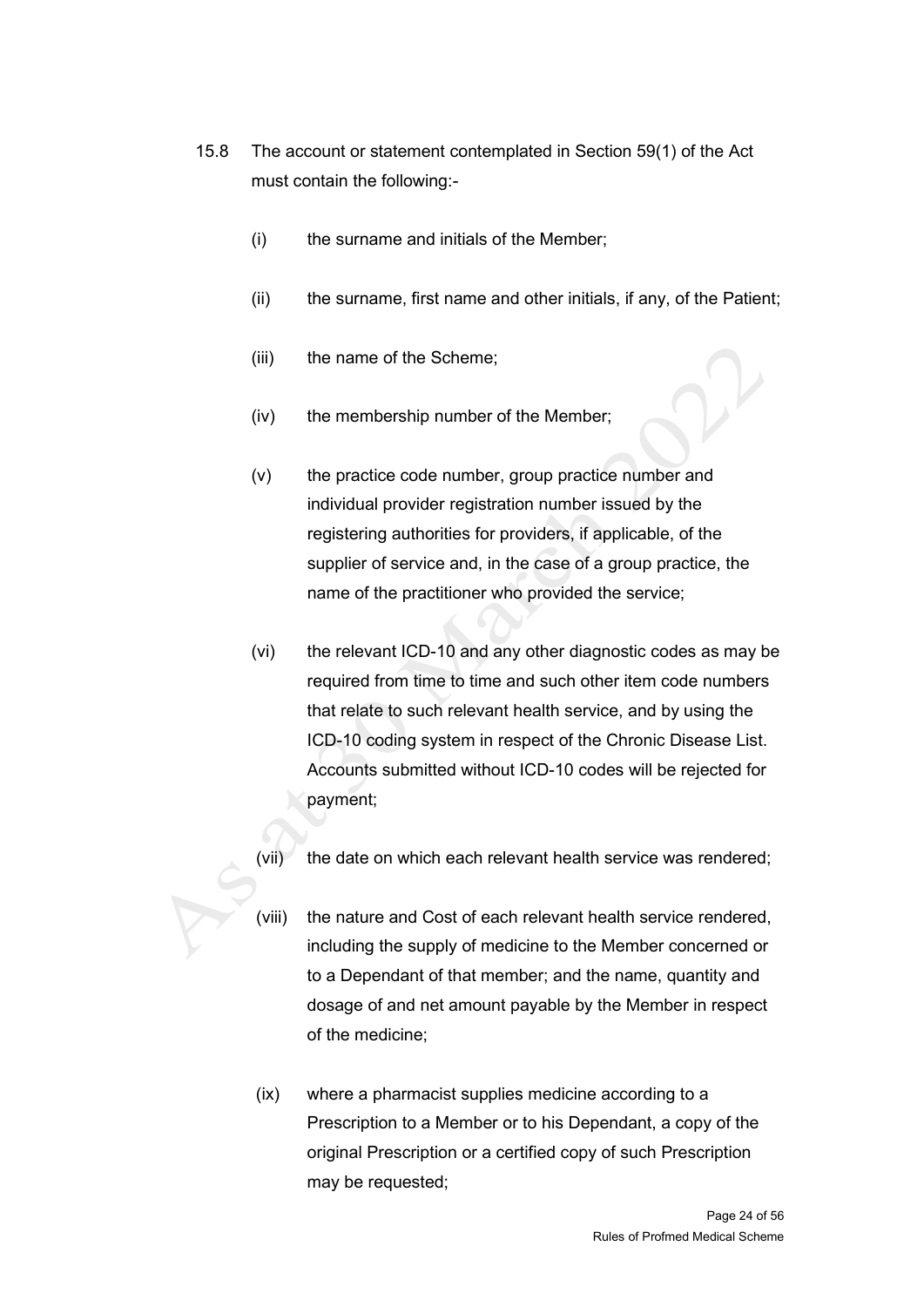- (x) where mention is made in such account or statement of the use of a theatre:-
	- (a) the name and relevant practice number and provider number, contemplated in paragraph (v), of the medical practitioner or dentist who performed the operation;
	- (b) the name or names and the relevant practice number and provider number, contemplated in paragraph (v), of every medical practitioner or dentist who assisted in the performance of the operation; and
	- (c) all procedures carried out together with the relevant item code numbers contemplated in paragraph (v);
- (xi) in the case of a first account or statement in respect of orthodontic treatment or other advanced dentistry, a treatment plan indicating:-
	- (a) the expected total amount in respect of the treatment;
	- (b) the expected duration of the treatment; and
	- (c) the initial amount payable and the monthly amount payable.
- 15.9 No claim will be paid where a practitioner renders an account for services rendered by such practitioner to his Dependants, except for expense items paid to third parties, such as laboratory Costs;
- 15.10 Authorisation for Hospital events must be obtained prior to the date of that event. In the event of an after-hours emergency, authorisation must be obtained on the first working day after the admission; and
- 15.11 Treatment protocols and managed care tools can be applied to any event.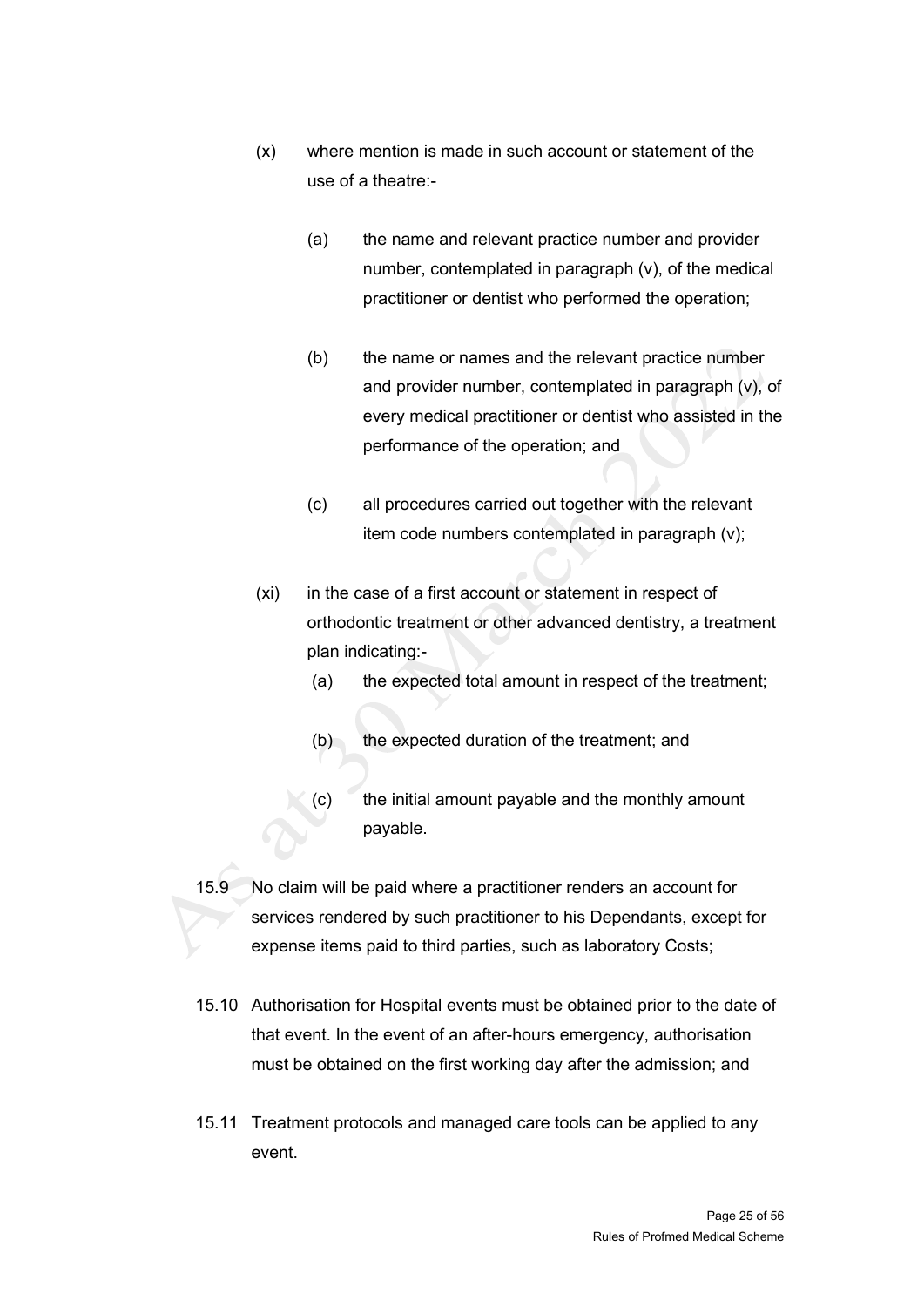### <span id="page-25-0"></span>**16. BENEFITS**

- 16.1 Members are entitled to benefits during a financial year, as set out in Annexures B and C, and such benefits extend through the Member to his registered Dependants. A Member must, on admission, elect to participate in any of the available options, detailed in Annexure B;
- 16.2 A Member is entitled to change from one benefit option to another with effect from 1 January of any financial year, provided that:
	- 16.2.1 application to change from one benefit option to another is in writing and lodged with the Principal Officer by not later than 31 December of the preceding year;
	- 16.2.2 the Board may permit a member to change from one benefit option to another on any other date, subject to the conditions imposed;
- 16.3 The Scheme shall, where an account has been rendered, pay any benefit due to a Member, either to that Member or to the supplier of the relevant health service who rendered the account, within thirty (30) days of receipt of the claim pertaining to such benefit;
- 16.4 If a Member or his Dependant (referred to in this rule as "the Patient") intends to receive or has received treatment or hospitalisation for an illness or injury, the Board shall have the right to require the Patient, at the Scheme's Cost, to submit to an examination by any medical practitioner the Board may nominate and must communicate this to the attending practitioner. The Board, subject to the Prescribed Minimum Benefits, may disallow any further benefits for that particular illness or injury if the attending practitioner or the practitioner nominated by the Board advises that treatment or hospitalisation is not justified;
- 16.5 Should the results of the medical examination referred to in rule 16.4 differ from the attending practitioner, the matter will be referred to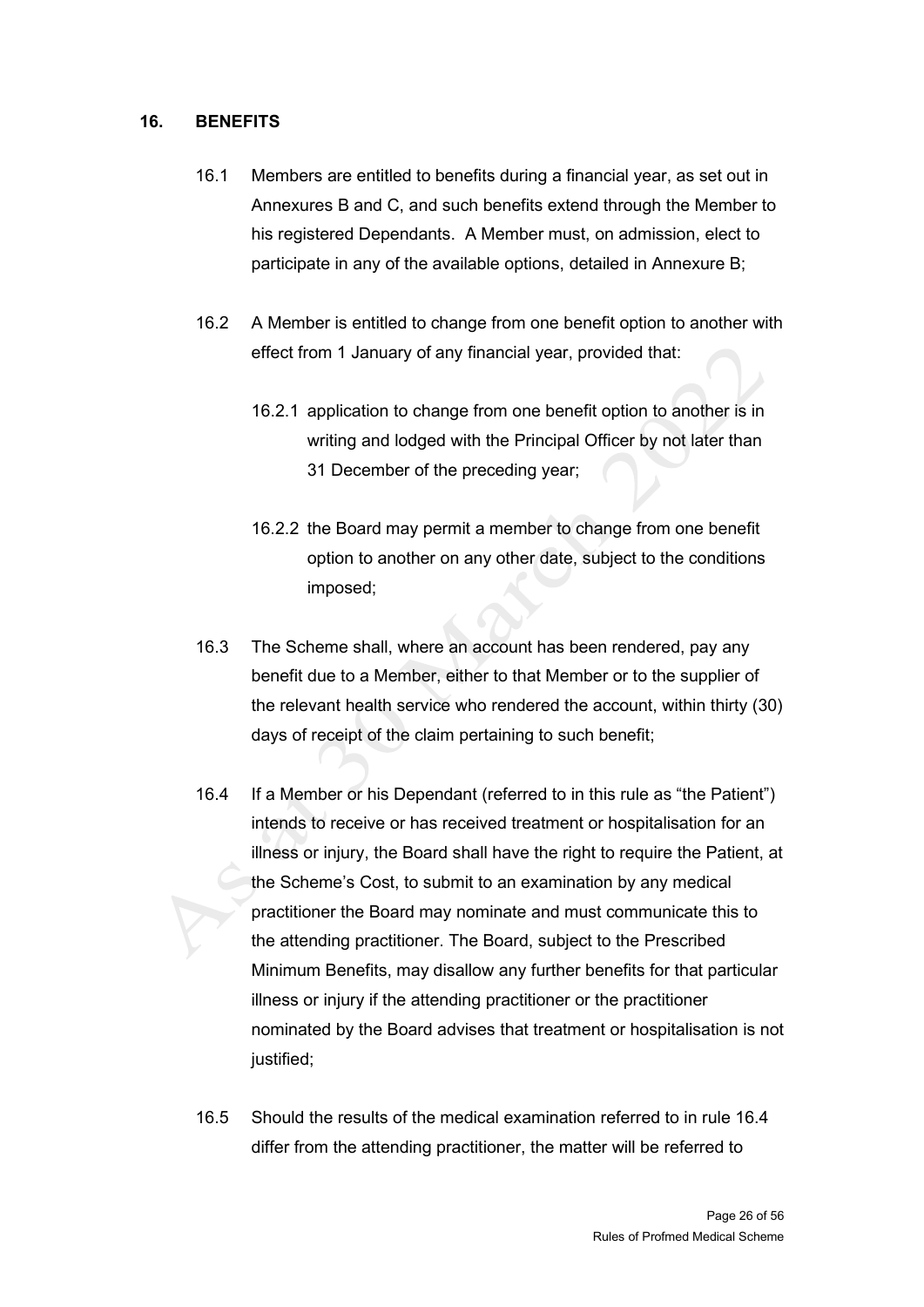medical arbitration;

- 16.6 Any benefit option offered in Annexure B covers in full the Cost of the Prescribed Minimum Benefits rendered by a State Hospital or any other service provider designated by the Scheme from time to time in terms of Regulation 8 of the Medical Schemes Act 131 of 1998; and
- 16.7 The Scheme may exclude services from benefits as set out in Annexures B and C.

### <span id="page-26-0"></span>**17. PRE-AUTHORISATION AND CASE MANAGEMENT**

- 17.1 Pre-authorisation: in all cases where prior approval and authorisation by the Scheme ("Pre-authorisation") is required in respect of any benefit, even though such Pre-authorisation may be given by the Scheme, the payment of any claim relating thereto will always be subject to sufficient benefits being available to the Member at the time of payment, and further that his membership has not been terminated or suspended for any reason. Benefits that are subject to Preauthorisation are subject further to the Scheme protocols and are set out in the annexures to this document; and
- 17.2 Case Management is the process carried out by trained healthcare professionals who ensure that Beneficiaries receive the optimum treatment for all hospital or related incidents at an appropriate facility and level of care, at the same time following the Scheme's protocols and applying Cost containment measures.

### <span id="page-26-1"></span>**18. DISEASE MANAGEMENT PROGRAMMES**

The Board has the right to introduce disease management programmes and treatment protocols from time to time. In terms of such programmes, certain medical conditions, inclusive of benefits in Annexure B, are subject to such management by the Scheme;

### <span id="page-26-2"></span>**19. PAYMENT OF ACCOUNTS**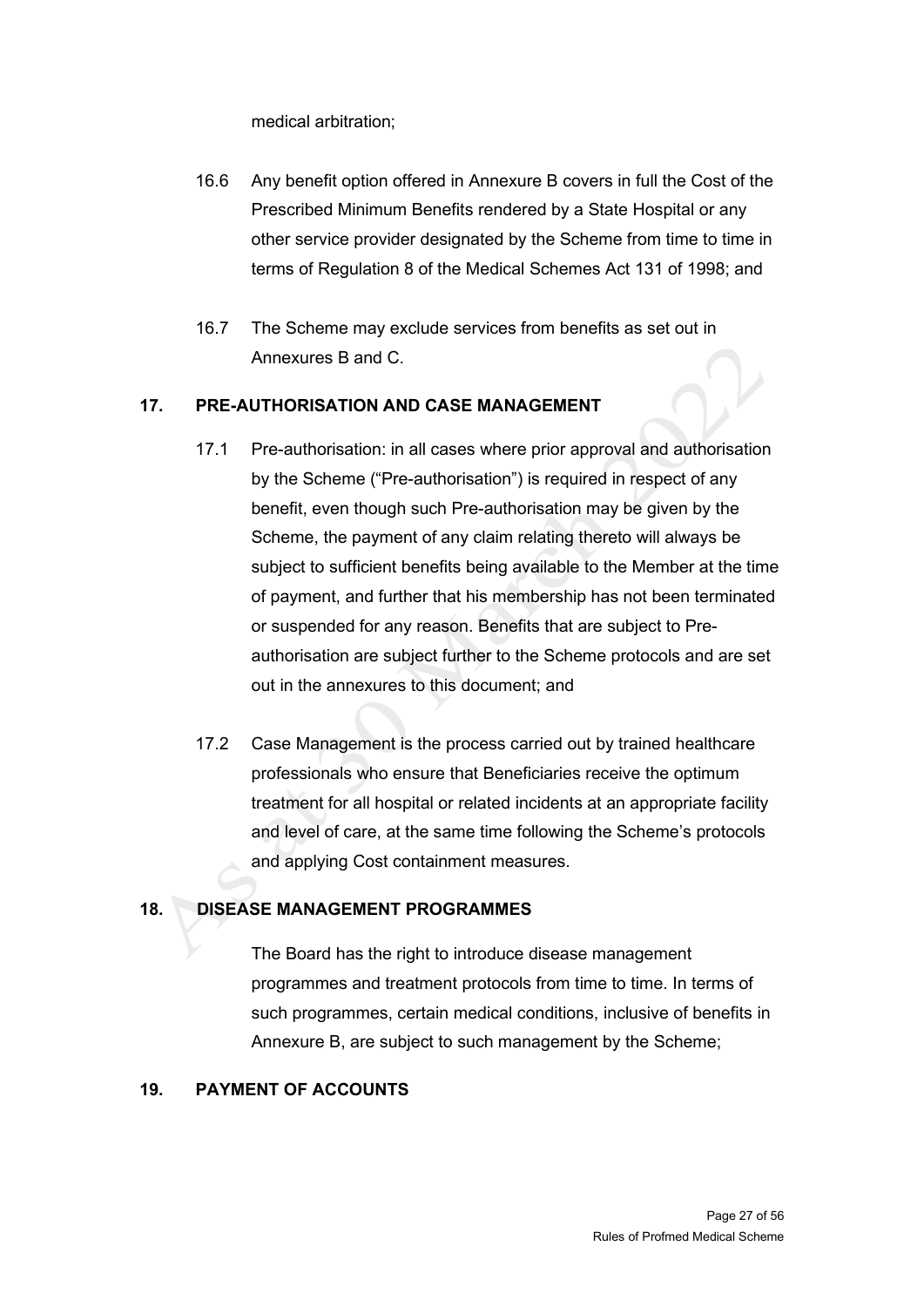- 19.1 Payment of accounts is restricted to the maximum amount of the benefit entitlement in terms of the applicable benefit and option elected;
- 19.2 The Scheme may, whether by agreement or not with any supplier or group of suppliers of a service, pay the benefit to which the Member is entitled, directly to the supplier who rendered the service;
- 19.3 Where the Scheme has paid an account or portion of an account or any benefit to which a Member is not entitled, whether payment is made to the Member or the supplier of service, the amount of any such overpayment is recoverable by the Scheme;
- 19.4 Notwithstanding the provisions of this rule, the Scheme has the right to pay any benefit directly to the Member concerned; and
- 19.5 Subject to the provisions of the Act and subject to any other law or regulation in force, the Scheme shall be entitled to offset against any amounts owed to that Member or his Dependant, any sum of money owed by that Member or Dependant to the Scheme and the Member and Dependant consents to this.

# <span id="page-27-0"></span>**20. GOVERNANCE**

- 20.1 Composition of the Board
	- 20.1.1 The affairs of the Scheme shall be managed according to these rules by a Board consisting of eight (8) persons who are Fit and Proper to be trustees;
	- 20.1.2 Half of such trustees shall be elected by Members from amongst Members; and
	- 20.1.3 Half of such trustees, with relevant experience, expertise and skills shall be appointed by the Board of the Scheme from amongst Members;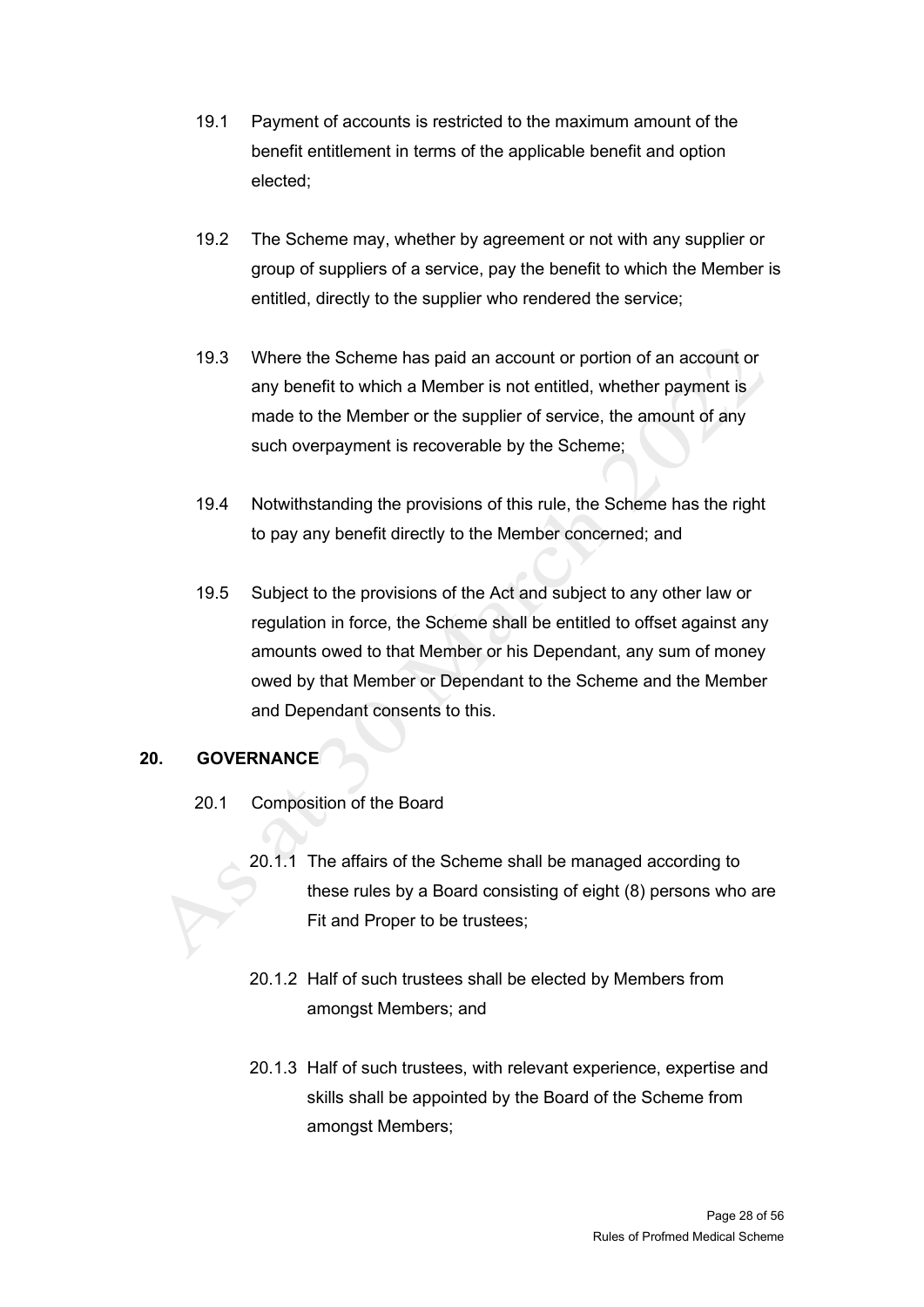- 20.1.4 Trustees shall serve a term of four (4) years.
- 20.1.5 Trustees shall undergo formal orientation to become familiar with the operations of the Scheme, its structure, policies and procedures, and orientation shall take place within sixty (60) days from the commencement of a trustee's first term of office;
- 20.1.6 Trustees shall comply with the Trustees' Training Policy;
- 20.1.7 The Board shall annually review and determine the skills and experience required to fulfill its fiduciary duties and responsibilities as contained in the rules of the Scheme, the Profmed Charter and the Act;
- 20.1.8 The Board shall endeavour to ensure continuity of skill and experience on the Board;
- 20.1.9 The following persons are not eligible to serve as trustees:
	- 20.1.9.1 a person under the age of twenty-one (21) years;
	- 20.1.9.2 an employee, director, officer, consultant or contractor of the Administrator of the Scheme or any person contracted by the Scheme to provide administrative, marketing or managed health care services, or of the holding company, subsidiary, joint venture or associate of that Administrator;
	- 20.1.9.3 a person who has an interest, position, association or relationship which, when judged from the perspective of a reasonable and informed third party, is likely to influence unduly or cause bias in decision-making;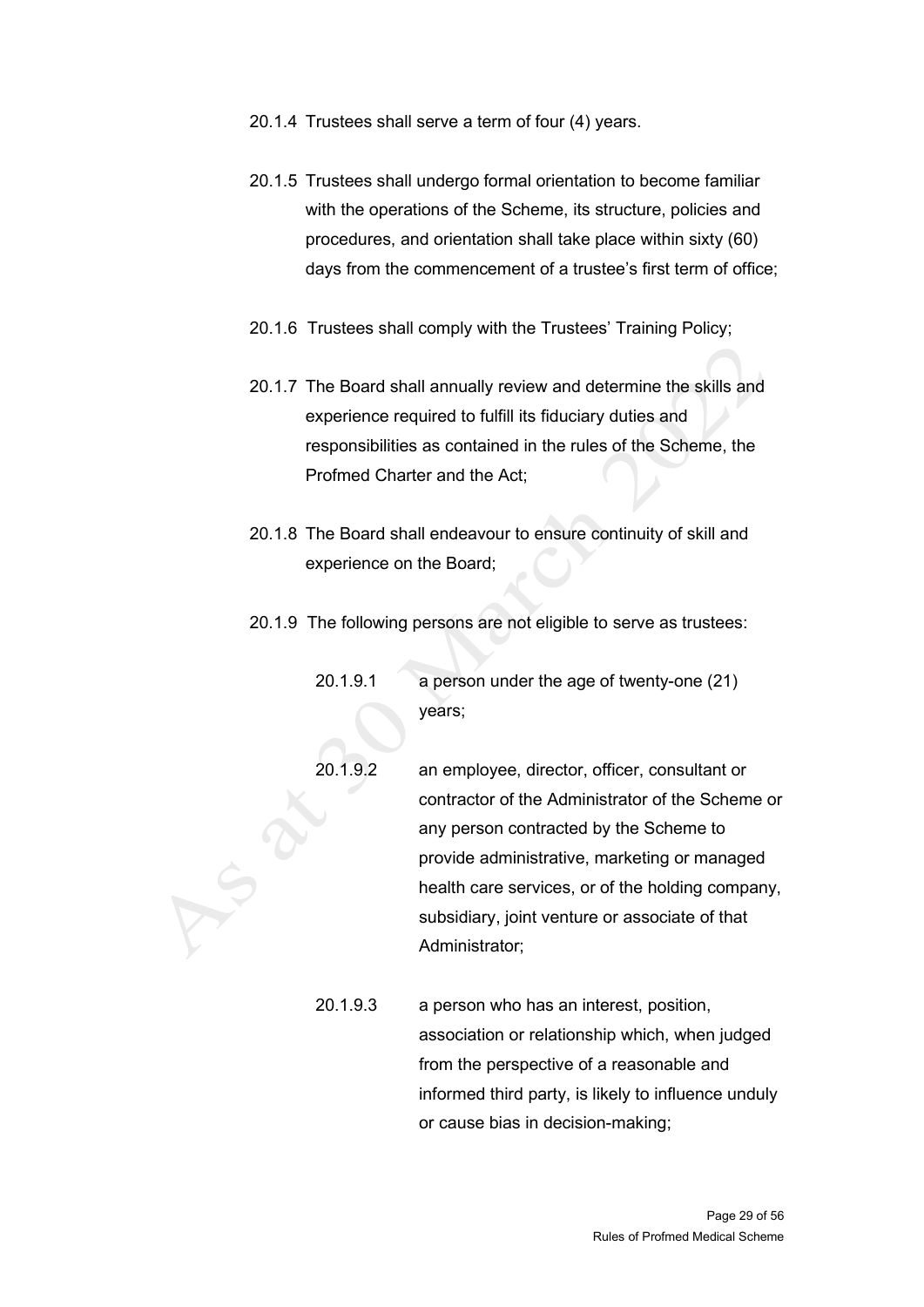- 20.1.9.4 any person that is already serving as a trustee of any other registered medical scheme;
- 20.1.9.5 an employee of the Scheme;
- 20.1.9.6 the Principal Officer of the Scheme:
- 20.1.9.7 the Auditor of the Scheme;
- 20.1.9.8 a board member of The Professional Provident Society Holdings Trust and The Professional Provident Society Insurance Company Limited;
- 20.1.9.9 a broker or an employee, director, shareholder, officer, consultant or contractor of a person who provides broker services.
- 20.1.10Retiring trustees are eligible for re-election or re-appointment, provided no trustee shall serve more than two (2) consecutive terms and no more than three (3) terms in total;
- 20.1.11Should a casual vacancy of a trustee occur during a term of office, such vacancy will be filled as follows:
	- 20.1.11.1 the vacancy of a trustee appointed in terms of rule 20.1.2 will be filled by appointment by the Board from Members. A person so appointed shall retire at the first ensuing annual general meeting; or
	- 20.1.11.2 the vacancy of a trustee appointed in terms of rule 20.1.3 will be filled by appointment by the Board. A person so appointed shall serve the remaining period of the term of office of the trustee in whose place he is appointed;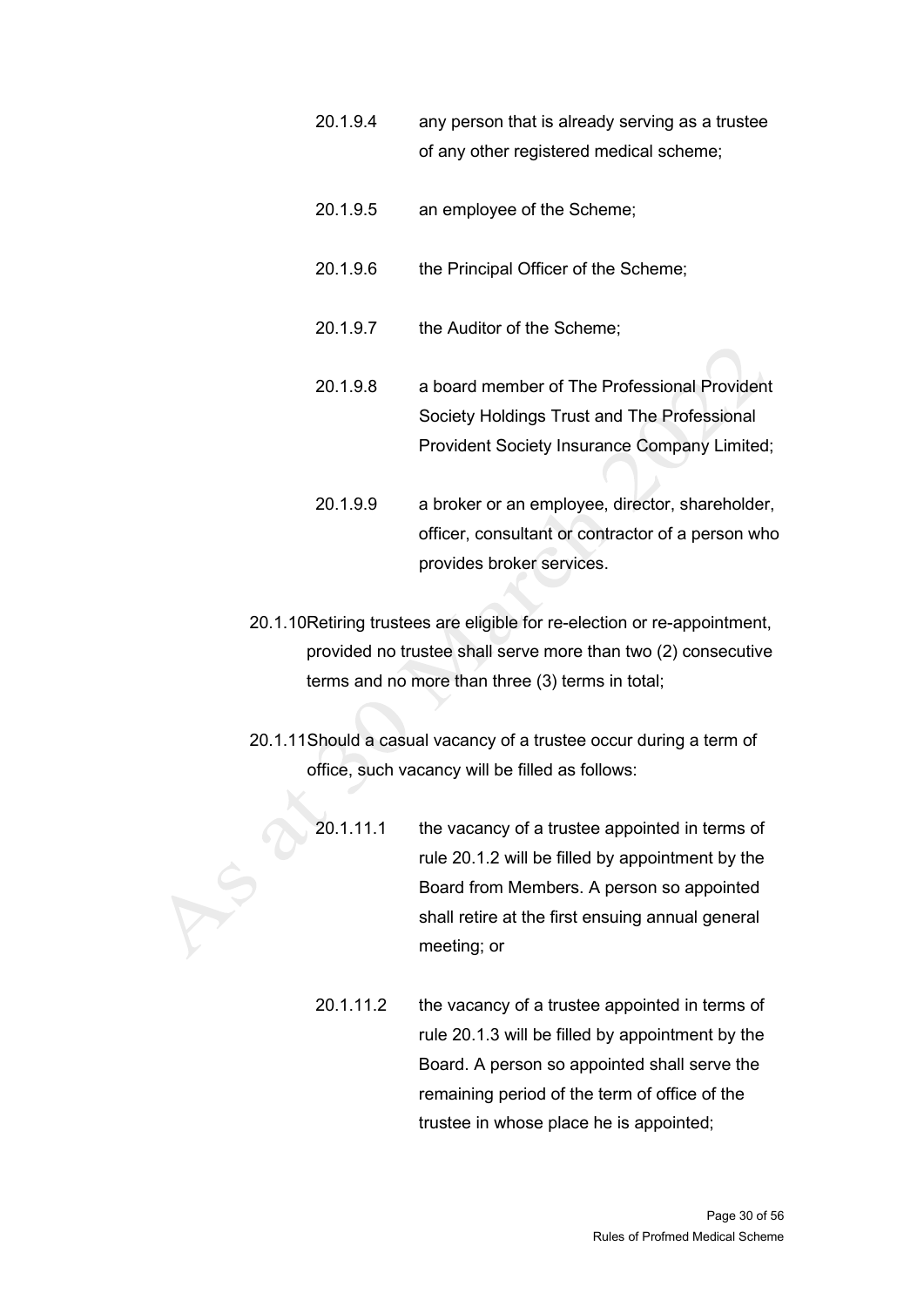- 20.1.12The Board may co-opt a knowledgeable person to assist in its deliberations, provided that such person shall not have a vote;
- 20.1.13Half of the trustees plus one (1) is a quorum at meetings of the Board;
- 20.1.14If the number of trustees falls below the number necessary to form a quorum, the remaining trustee or trustees may continue to act, but only for the purposes of appointing additional trustees to constitute a quorum.
- 20.1.15The Board shall elect from its number the Chairman at the first meeting of the Board of Trustees following an annual general meeting, the term of office will expire at the ensuing annual general meeting;
- 20.1.16The Chairman may be voted out of office before the end of his term of office by a two-thirds majority;
- 20.1.17The retiring Chairman is eligible for re-election;
- 20.1.18In the absence of the Chairman, the trustees present shall elect one of their number to preside;
- 20.1.19The Chairman shall preside over meetings of the Board and ensure due and proper conduct at meetings;
- 20.1.20Matters serving before the Board shall be decided by a majority vote and in the event of an equality of votes, the Chairman has a casting vote in addition to his deliberative vote;
- 20.1.21A trustee may resign at any time by giving written notice to the Board;
- 20.1.22It is the responsibility of the Chairman to address any conduct by trustees that is considered undesirable by the Board;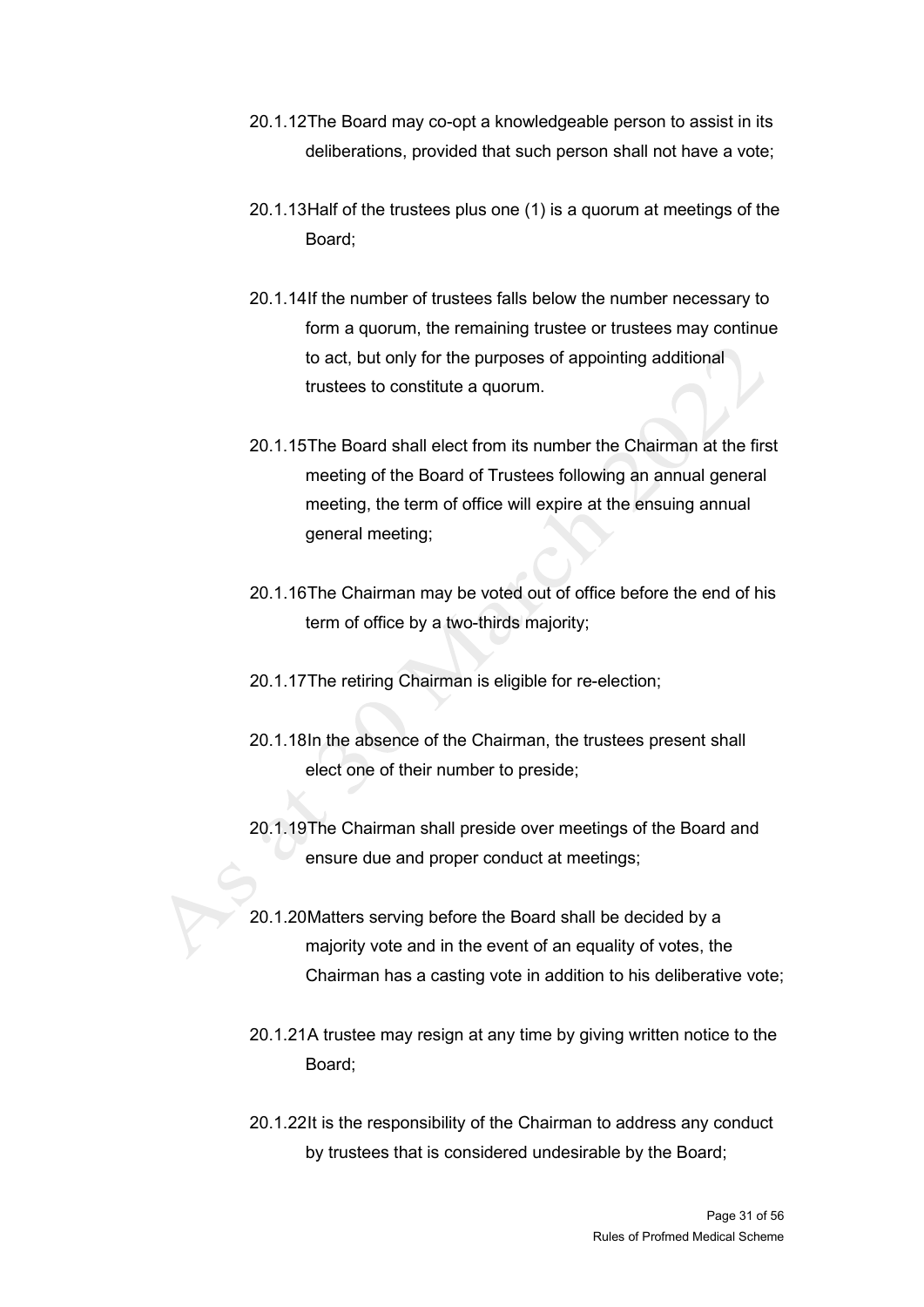- 20.1.23The Board shall meet at least once every quarter or at more regular intervals, as circumstances require, or at such intervals as the Board may deem necessary;
- 20.1.24The Chairman may convene a special meeting should the necessity arise. Any three (3) trustees may request the Chairman to convene a special meeting of the Board, stating the matters to be discussed at such meeting;
- 20.1.25Trustees may be reimbursed for all reasonable expenses incurred by them in the performance of their duties as trustees;
- 20.1.26Trustees may be remunerated as determined from time to time at the annual general meeting;
- 20.1.27In the absence of the Chairman, his signing powers will be assumed by any other trustee/s mandated by the Board.
- 20.2 Nomination of Elected Trustees
	- 20.2.1 Nominations to fill vacancies in respect of elected trustees, signed by the candidate signifying his consent to stand for election, shall be submitted to the Scheme by not later than 30 April of the year concerned and the election shall be carried out by the Members by means of a ballot vote to be received by the Scheme by a date determined by the Nominations Committee;
	- 20.2.2 The nomination and election process will be undertaken under the direction of the Principal Officer;
	- 20.2.3 A nominee may not nominate himself for election as a trustee;
	- 20.2.4 Nominations and nominees shall be screened by the Nominations Committee to ensure that: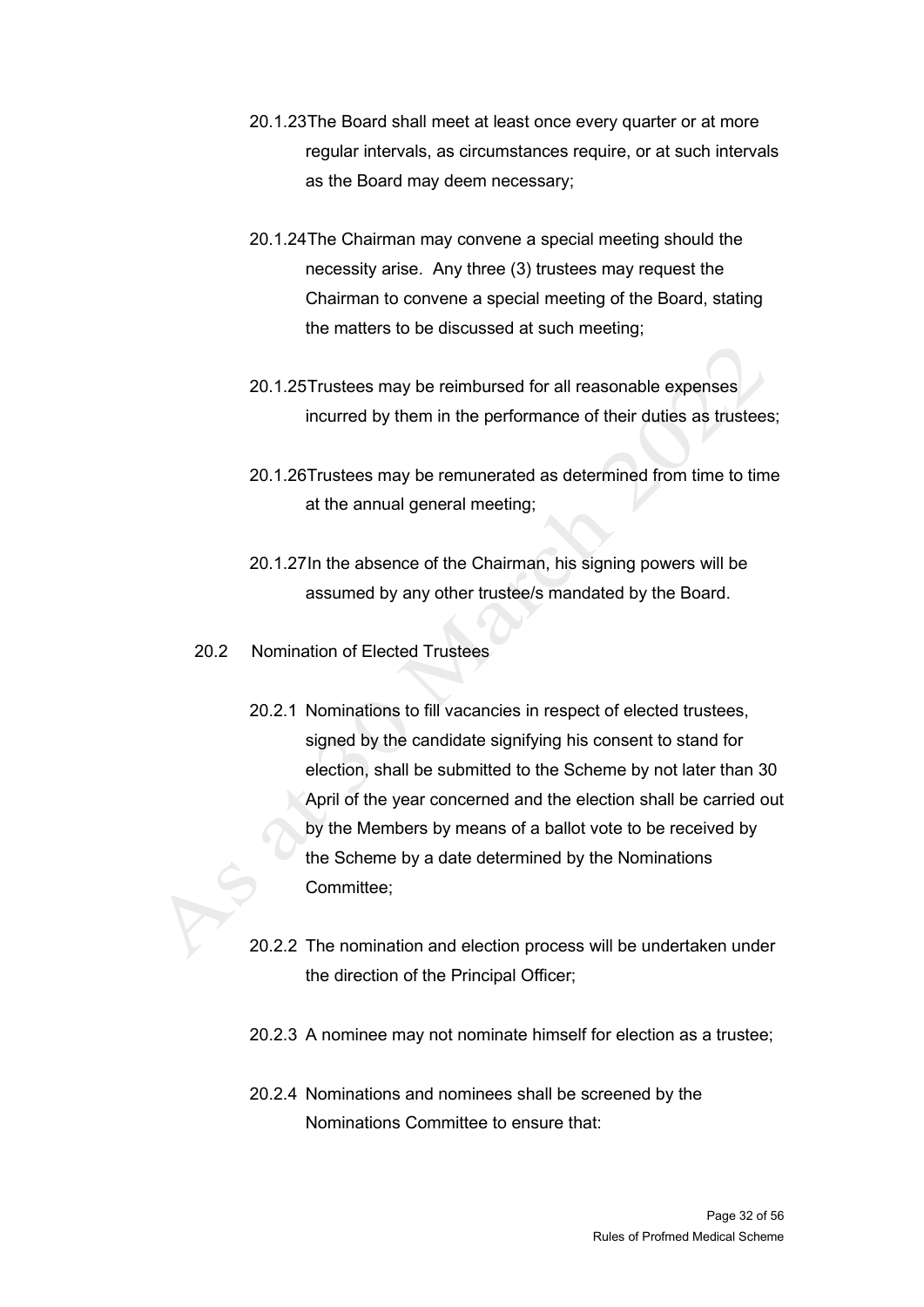- 20.2.4.1 no conflict of interest exists;
- 20.2.4.2 nominees are eligible and Fit and Proper in terms of the rules of the Scheme, the Medical Schemes Act No. 131 of 1998, as amended, and the criteria identified by the Board from time to time;
- 20.2.4.3 all nominations are submitted in accordance with the stated criteria and requirements.
- 20.2.4.4 all nominees and proposers are fully paid-up Members of the Scheme on the date of nomination.

#### 20.2.5 Nominations shall be:

20.2.5.1 submitted on the prescribed form and shall be signed and accepted by the nominee; 20.2.5.2 proposed and duly signed by the proposer, who shall be a Member; 20.2.5.3 accompanied by a curriculum vitae and a signed declaration of interests of the nominee.

### 20.3 Nomination of Appointed Trustees

- 20.3.1 The Board shall determine the requirements for nominations for appointment to the Board;
- 20.3.2 Trustees may propose a nominee to the Board for consideration in terms of the determined requirements;
- 20.3.3 Nominations shall be seconded by a trustee;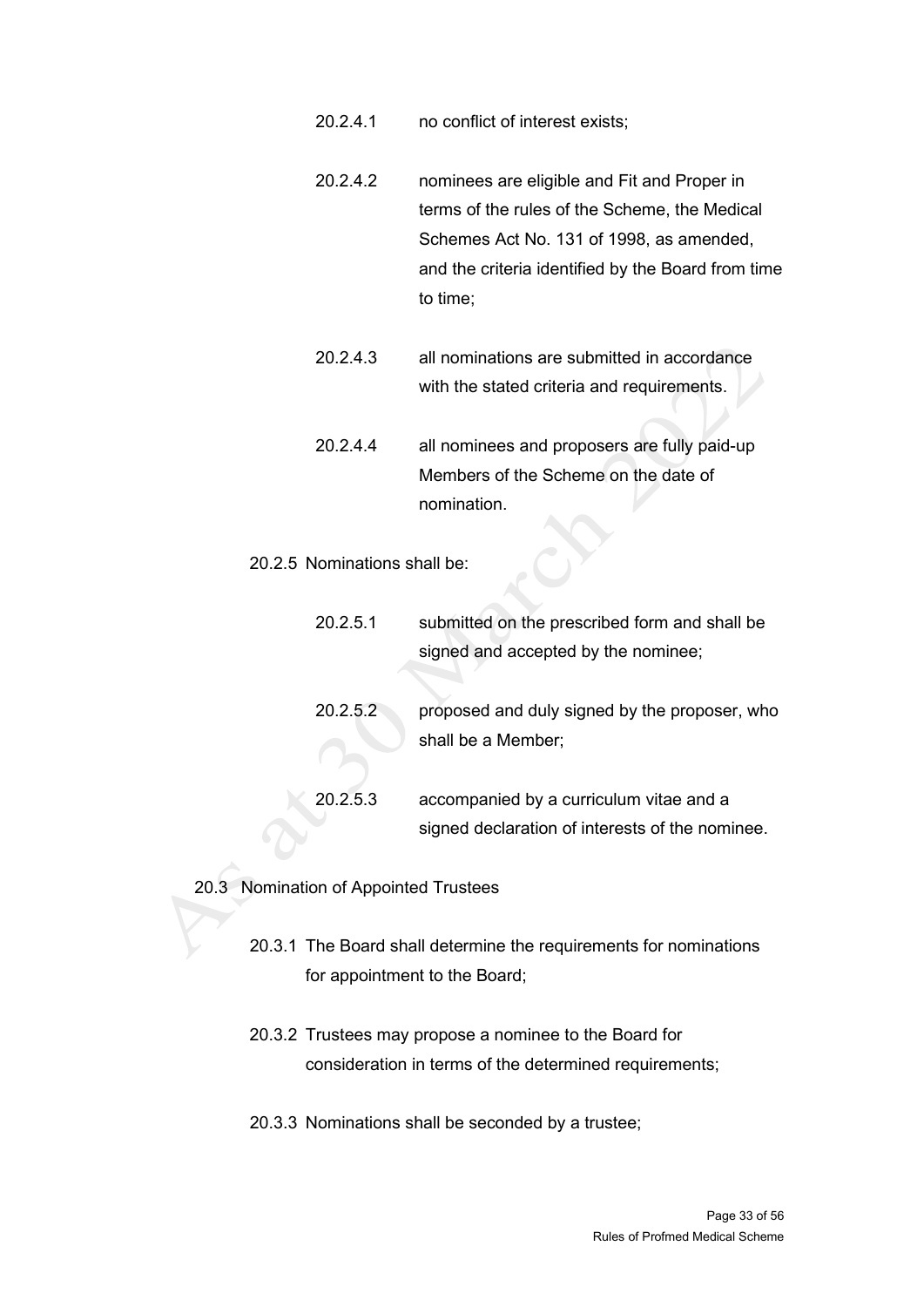- 20.3.4 Nominees, proposers and seconders must be fully paid-up Members on the date of nomination;
- 20.3.5 Nominees may be interviewed by the Board at its discretion to establish the suitability of the nominees and to ensure nominees comply with the rules of the Scheme, the Medical Schemes Act No. 131 of 1998, as amended, and the skills, Fit and Proper and other criteria determined by the Board from time to time;
- 20.3.6 Nominees shall be appointed by a majority vote of the Board at a Board meeting.
- 20.4 Termination of a Trustee's Term of Office
	- 20.4.1 A trustee may be removed from office by a majority vote of the Board at a Board meeting if he:
		- 20.4.1.1 is absent within a twelve-month period from two (2) Board meetings without the permission of the Chairman and/or is absent from two (2) Board committee meetings without the permission of the chairman of the relevant Board committee;
		- 20.4.1.2 is not acting in the best interests of the Scheme;
		- 20.4.1.3 is destructive or improper in his attitude, participation and behaviour in meetings or in his general conduct as a trustee;
		- 20.4.1.4 does not correct his conduct or a situation that has been addressed with him at least twice by the Chairman;

20.4.2 A trustee ceases to hold office if he: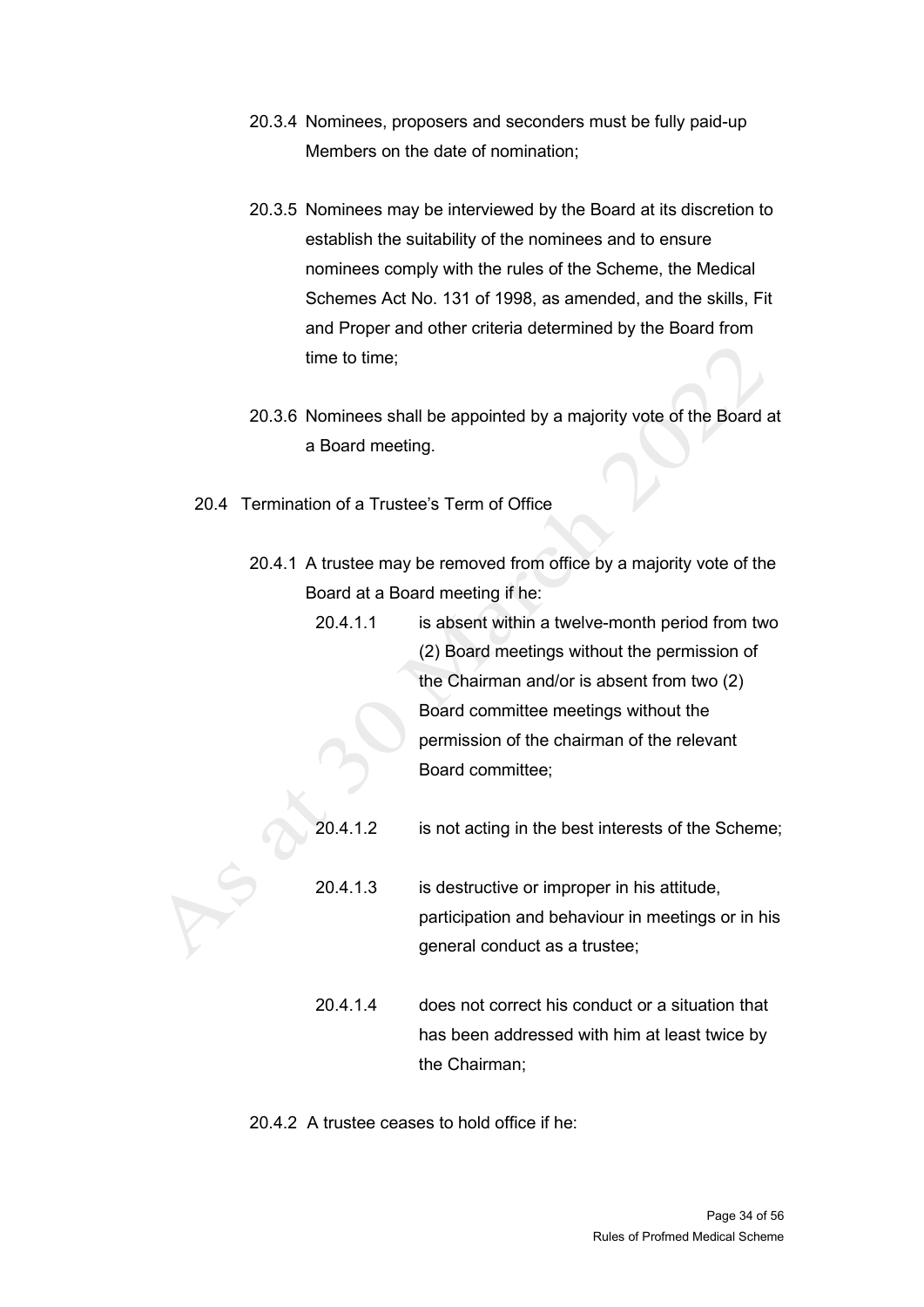20.4.2.1 becomes mentally ill or incapable of managing his affairs; 20.4.2.2 is declared insolvent or has surrendered his estate for the benefit of his creditor; 20.4.2.3 is convicted, whether in the Republic or elsewhere, of theft, fraud, forgery or perjury; 20.4.2.4 is removed by the Court from any office of trust on account of misconduct; 20.4.2.5 is disqualified from carrying on his profession; 20.4.2.6 is removed from office by the Council for Medical Schemes in terms of Section 46 of the Act; 20.4.2.7 is no longer a Member of the Scheme.

# <span id="page-34-0"></span>**21. FIDUCIARY DUTIES OF BOARD OF TRUSTEES**

- 21.1 The Board is responsible for the proper and sound management of the Scheme, and in terms of these rules;
- 21.2 The Board must act with due care, diligence, skill, and in good faith;
- 21.3 Trustees must avoid conflict of interest, and must declare any interest they may have in any particular matter serving before the Board;
- 21.4 The Board must apply sound business principles and ensure the financial soundness of the Scheme;
- 21.5 The Board shall appoint a Principal Officer who is Fit and Proper to hold such office and within 30 days of such appointment give notice thereof in writing to the Registrar. The Board shall determine the terms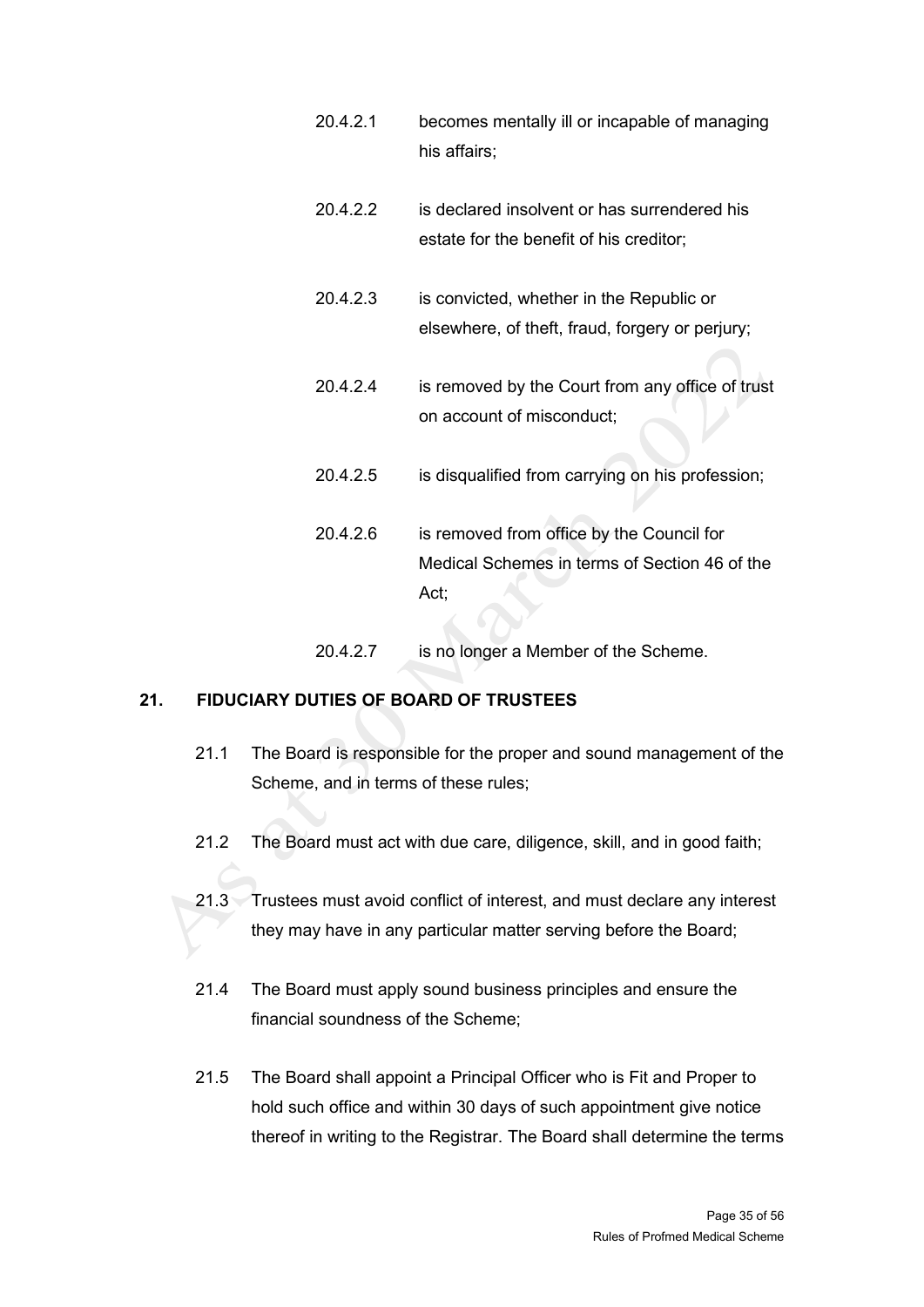and conditions of service of the Principal Officer and the employment policies of the Scheme;

- 21.6 The Board may authorise the appointment of any staff by the Principal Officer which, in its opinion are required for the proper execution of the business of the Scheme and must determine the terms and conditions of service of any person employed by the Scheme;
- 21.7 The Board must cause to be kept such minutes, accounts, entries, registers and records as are essential for the proper functioning of the Scheme;
- 21.8 The Board must ensure that proper control systems are employed by and on behalf of the Scheme;
- 21.9 The Board must ensure that adequate and appropriate information is communicated to the Members regarding rights, benefits, Contributions, obligations and duties in terms of the rules;
- 21.10 The Board must take all reasonable steps to ensure that Contributions are paid timeously to the Scheme in accordance with the Act and the rules;
- 21.11 The Board must take out and maintain an appropriate level of professional indemnity insurance and fidelity guarantee insurance;
- 21.12 The Board must obtain expert advice on legal, accounting, clinical and business matters as required, or on any other matter of which the trustees may lack sufficient expertise;
- 21.13 The Board must ensure that the rules and the operation and administration of the Scheme comply with the provisions of the Act and all other applicable laws;
- 21.14 The Board must take all reasonable steps to protect the confidentiality of the personal information under its control as may be required by the Protection of Information Act No. 4 of 2013 or any other applicable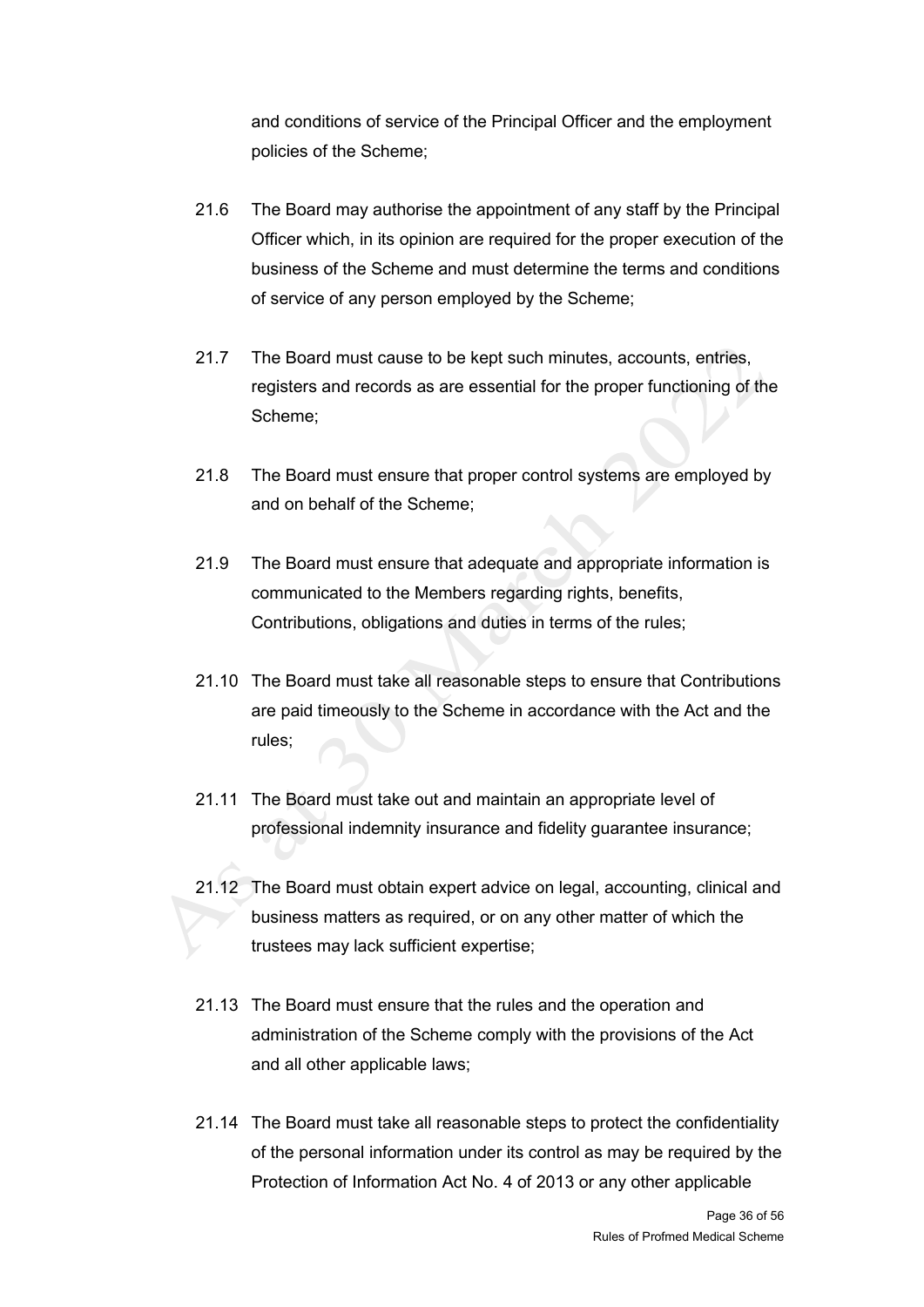law;

- 21.15 The Board must approve all disbursements subject to rule 22.19;
- 21.16 The Board must cause to be kept in safe custody, in a safe strong room at the registered office of the Scheme or with any financial institution approved by the Board, any mortgage bond, title deed or other security belonging to or held by the Scheme, except when in the temporary custody of another person for the purposes of the Scheme;
- 21.17 The Board must make such provision as it deems reasonable and desirable, and with due regard to applicable legislation, normal practice and recommended guidelines pertaining to retention of documents, for the safe custody of the books, records, documents and other effects of the Scheme;
- 21.18 The Board must take all reasonable steps to ensure that the interests of Beneficiaries in terms of the rules of the Scheme and the provisions of the Act are protected at all times and with impartiality in respect of all Beneficiaries;
- 21.19 The Board shall ensure that the recommendation to Members on trustee remuneration is tabled at the annual general meeting.
- 21.20 The Board shall disclose annually in writing to the Registrar, any payment or considerations made to them in that particular year by the Scheme;
- 21.21 The Board shall appoint an auditor and audit committee annually;
- 21.22 The Board of Trustees shall ensure that the annual financial statements are prepared in compliance with all statutory requirements pertaining thereto;
- 21.23 The Board shall undertake a self-evaluation annually and an independent assessment every (3) years with due regard to normal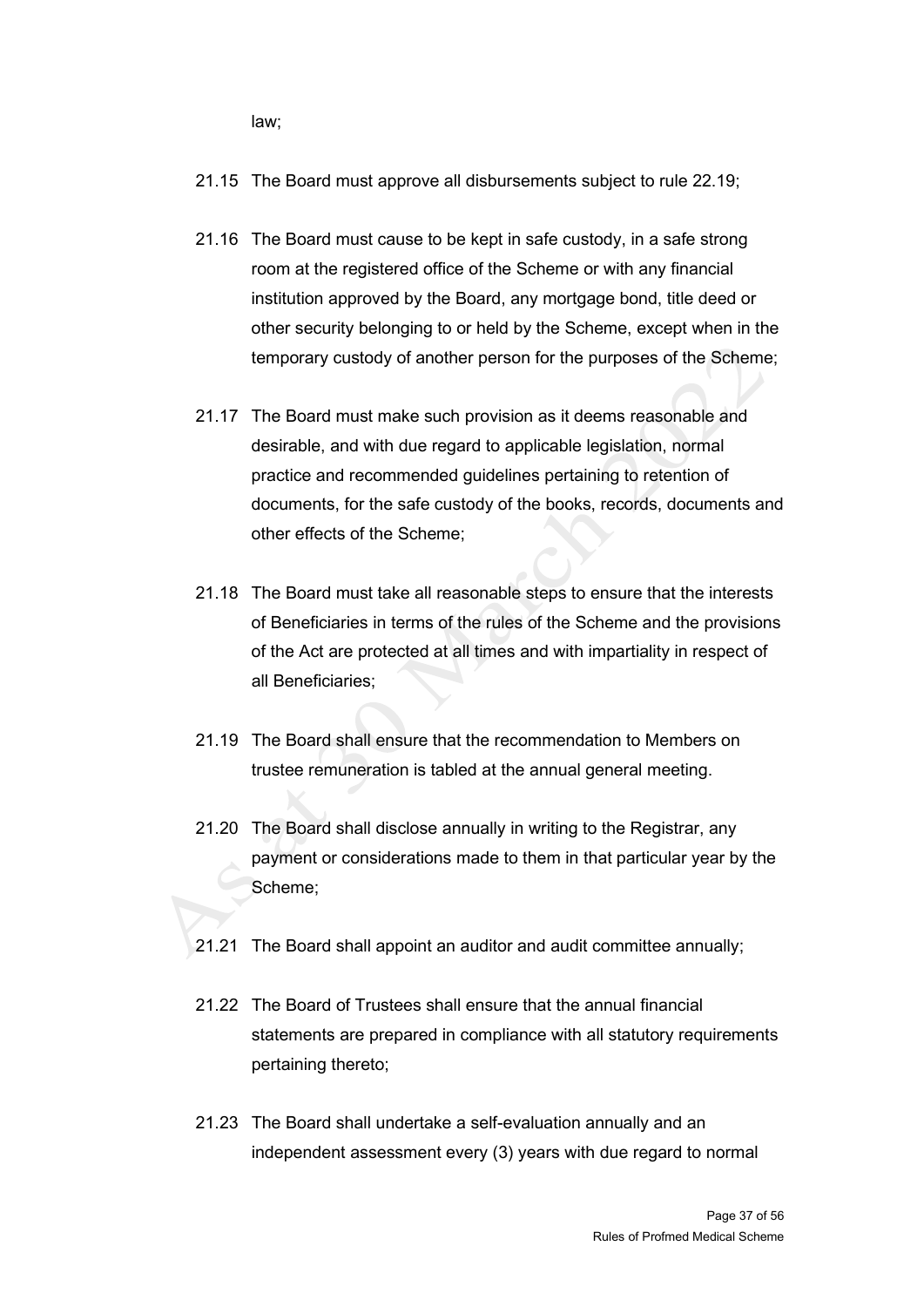practice and recommended guidelines pertaining to improving the Board's effectiveness.

# <span id="page-37-0"></span>**22. POWERS OF THE BOARD**

The Board has the power:-

- 22.1 to cause the termination of the services of any employee of the Scheme;
- 22.2 to take all necessary steps and to sign and execute all necessary documents to ensure and secure the due fulfillment of the Scheme's obligations under such appointments;
- 22.3 to appoint a committee consisting of such trustees and/or members of staff and/or other experts as it may deem appropriate and to delegate to any such committee any powers that vest in the Board in terms of these rules and/or the Act which the Board considers may be more practically applied and administered by a committee;
- 22.4 to appoint a duly accredited Administrator on such terms and conditions as it may determine, for the proper execution of the business of the Scheme. The terms and conditions of such appointment must be contained in a written contract which complies with the requirements of the Act and its Regulations;
- 22.5 to appoint, compensate and determine the level of services of any accredited broker for the introduction or admission of a Member to the Scheme;
- 22.6 to contract with Managed Health Care Organisations subject to the provisions of the Act and its Regulations;
- 22.7 to purchase movable and immovable property for the use of the Scheme or otherwise, and to sell it or any of it;
- 22.8 to let or hire movable or immovable property;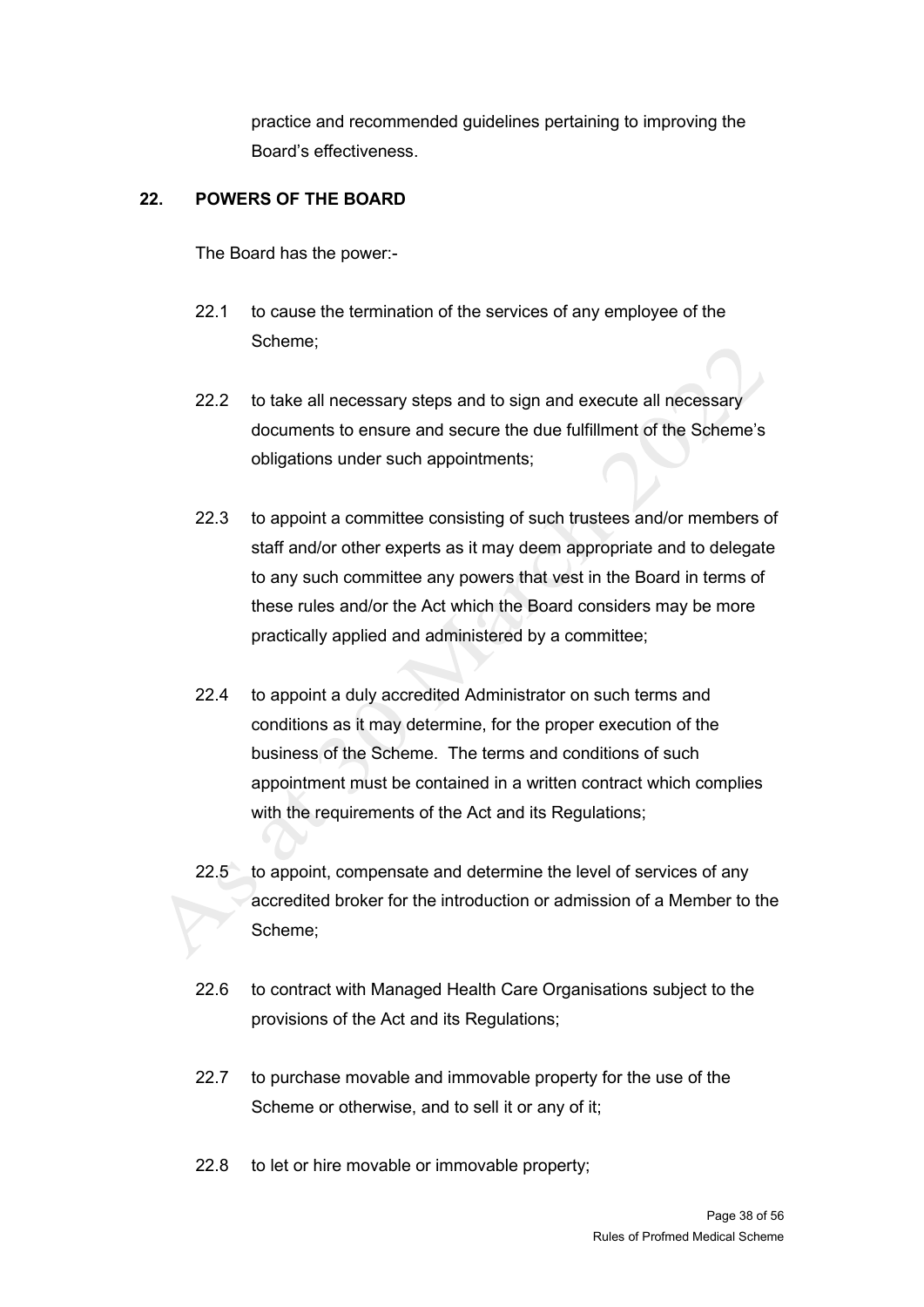- 22.9 to provide administration services to other Medical Schemes;
- 22.10 in respect of any monies not immediately required to meet current charges upon the Scheme and subject to the provisions of the Act, and in the manner determined by the Board, to invest or otherwise deal with such monies upon security and to realise, re-invest or otherwise deal with such monies and investments in accordance with the categories of assets listed in Annexure B of the Regulations to the Act:
	- 22.10.1 in such other form of investment as may be approved, after consultation with the valuator and with professional financial advisors approved by the Board, by seventy-five (75) per cent of the trustees present at the Board meeting at which are present not less than seventy-five (75) per cent of the trustees entitled to vote;
- 22.11 to delegate to professional financial advisors the management of its investments upon such terms as it may deem fit;
- 22.12 with the prior approval of the Council for Medical Schemes, to borrow money for the Scheme from the Scheme's bankers against the security of the Scheme's assets for the purpose of bridging a temporary shortage;
- 22.13 subject to the provisions of any law, to cause the Scheme, whether on its own or in association with any person, to establish or operate any pharmacy, Hospital, clinic, maternity home, nursing home, infirmary, home for aged persons or any similar institution, in the interests of the Members of the Scheme;
- 22.14 to donate to any Hospital, clinic, nursing home, maternity home, infirmary or home for aged person in the interests of all or any of the Beneficiaries;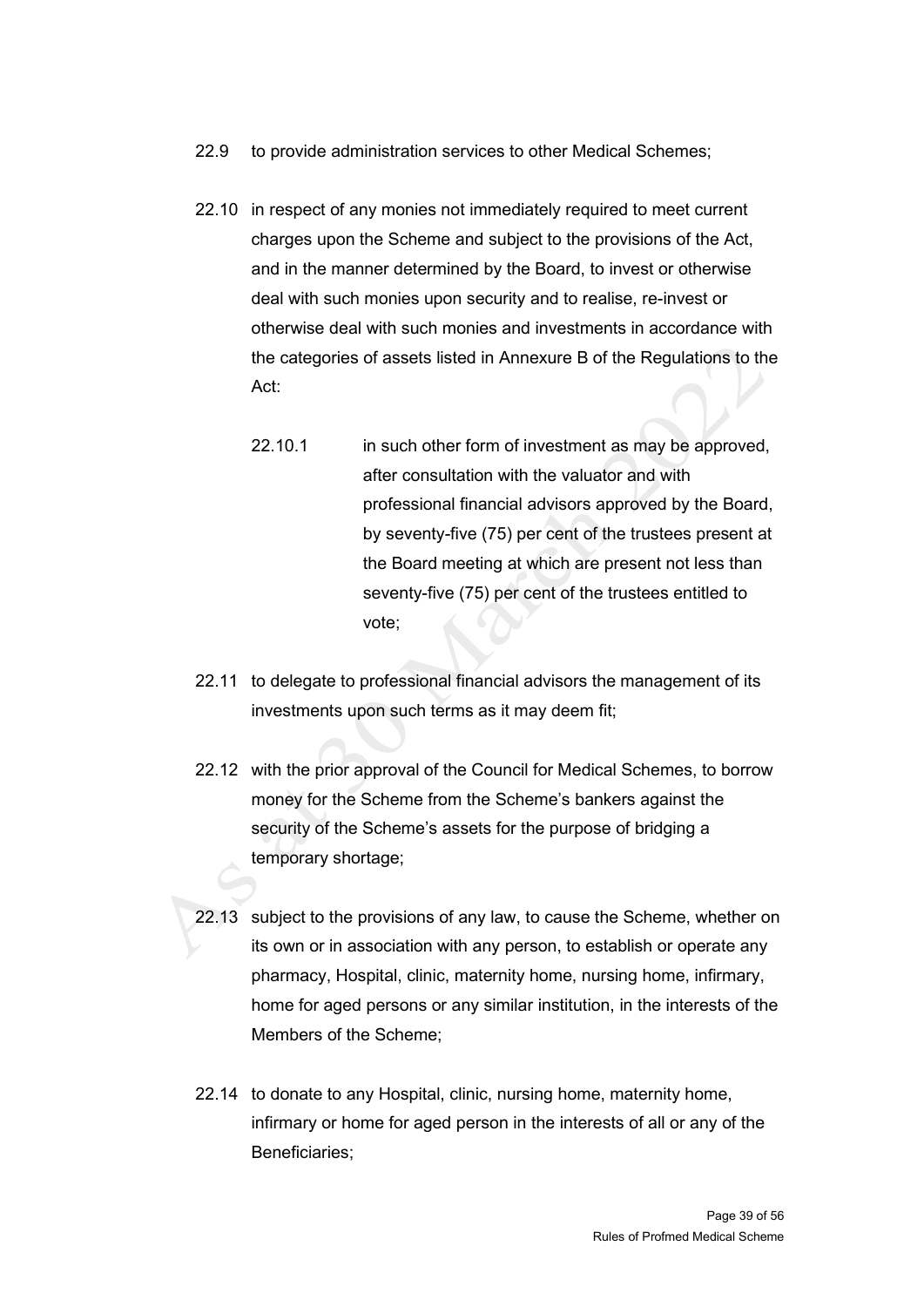- 22.15 subject to the terms of the Scheme's protocol, to grant *ex gratia* payments on behalf of Members in order to assist such Members to meet commitments in regard to any matter specified in rule 5. provided that it is satisfied that undue financial hardship would otherwise be imposed upon the Member;
- 22.16 to contribute to any fund conducted for the benefit of the employees of the Scheme;
- 22.17 to reinsure obligations in terms of the benefits provided for in these rules provided that all such reinsurance arrangements are fully disclosed to the Council for Medical Schemes, including full details of premiums, commissions and benefits due under such arrangements;
- 22.18 to authorise the Principal Officer and/or such trustees as it may determine from time to time, and upon such terms and conditions as the Board may determine, to sign any contract or other document binding or relating to the Scheme or any document authorising the performance of any act on behalf of the Scheme;
- 22.19 to authorise any of the trustees or Principal Officer to effect disbursements on behalf of the Scheme;
- 22.20 to contribute to any association instituted for the furtherance, encouragement and co-ordination of Medical Schemes; and
- 22.21 in general, to do anything which it deems necessary or expedient to perform its functions in accordance with the provisions of the Act and these rules.

# <span id="page-39-0"></span>**23. DUTIES OF PRINCIPAL OFFICER AND STAFF**

23.1 The employees of the Scheme must ensure the confidentiality of all information under the control of the Scheme as may be required by the Protection of Personal Information Act No. 4 of 2013 or any other legislation.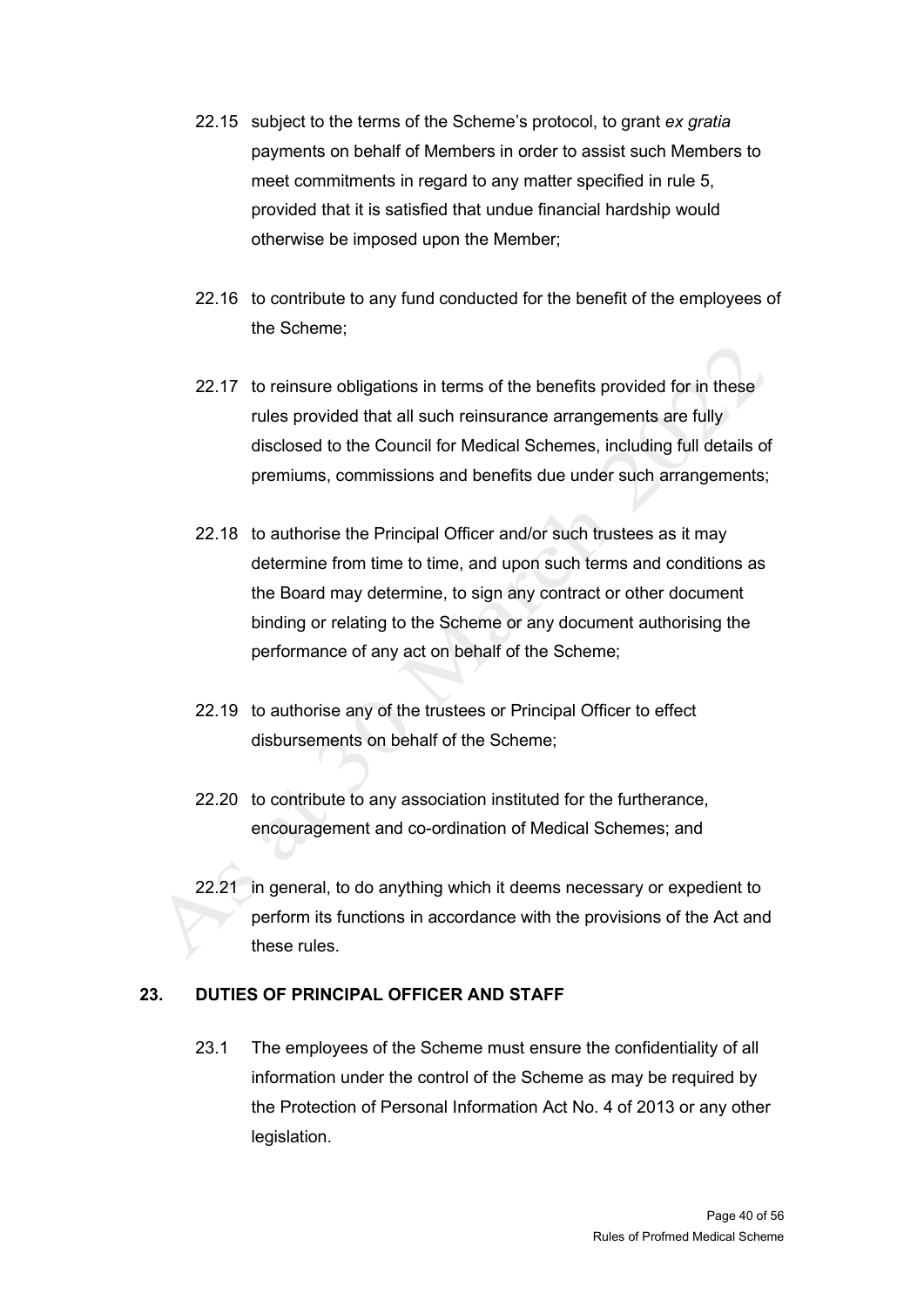- 23.2 The Principal Officer is the executive officer of the Scheme and as such shall ensure that:
	- 23.2.1 the decisions and instructions of the Board are executed without unnecessary delay;
	- 23.2.2 where necessary, there is proper and appropriate communication between the Scheme and those parties affected by the decisions and instructions of the Board;
	- 23.2.3 the Board is sufficiently and timeously informed of the affairs of the Scheme which relate to the duties of the Board as stated in Section 57(4) of the Act;
	- 23.2.4 the Board is sufficiently and timeously informed concerning the affairs of the Scheme so as to enable the Board to comply with the provisions of Section 57(6) of the Act; and
	- 23.2.5 he does not take any decisions concerning the affairs of the Scheme without prior authorisation by the Board and that he at all times observes the authority of the Board in its governance of the Scheme;
- 23.3 The Principal Officer shall be the accounting officer of the Scheme charged with the collection of and accounting for all moneys received and payments authorised by and made on behalf of the Scheme;
- 23.4 The Principal Officer shall ensure the carrying out of his duties as are necessary for the proper execution of the business of the Scheme. He must attend all meetings of the Board and any other duly appointed committee where his attendance may be required, and ensure proper recording of the proceedings of all meetings;
- 23.5 The Principal Officer shall be responsible for the supervision of the staff employed by the Scheme unless the Board decides otherwise;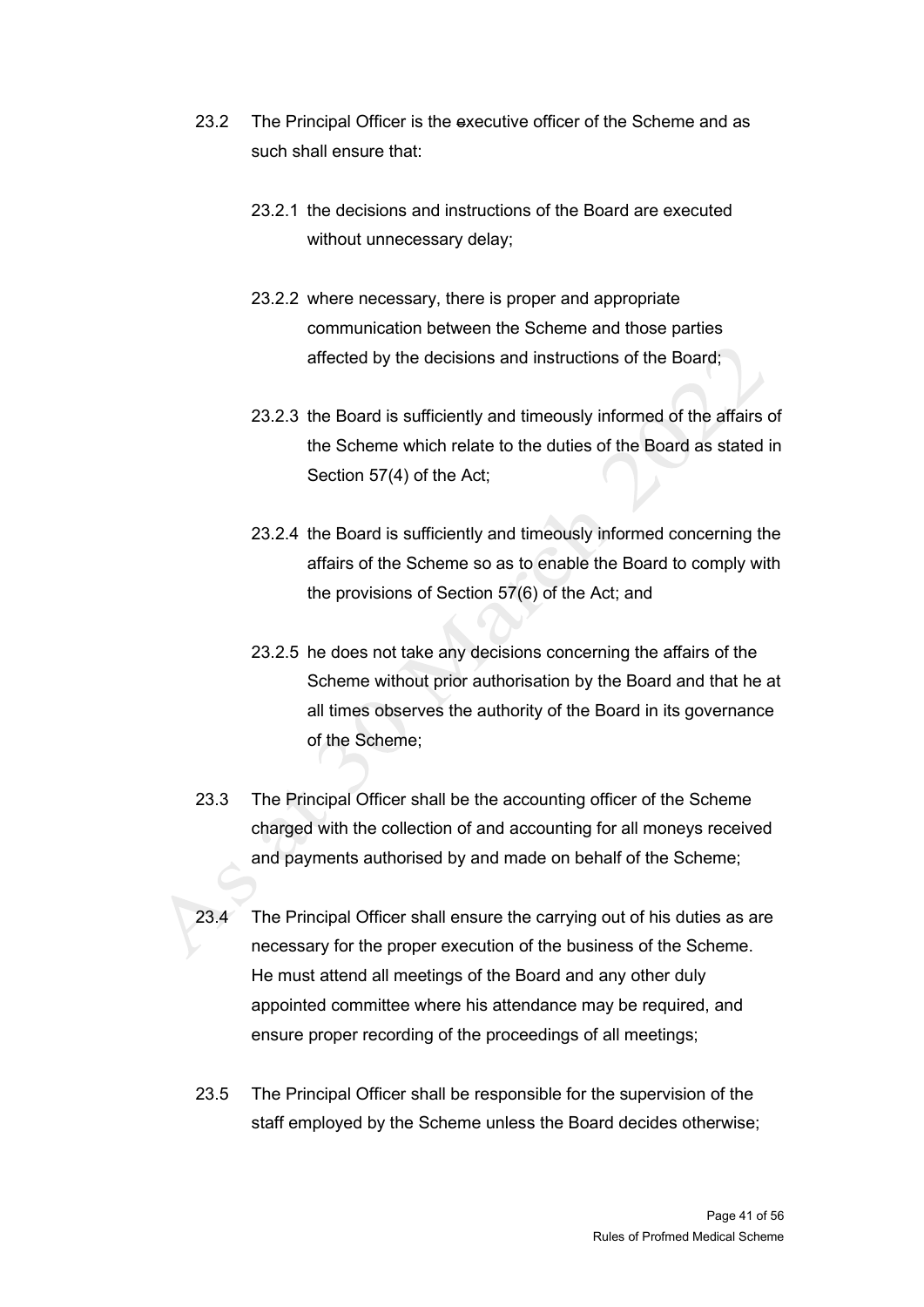- 23.6 The Principal Officer shall ensure that the Administrators keep full and proper records of all moneys received and expenses incurred by, and of all assets, liabilities and financial transactions of the Scheme;
- 23.7 The Principal Officer shall ensure that the Administrators prepare annual financial statements and must ensure compliance with all statutory requirements pertaining thereto;
- 23.8 The following persons are not eligible to be a Principal Officer:
	- 23.8.1 an employee, director, officer, consultant or contractor of any person or entity contracted by the Scheme to provide administrative, marketing or managed healthcare services, or of the holding company, subsidiary, joint venture or associate of such person or entity; or
	- 23.8.2 a broker or an employee, director, officer, consultant or contractor of any person contracted by the Scheme to provide broker services;
	- 23.8.3 a principal officer or office bearer of another medical scheme; or
	- 23.8.4 any other person who otherwise has a material relationship with any person contracted by the Scheme to provide administrative, marketing, broker, managed healthcare or other services or with its holding company, subsidiary, joint venture or associate.

# <span id="page-41-0"></span>**24. INDEMNIFICATION AND FIDELITY GUARANTEE**

24.1 The Board and any officer of the Scheme must be indemnified by the Scheme against all proceedings, Costs and expenses incurred by reason of any claim in connection with the Scheme, not arising from their negligence, dishonesty or fraud;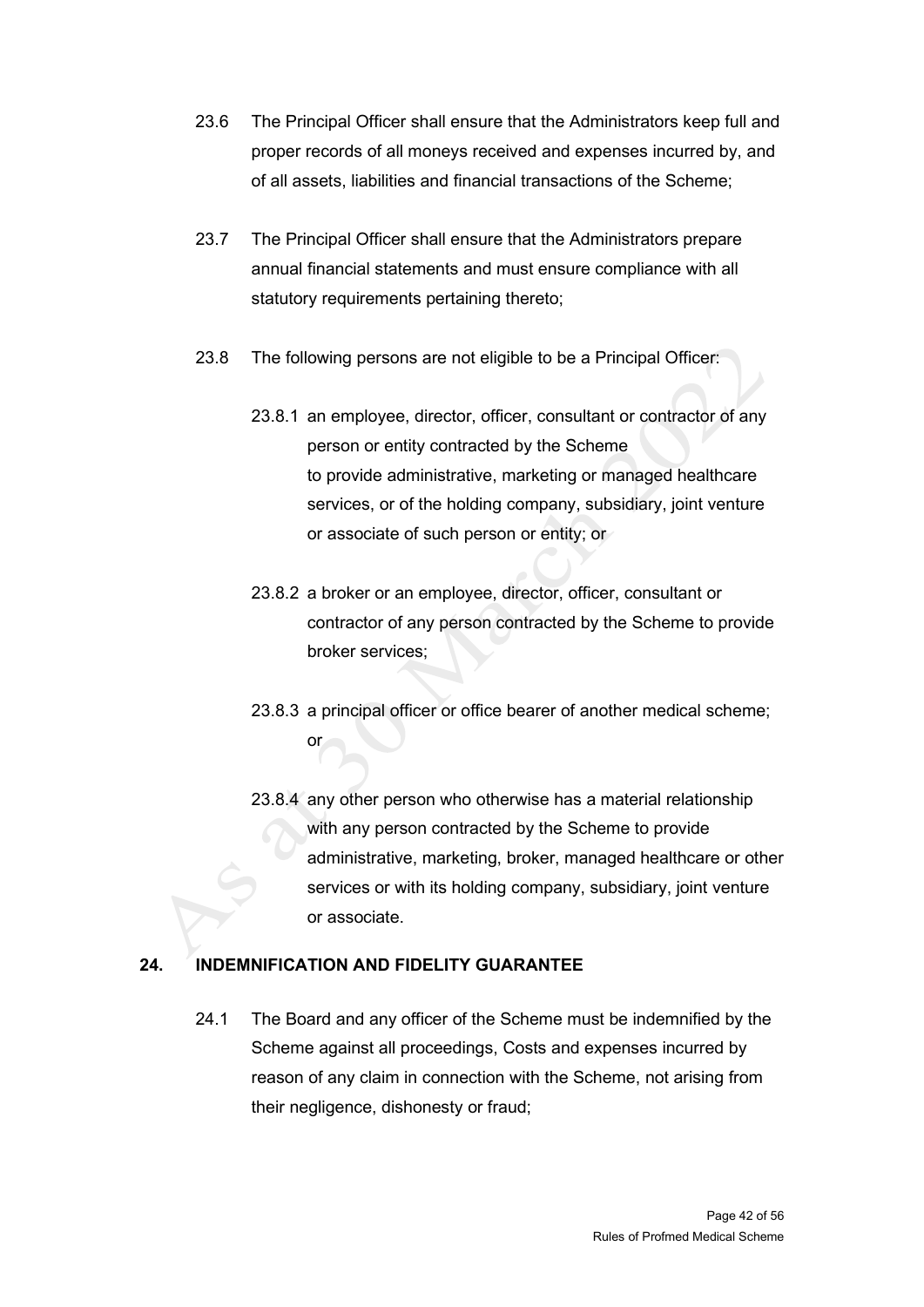24.2 The Board must ensure that the Scheme is insured against loss, above a reasonable amount determined by the Scheme's Auditors, resulting from the dishonesty or fraud of any of its officers (including trustees) having the receipt or charge of moneys or securities belonging to the Scheme.

### <span id="page-42-0"></span>**25. FINANCIAL YEAR AND BENEFIT YEAR OF THE SCHEME**

The financial year and benefit year of the Scheme extends from the first day of January to the thirty-first day of December of that year.

### <span id="page-42-1"></span>**26. BANKING ACCOUNT**

The Scheme must maintain a banking account with a registered commercial bank. All moneys received must be deposited directly to the credit of such account not later than the business day following the date of receipt thereof and all payments must be made either by electronic transfer or by cheque under the joint signature of not less than two (2) persons duly authorised by the Board.

# <span id="page-42-2"></span>**27. AUDITOR AND AUDIT COMMITTEE**

- 27.1 An Auditor (who must be approved by the Registrar in terms of Section 36 of the Act) must be appointed by resolution at each annual general meeting, to hold office from the conclusion of that meeting to the conclusion of the next annual general meeting;
- 27.2 The following persons are not eligible to serve as Auditors of the Scheme:
	- 27.2.1 a trustee of the Scheme;
	- 27.2.2 an employee, officer, or contractor of the Scheme;
	- 27.2.3 an employee, director, officer or contractor of the Scheme's Administrator, or of the holding company, subsidiary, joint venture or associate of the Administrator;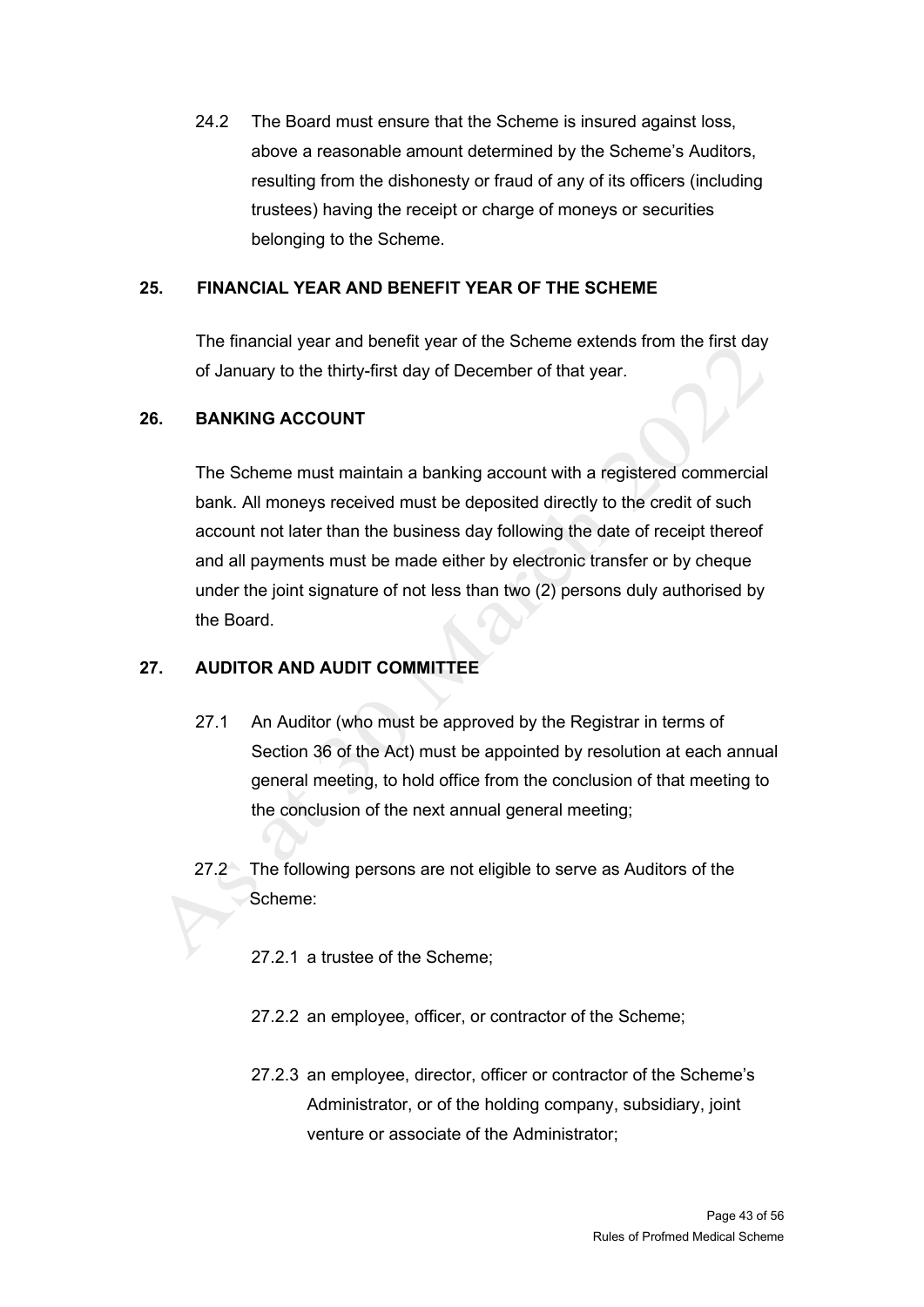- 27.2.4 a person not engaged in public practice as an Auditor;
- 27.2.5 a person who is disqualified from acting as an Auditor in terms of Section 90 of the Companies Act, 2008;
- 27.2.6 any person who has a material relationship with the Scheme or any of its contractors.
- 27.3 Whenever for any reason an Auditor vacates his office prior to the expiration of the period for which he has been appointed, the Board must within thirty (30) days appoint another Auditor to fill the vacancy for the unexpired period;
- 27.4 If the Members of the Scheme at a general meeting fail to appoint an Auditor required to be appointed in terms of this rule, the Board must within thirty (30) days make such appointment, and if it fails to do so, the Registrar may at any time do so;
- 27.5 The Auditor of the Scheme at all times has a right of access to the books, records, accounts, documents and other effects of the Scheme, and is entitled to require from the Board and the other officers of the Scheme such information and explanations as he deems necessary for the performance of his duties;
- 27.6 The Auditor must report to the Members of the Scheme on the accounts examined by him and on the financial statements laid before the Scheme at a general meeting;
- 27.7 The Board must appoint an audit committee as prescribed by the Act, consisting of at least five (5) members of whom at least two (2) must be trustees of the Scheme;
- 27.8 Three (3) members of the audit committee is a quorum at meetings of the audit committee;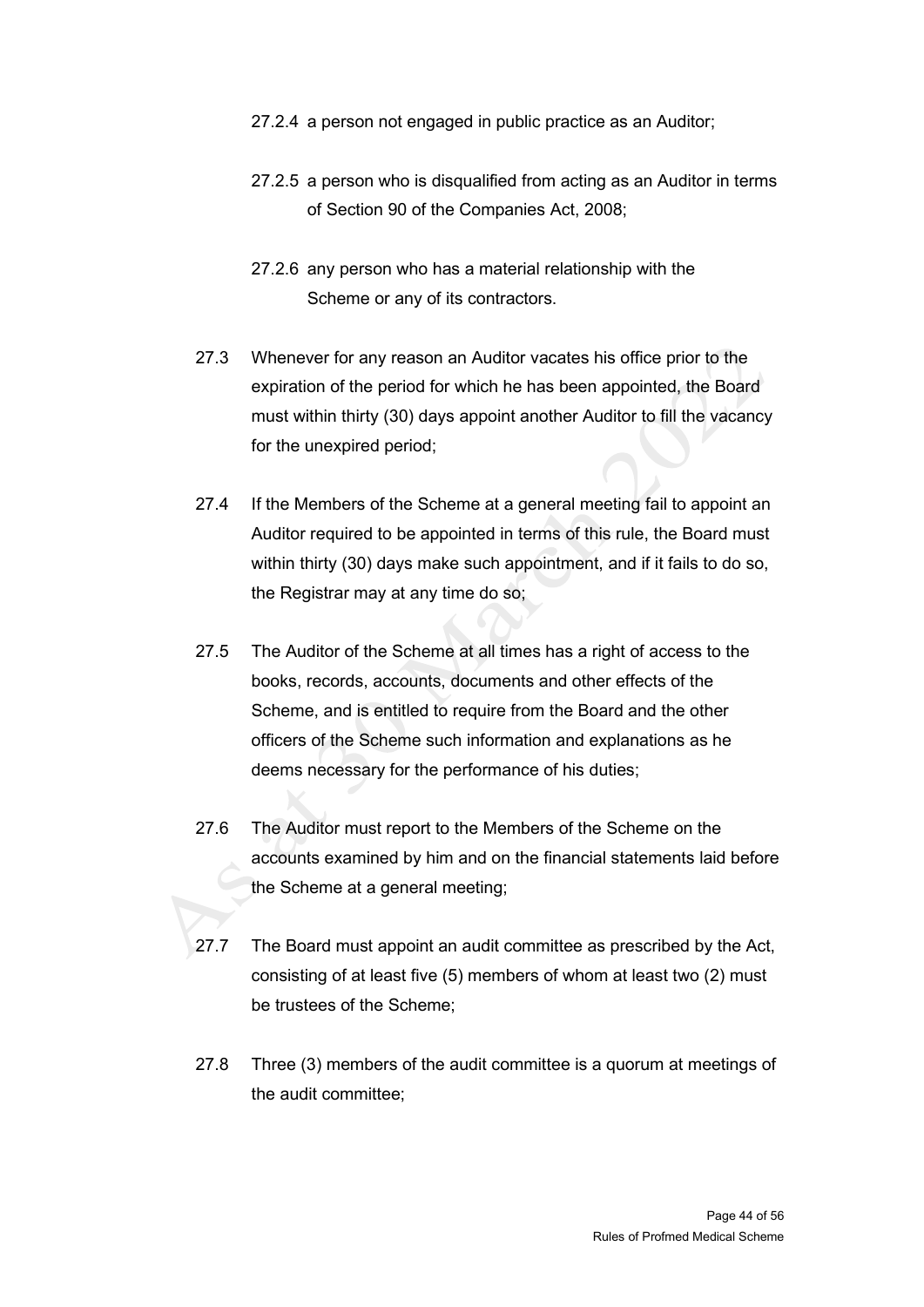27.9 the audit committee shall be responsible for recommending the appointment of the external auditor to the Board of Trustees as well as overseeing the external audit process.

### <span id="page-44-0"></span>**28. GENERAL MEETINGS**

- 28.1 Annual General Meeting
	- 28.1.1 The annual general meeting of Members must be held not later than 30 June of each year; on a date which may be shown to permit reasonable attendance by members;
	- 28.1.2 The annual general meeting may be attended in person or via an electronic meeting platform as determined by the Board;
	- 28.1.3 The Chairman shall preside over the annual general meeting. If he is unavailable, the meeting must elect a chairman from amongst those present to preside over the meeting;
	- 28.1.4 The notice convening the annual general meeting and the agenda must be dispatched to Members at least twenty-one (21) days before the date of the meeting. The non-receipt of such notice by a Member does not invalidate the proceedings at such meeting;
	- 28.1.5 The agenda, the annual financial statements, Auditors' report, annual report, all the information pertaining to the proposed trustees' remuneration for the ensuing year and financial information must be made available to members and furnished to the Registrar at least twenty-one (21) days before the date of the meeting;
	- 28.1.6 At least 1 per 10 000 Members of the Scheme or a minimum of 30 whichever is the highest, present in person or via an electronic meeting platform, constitute a quorum. If a quorum is not present after the lapse of thirty (30) minutes from the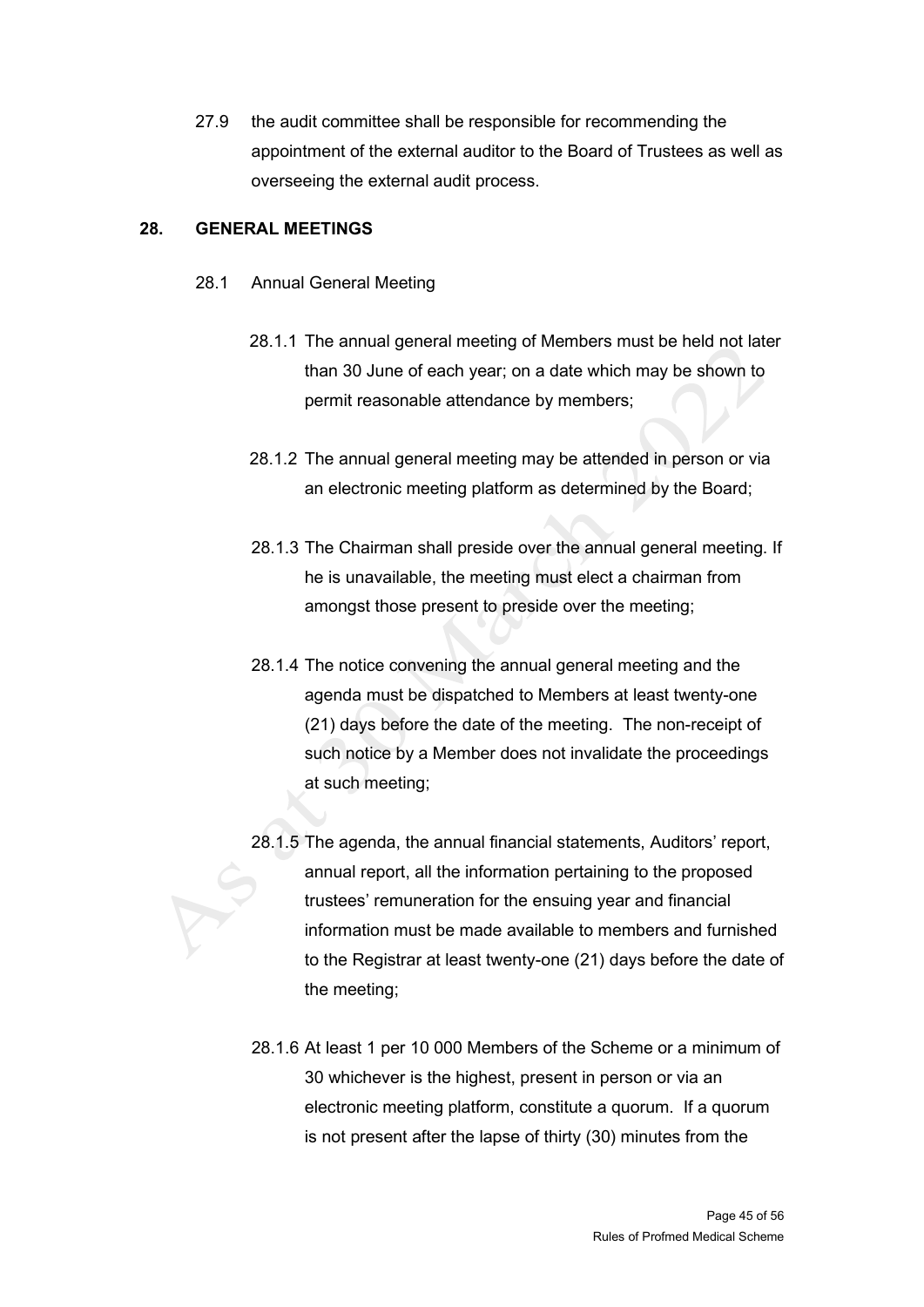time fixed for the commencement of the meeting, the meeting must be postponed to a date determined by the Board, and Members then present constitute a quorum;

- 28.1.7 The financial statements and reports specified in rule 28.1.5 must be laid before the meeting; and
- 28.1.8 Notices of motions to be placed before the annual general meeting must reach the Principal Officer not later than fourteen (14) days prior to the date of the meeting, and must be seconded by a Member of the Scheme.
- 28.2 Special General Meeting
	- 28.2.1 The Board may call a special general meeting of Members if it is deemed necessary;
	- 28.2.2 The special general meeting may be attended in person or via an electronic meeting platform as determined by the Board;
	- 28.2.3 On requisition of at least ten (10) percent of Members of the Scheme, the Board must cause a special general meeting to be convened within thirty (30) days of the deposit of their requisition. The requisition must state the objects of the meeting and must be signed by all the requisitionists and deposited at the registered office of the Scheme. Only those matters forming the objects of the meeting may be discussed.
	- 28.2.4 The notice convening the special general meeting, containing the agenda, must be dispatched to Members at least fourteen (14) days before the date of the meeting. The non-receipt of such notice by a Member does not invalidate the proceedings at such a meeting; and
	- 28.2.5 At least 1 per 10 000 Members of the Scheme or a minimum of 50 whichever is the highest, present in person or via an electronic meeting platform, constitute a quorum. If a quorum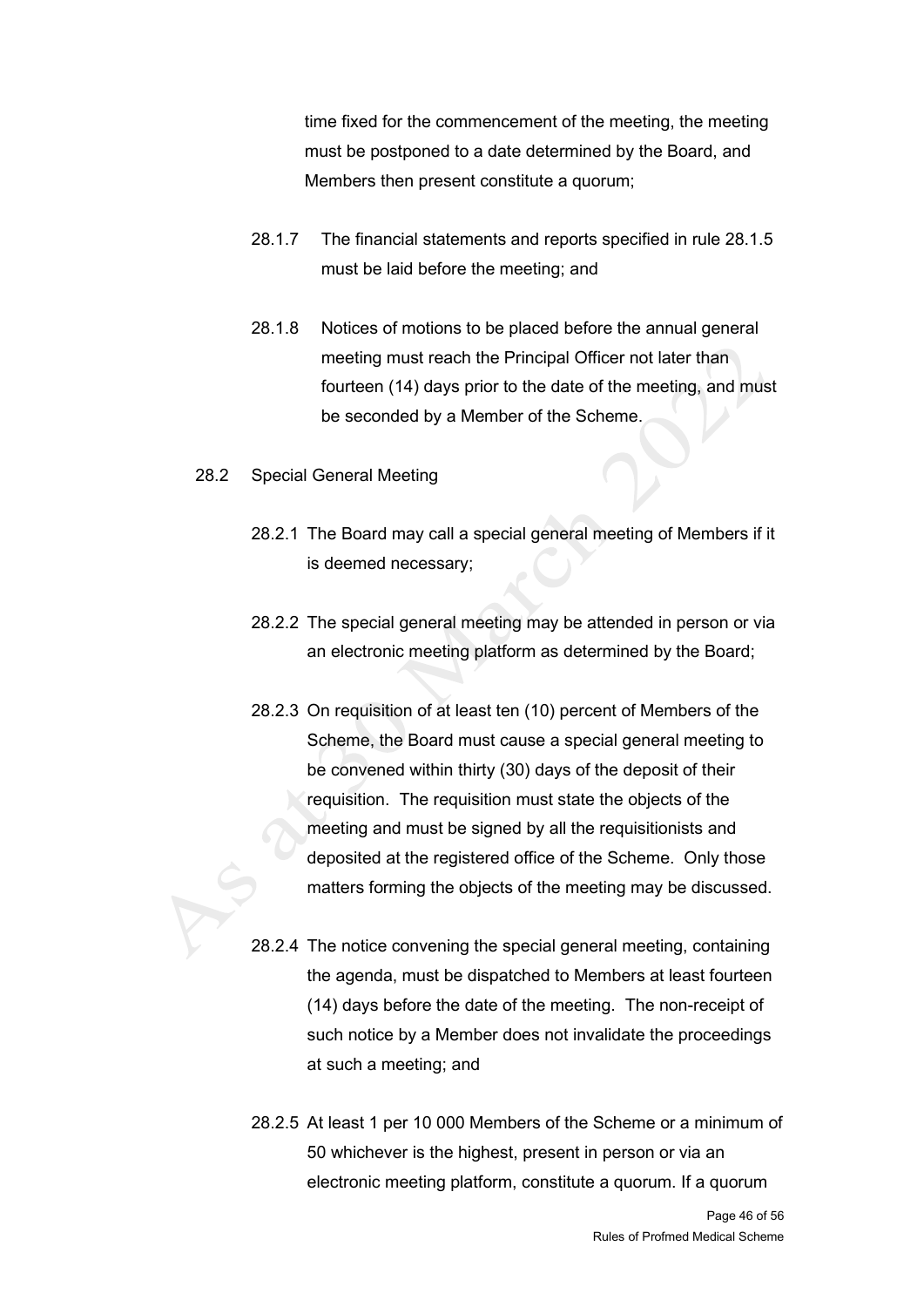is not present at a special general meeting after the lapse of thirty (30) minutes from the time fixed for the commencement of the meeting, the meeting is regarded as cancelled;

28.2.6 The Chairman shall preside over the special general meeting. If he is unavailable, the meeting must elect a chairman from amongst those present to preside over the meeting.

# <span id="page-46-0"></span>**29. VOTING AT MEETINGS**

- 29.1 Every Member has the right to vote on the resolutions contained in the Notice of the meeting or may, subject to rule 29.3, appoint another Member of the Scheme as proxy to attend, speak and vote in his stead;
- 29.2 Every Member who is present in person or via an electronic meeting platform at a general or special meeting of the Scheme, has the right to vote on motions, or may, subject to rule 29.3, appoint another Member of the Scheme as proxy to attend, speak and vote in his stead;
- 29.3 The instrument appointing the proxy must be in a format determined by the Board. If the proxy is required to be in writing, it must be signed by the Member and the person appointed as the proxy;
- 29.4 The Chairman must determine the mechanism for voting. If meetings are attended in person, the Chairman must determine whether the voting must be by ballot or by a show of hands. In the event of the votes being equal, the Chairman, if he is a Member, has a casting vote in addition to his deliberative vote

# <span id="page-46-1"></span>**30. COMPLAINTS AND DISPUTES**

30.1 An aggrieved party, i.e. a Member, prospective Member, former Member or a person claiming by virtue of such Member, must first lodge their complaint, in writing to the Scheme or on the dedicated telephone;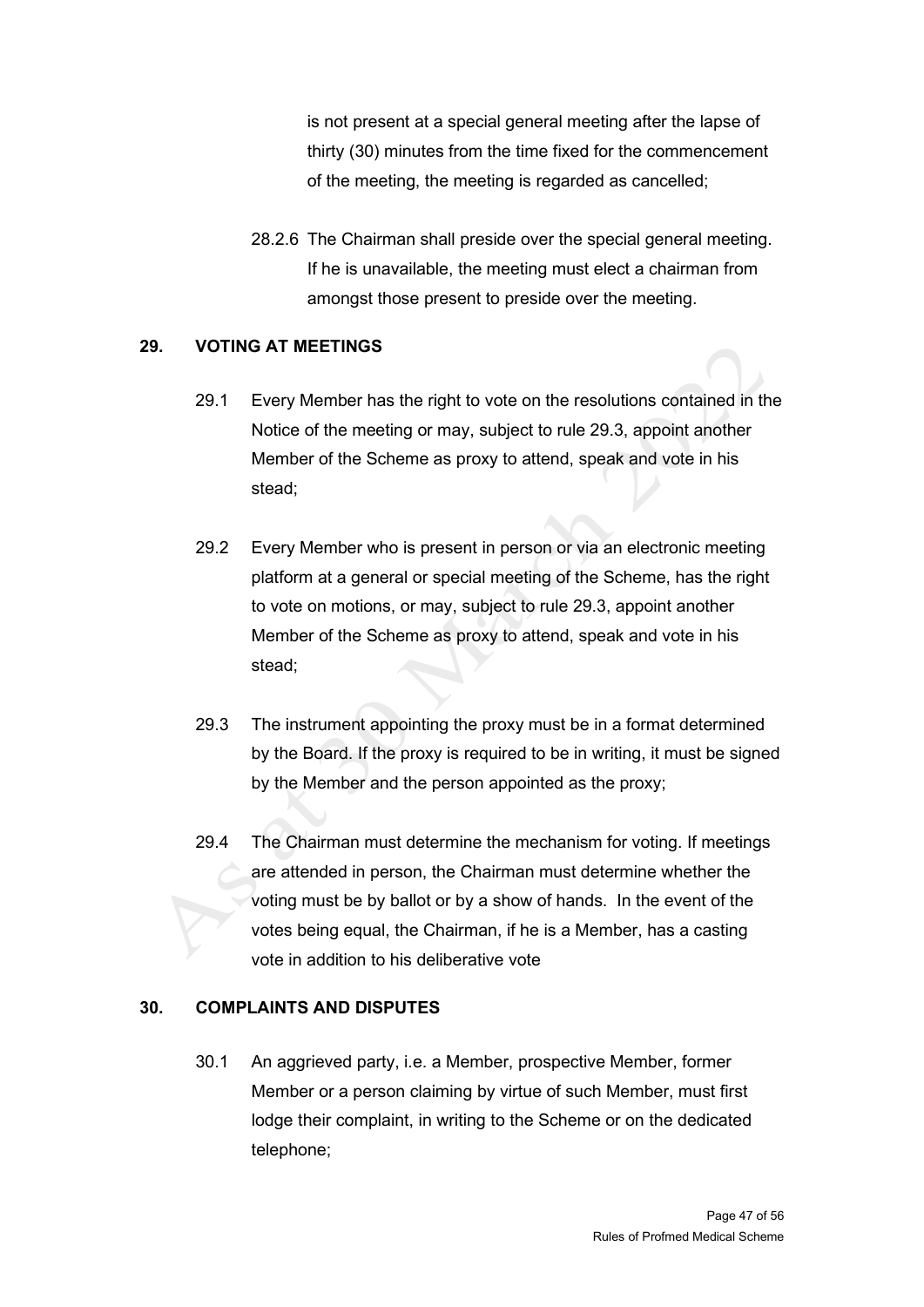- 30.2 All complaints received will be responded to in writing within thirty (30) days of receipt thereof;
- 30.3 In the event that an aggrieved party has exhausted this complaints process and remains dissatisfied with the outcome, such party may request the Principal Officer to refer the matter to the disputes committee for adjudication;
- 30.4 A disputes committee comprising of three (3) persons, who may not be trustees or officers of the Scheme, employees of the Administrator or the managed care organisation of the Scheme, but who may be Members of the Scheme, must be appointed by the Principal Officer to serve on an ad hoc basis. At least one (1) of such persons shall be a person with legal expertise. The remaining two (2) persons should possess expertise and experience relevant to the dispute. The remuneration of the disputes committee shall be determined annually by the annual general meeting;
- 30.5 On receipt of a request in terms of rule 30.3, the Principal Officer may convene a meeting of the disputes committee by giving not less than twenty-one (21) days notice in writing to the complainant and all the members of the disputes committee, stating the date, time and venue of the meeting and particulars of the dispute;
- 30.6 The disputes committee may determine the procedure to be followed and must advise the parties to the dispute of any such determination at least seven (7) days before the commencement of the hearing;
- 30.7 The disputes committee shall, unless otherwise agreed between the parties, deliver its ruling and the reasons for that ruling, no later than six (6) weeks after the conclusion of the hearing. The ruling shall be in writing and shall be signed by all members of the disputes committee or, if the decision is not unanimous, by the majority of the members of the disputes committee. In the computation of the six (6) weeks there shall be excluded the second week of December to the second week of January following;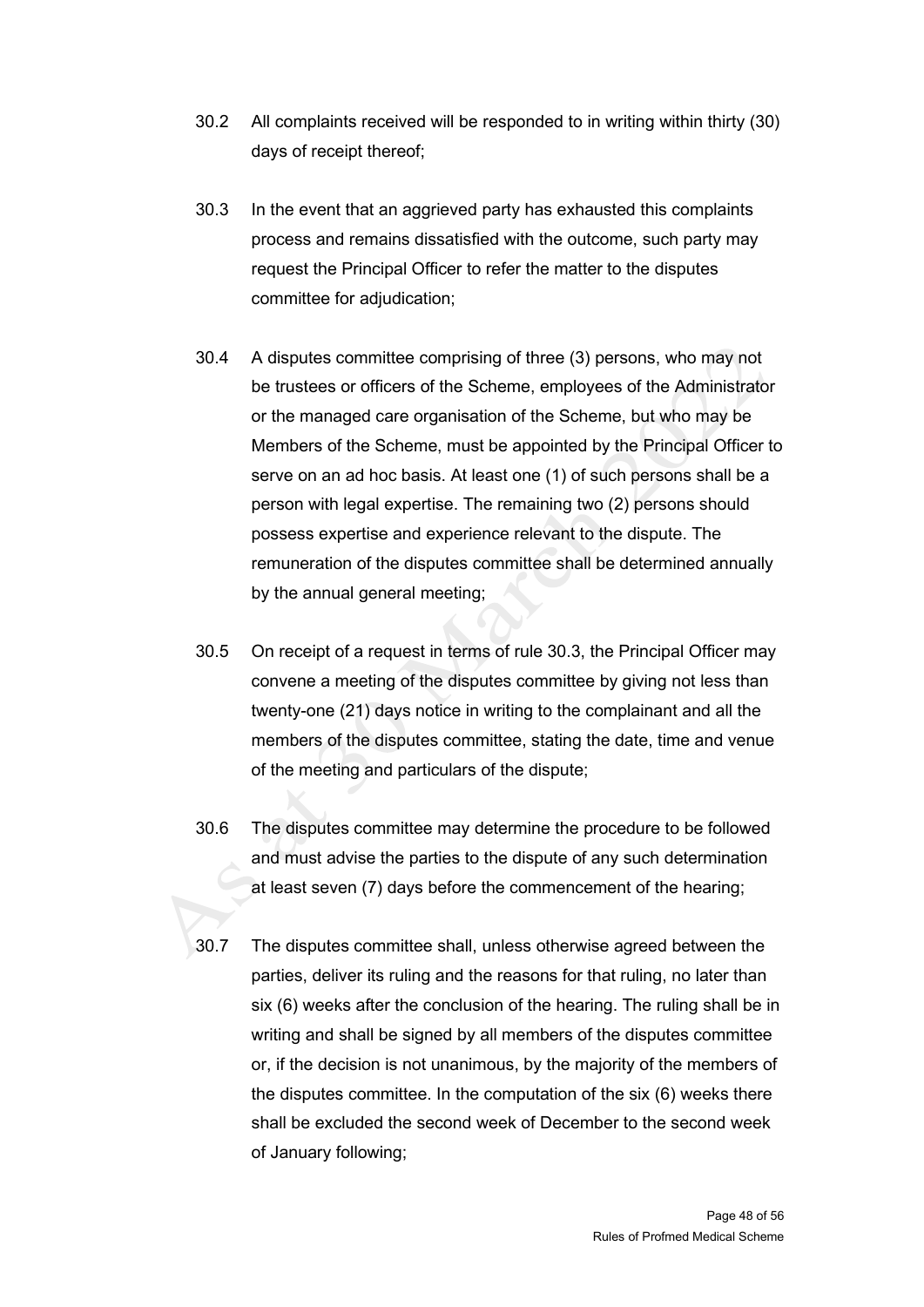- 30.8 The parties to any dispute have the right to be heard at the proceedings, either in person or through a representative;
- 30.9 An aggrieved party has the right to lodge a complaint with the Council for Medical Schemes in terms of Section 47 of the Medical Schemes Act;
- 3.10 Each party to the dispute is responsible for its own costs.

# <span id="page-48-0"></span>**31. TERMINATION OR DISSOLUTION**

- 31.1 The Scheme may be dissolved by order of a competent court or by voluntary dissolution;
- 31.2 Members in a general meeting may decide that the Scheme must be dissolved, in which event the Board must arrange for Members to decide by ballot whether the Scheme must be liquidated. Unless the majority of Members decide that the Scheme must continue, the Scheme must be liquidated in terms of Section 64 of the Act;
- 31.3 Pursuant to a decision by Members taken in terms of rule 31.2, the Principal Officer must, in consultation with the Registrar, dispatch to every Member a memorandum containing the reasons for the proposed dissolution and setting forth the proposed basis of distribution of the assets in the event of winding up, together with a ballot paper; and
- 31.4 Every Member must be requested to return his ballot paper duly completed before a set date. If at least fifty (50) per cent of the Members return their ballot papers duly completed and if the majority thereof is in favour of the dissolution of the Scheme, the Board must ensure compliance therewith and appoint, in consultation with the Registrar, a competent person as liquidator.
- 31.5 The Registrar may, on good cause shown, ratify a lower percentage.

# <span id="page-48-1"></span>**32. AMALGAMATION AND TRANSFER OF BUSINESS**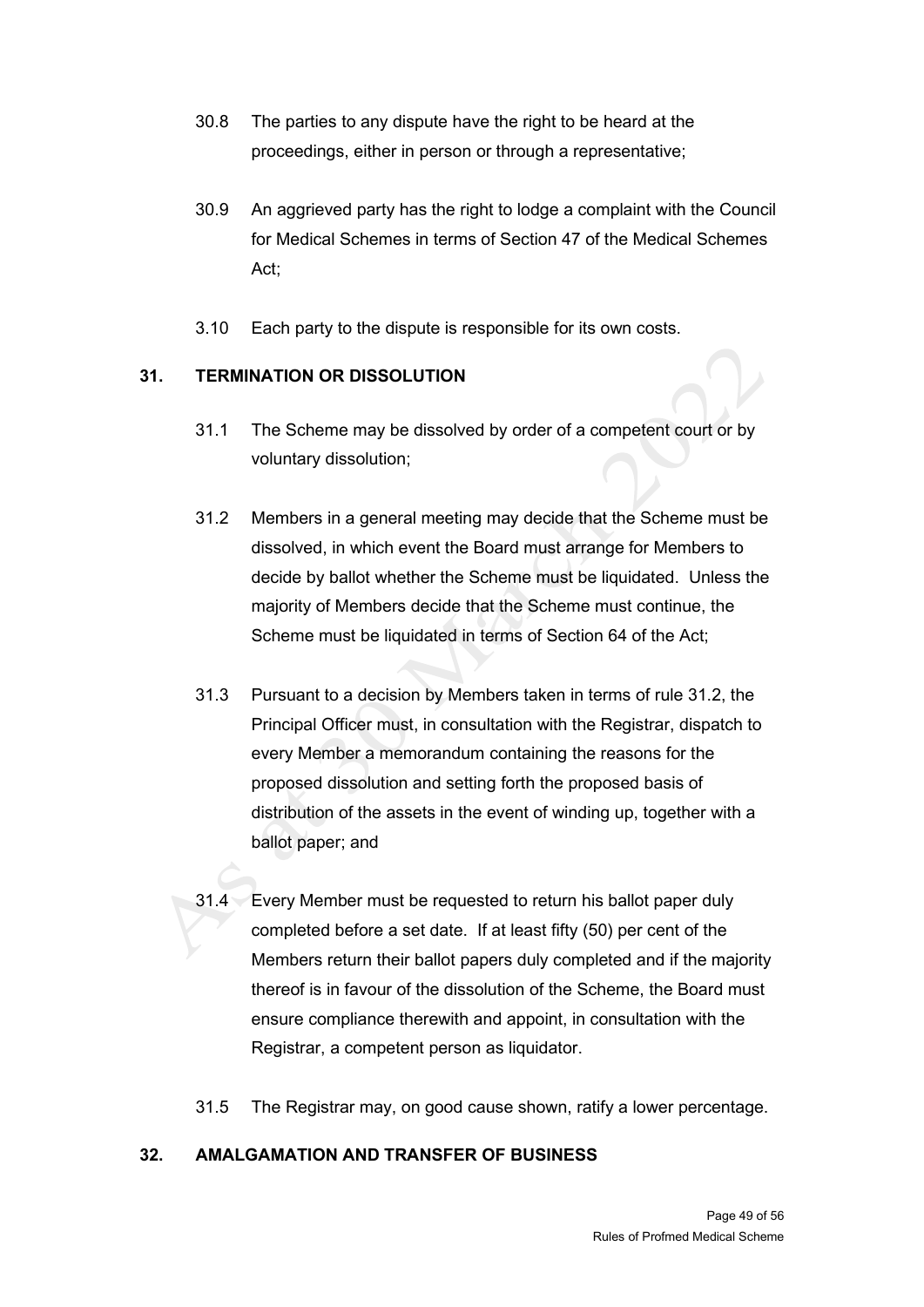- 32.1 The Scheme may, subject to the provisions of Section 63 of the Act, amalgamate with, transfer its assets and liabilities to, or take transfer of assets and liabilities of any other Medical Scheme or person, in which event the Board must arrange for Members to decide by ballot whether the proposed amalgamation should proceed or not;
- 32.2 If at least fifty (50) per cent of the Members return their ballot papers duly completed and if the majority thereof is in favour of the amalgamation or transfer then, subject to Section 63 of the Act, the amalgamation or transfer may be concluded.
- 32.3 The Registrar may, on good cause shown, ratify a lower percentage;

# <span id="page-49-0"></span>**33. RIGHT TO OBTAIN DOCUMENTS AND INSPECTION OF DOCUMENTS**

- 33.1 Any Beneficiary must on request be supplied by the Scheme with a copy of the following documents free of charge:
	- 33.1.1 the rules of the Scheme;
	- 33.1.2 the latest audited annual financial statements, returns, Trustees reports, Auditors report and annual report of the Scheme; and
	- 33.1.3 the management accounts in respect of the Scheme and all of its benefit options;
- 33.2 A Beneficiary is entitled to inspect free of charge at the registered office of the Scheme any document referred to in rule 33.1 and to make extracts therefrom.

### <span id="page-49-1"></span>**34. AMENDMENT OF RULES**

- 34.1 The Board is entitled to alter or rescind any rule or annexure or to make any additional rule or annexure;
- 34.2 No alteration, rescission or addition which affects the objects of the Scheme or which increases the rates of Contribution or decreases the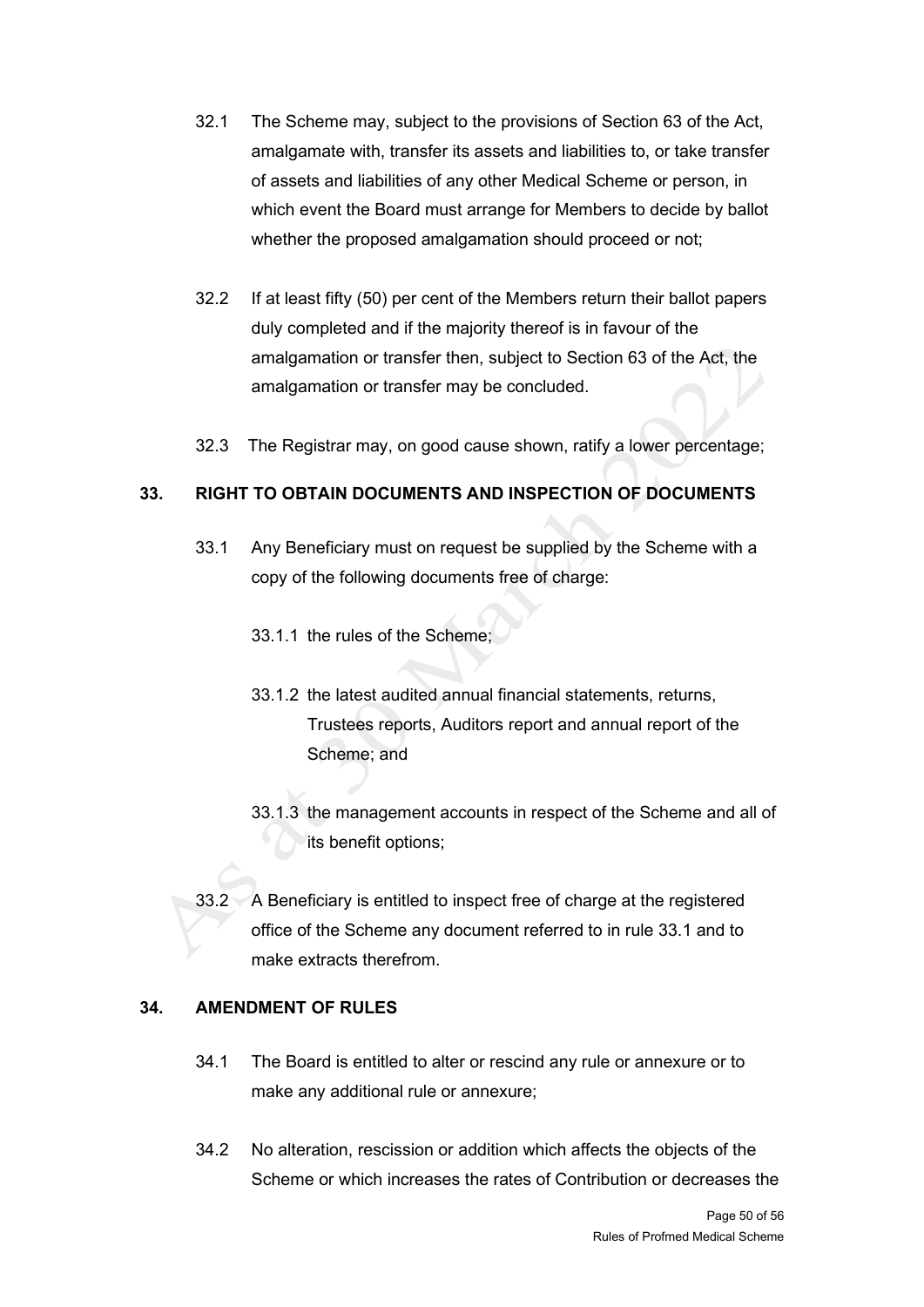extent of benefits of the Scheme or of any particular benefit option by more than twenty-five (25) percent during any financial year, is valid unless it has been approved by a majority of Members present in a general meeting or a special meeting or ballot;

- 34.3 A copy of such amendment must be made available to Members within fourteen (14) days after registration thereof. Should a Member's rights, obligations, Contributions or benefits be amended, such Member shall be given thirty (30) days advance notice of such change; and
- 34.4 The Board must, on request and to the satisfaction of the Registrar, amend any rule that is inconsistent with the provisions of the Act or any other applicable legislation.

# **ANNEXURE C**

# <span id="page-50-0"></span>**EXCLUSIONS**

The Scheme will pay in full, without co-payment or use of deductibles, the diagnosis, treatment and care costs of the Prescribed Minimum Benefits in accordance with the provisions of Regulation 8 of the Act. Furthermore, where a protocol or a formulary drug preferred by the Scheme has been ineffective or would cause harm to a beneficiary, the Scheme will fund the cost of the appropriate substitution treatment without a penalty to the beneficiary as required by Regulations 15H and 15I of the Act.

- 1. In respect of expenses not covered by the Prescribed Minimum Benefits, expenses incurred in connection with any of the following will not be paid by the Scheme:
	- 1.1 Treatment which is not:
		- 1.1.1 medically necessary or clinically appropriate, and inconsistent with the diagnosis or condition;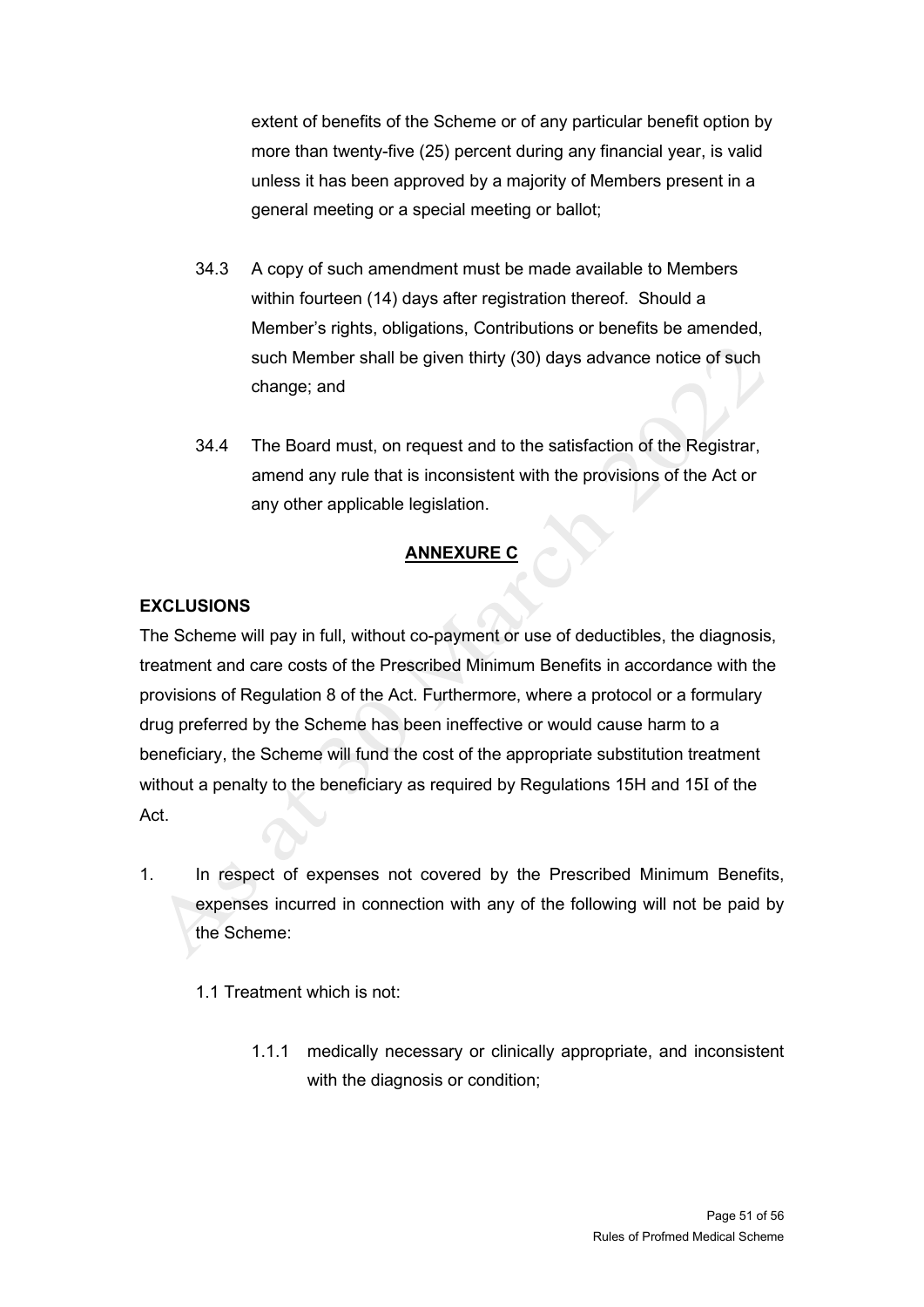- 1.1.2 rendered in a cost-effective manner and type of setting appropriate to the supply of the service required for purposes other than comfort or convenience;
- 1.1.3 consistent in type, frequency and duration with scientifically based guidelines of medical practice and of demonstrated medical value, unless authorised by the Scheme;

for operations, medicines, treatment and procedures for tic purposes, and any medicines, treatment and procedures ig from such surgery;

- 1.3 Purchase of:
	- 1.3.1 applicators, toiletries and beauty preparations;
	- 1.3.2 APS therapy machines or similar equipment;
	- 1.3.3 bandages, cotton wool and other consumable items;
	- 1.3.4 bedpans, pillows, cushions, sheepskins and waterproof sheets, mattresses, waterbeds, special beds and chairs;
	- 1.3.5 household and biochemical remedies;
	- 1.3.6 humidifiers;
	- 1.3.7 kidney belts;
	- 1.3.8 medic alert bands;
	- 1.3.9 motorised mobility devices;
	- 1.3.10 nutritional supplements or food supplements;
	- 1.3.11 patented foods, including baby foods;
	- 1.3.12 replacement batteries for medical appliances or devices, e.g. hearing aids;
	- 1.3.13 retail health shoes, e.g. Green Cross;
	- 1.3.14 self-medication or drugs and preparations as advertised to the public;
	- 1.3.15 sunglasses, and optical lens tinting, solution kits for contact lenses;
	- 1.3.16 tonics and slimming preparations;
- 1.4 Healthcare services related to the following (including direct and indirect expenses):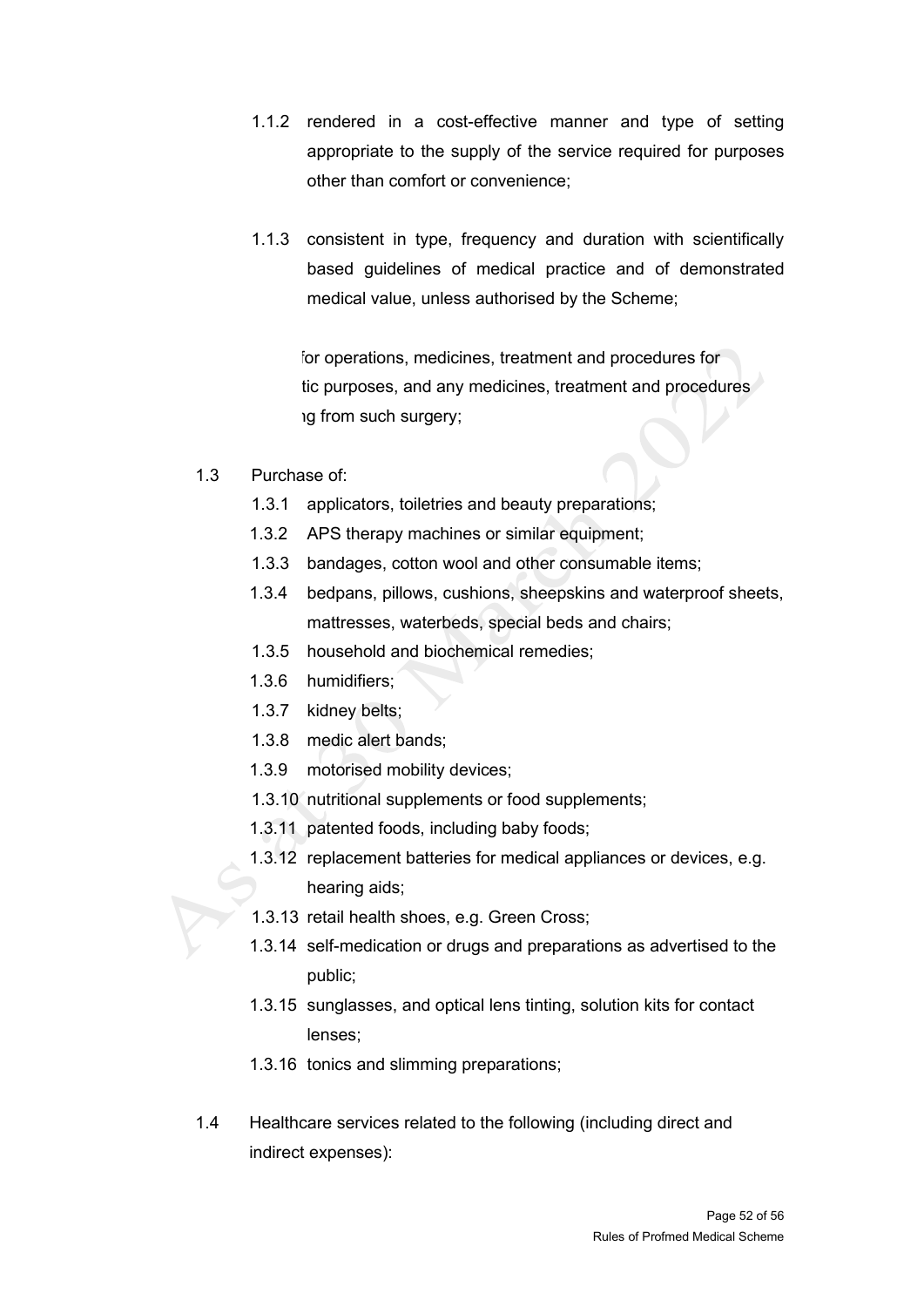- 1.4.1 Bio-stress assessments;
- 1.4.2 Breast reduction or augmentation, and gynaecomastia surgery;
- 1.4.3 Care for the frail, infirm or chronically ill;
- 1.4.4 Colonic irrigations;
- 1.4.5 DNA testing;
- 1.4.6 Educational therapy, IQ tests and learning problems;
- 1.4.7 Elective cosmetic surgery and scar revision;
- 1.4.8 Excessive use of drugs and alcohol;
- 1.4.9 Harvesting of donor organs where the recipient is not a beneficiary of Profmed;
- 1.4.10 Holidays for recuperative purposes;
- 1.4.11 Medical examinations for the purpose of taking out insurance cover;
- 1.4.12 Organs or human tissue harvested outside South Africa;
- 1.4.13 Psychometry and group therapy;
- 1.4.14 Repairs of durable medical goods;
- 1.4.15 Travel expenses not covered in terms of Annexure B;
- 1.4.16 Treatment of erectile dysfunction;
- 1.4.17 Treatment of obesity, e.g. gastroplasty;
- 1.5 Costs that are more than the annual maximum benefit to which a Member is entitled in terms of the rules of the Scheme;
- 1.6 Charges for appointments which a Member or Dependant of a Member fails to keep;
- 1.7 Services rendered by:
	- 1.7.1 persons not registered with a recognised professional body constituted in terms of a Southern African Development Community (SADC) country's Act of Parliament; or
	- 1.7.2 any institution, nursing home or similar institution, except a State or Provincial Hospital, not registered in terms of any law, unless rendered in terms of the international travel benefit;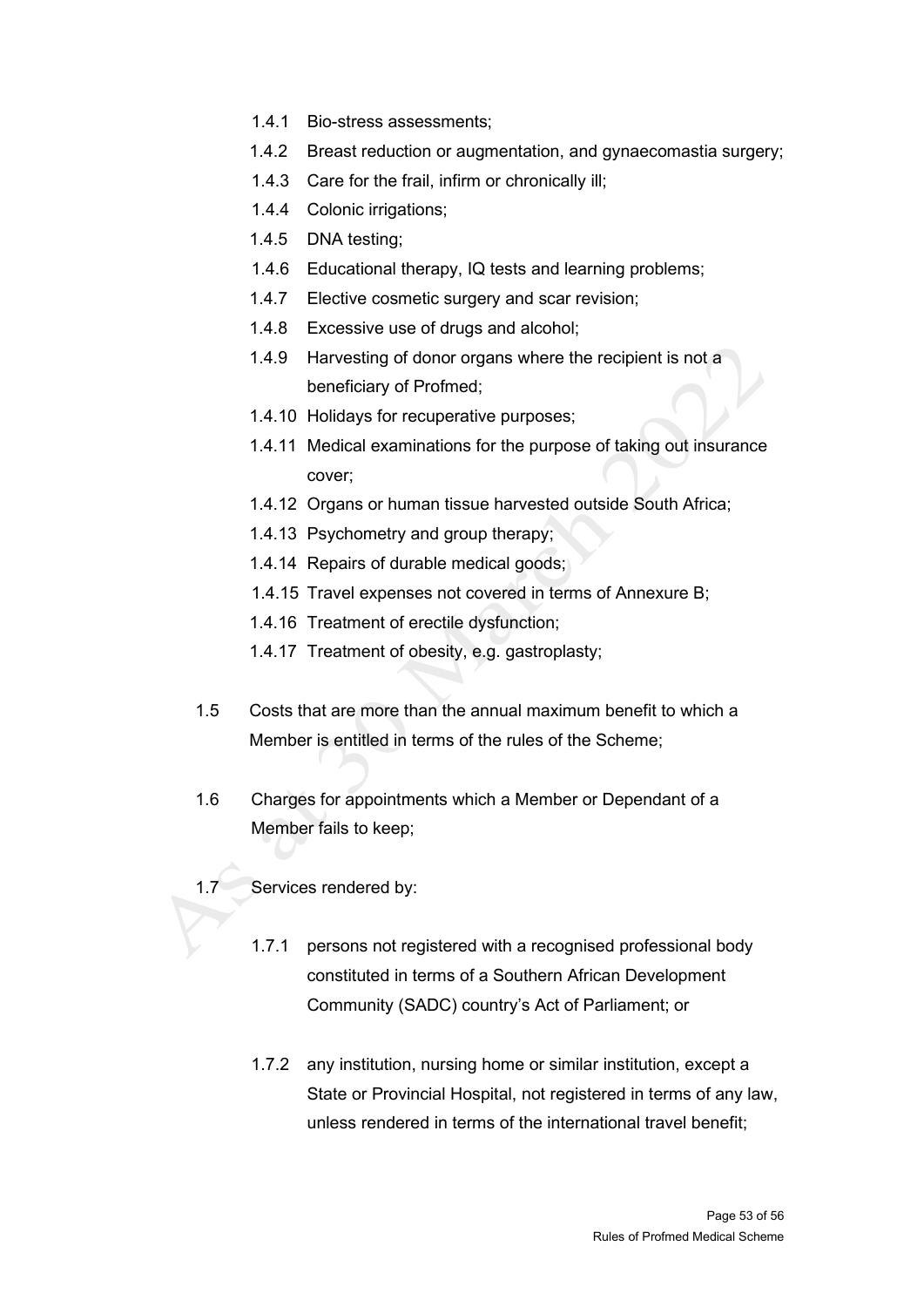- 1.8 Interest charges on overdue accounts or legal fees incurred as a result of delayed or non-payment of accounts;
- 1.9 Treatment and medication of an experimental nature;
- 1.10 Drugs which are not registered with the Medicines Control Council and drugs administered for a condition for which they are not registered ("off-label");
- 1.11 Fees for services rendered by the Member in respect of himself or any of his Dependants;
- 1.12 Benefits for healthcare services related to infertility in respect of ART, IVF, GIFT, ZIFT and ICSI. For the purpose of this rule the word "infertility" shall mean inability to conceive without medical intervention;
- 1.13 Admission to hospital for the sole purpose of undergoing investigations which are normally done on an outpatient basis;
- 1.14 Any elective or anticipated service or treatment given to a Member or his Dependants while travelling outside the borders of South Africa and Namibia;
- 1.15 Medical expenses, while travelling internationally, incurred after ninety (90) days from date of departure;
- 1.16 Benefits in respect of medicines obtained from a wholesale pharmacy.

# 2. **LIMITATION OF BENEFITS**

2.1 Members admitted during the course of a financial year are entitled to the benefits set out in Annexure B, with the maximum benefits being adjusted in proportion to the period of membership calculated from the date of admission to the end of the particular financial year;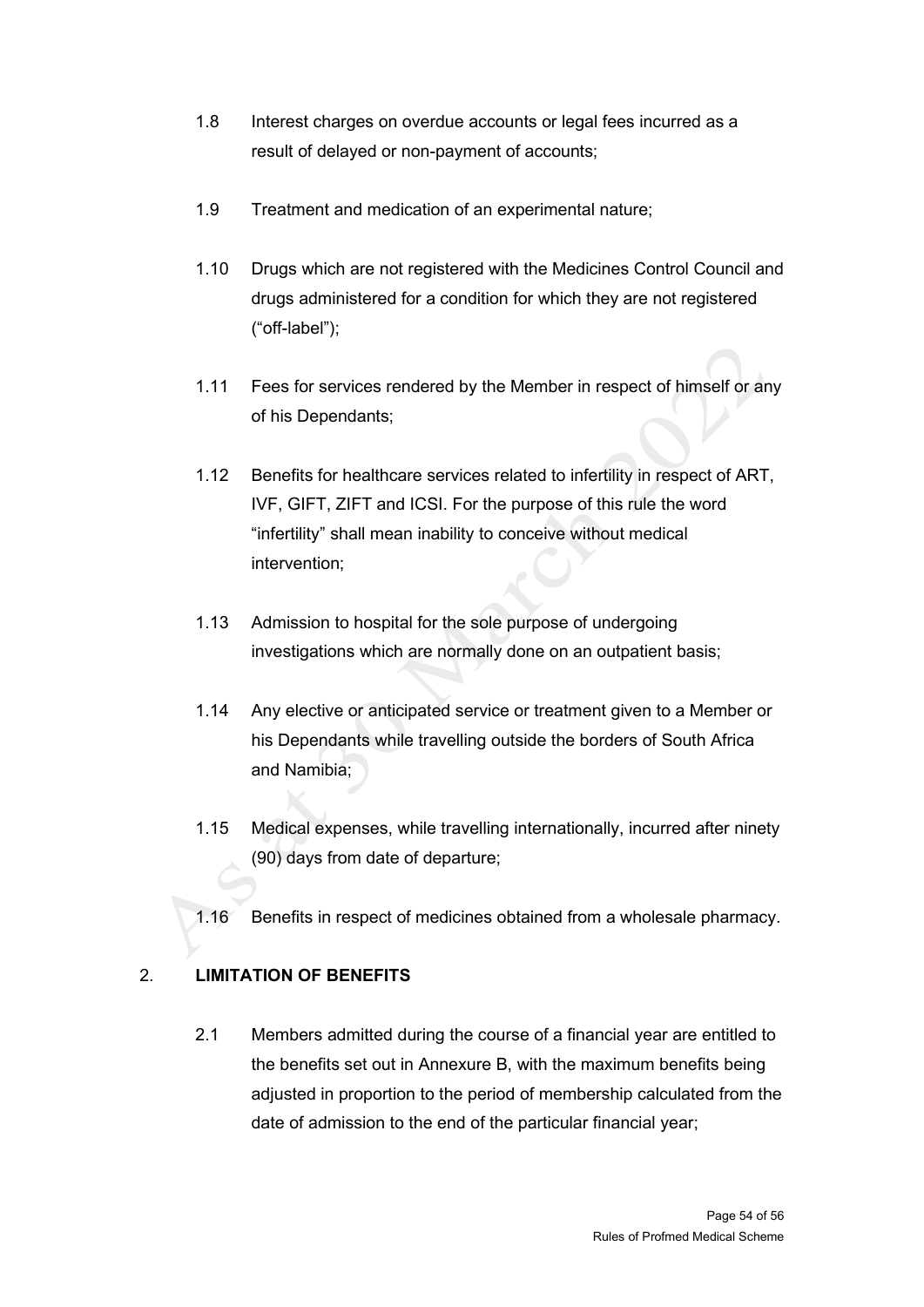- 2.2 Costs of whatsoever nature incurred for treatment of sickness conditions or injuries sustained by a Member or Dependant for which a third party is liable and for which a Member or Dependant receives reimbursement from the third party. Such monies must be reimbursed to the Scheme;
- 2.3 Benefits in respect of medicines obtained on a prescription are limited to one month's supply for every such prescription or repeat thereof;
- 2.4 No benefits will be available for:
	- (i) telephone consultations;
	- (ii) hospitalisation or institutionalisation for recuperation or frail care;
	- (iii) operations, medicines, treatment and procedures for cosmetic purposes or of the person's own choosing where this has no connection with any illness, presumed illness, accident or other medical disability or any complications directly or indirectly arising from any of the aforesaid;
- 2.5 Members requiring chronic medication are required to register their chronic condition with the Managed Care Provider appointed by the Board of Trustees from time to time in order to access authorisation for medication on the Condition Medicines List. Formulary drugs will be authorised and reference pricing will apply where formulary drugs are unavailable;
- 2.6 The treatment of chronic conditions, in terms of consultations and procedures, on the Chronic Disease List in terms of the Act are subject to the treatment protocols as implemented by the Managed Care Provider appointed by the Board of Trustees from time to time; and
- 2.7 Authorisations for any procedure will remain valid only for three (3) months after authorisation date.